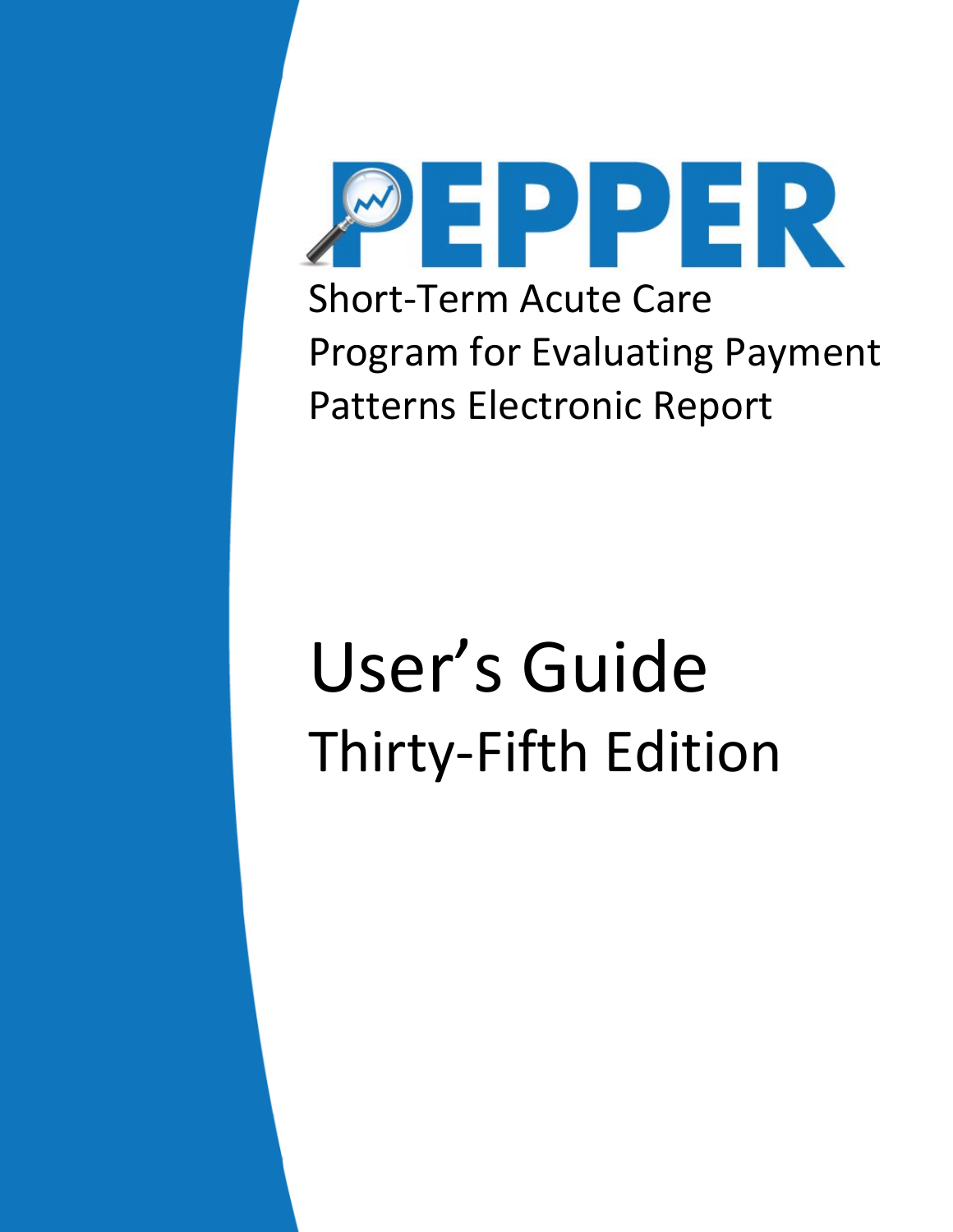

#### **Short-Term Acute Care**

#### **Program for Evaluating Payment Patterns Electronic Report User's Guide**

Thirty-Fifth Edition, effective with the Q1FY22 release

| Hospital Top Medical DRGs for Same- and One-Day Stay Discharges Report 26      |  |
|--------------------------------------------------------------------------------|--|
|                                                                                |  |
| Jurisdiction Top Medical DRGs for Same- and One-Day Stay Discharges Report27   |  |
| Jurisdiction Top Surgical DRGs for Same- and One-Day Stay Discharges Report 27 |  |
|                                                                                |  |
|                                                                                |  |
|                                                                                |  |
|                                                                                |  |
| Appendix 2: Rehabilitation and Primary Psychiatric CCS Diagnosis Categories 33 |  |
|                                                                                |  |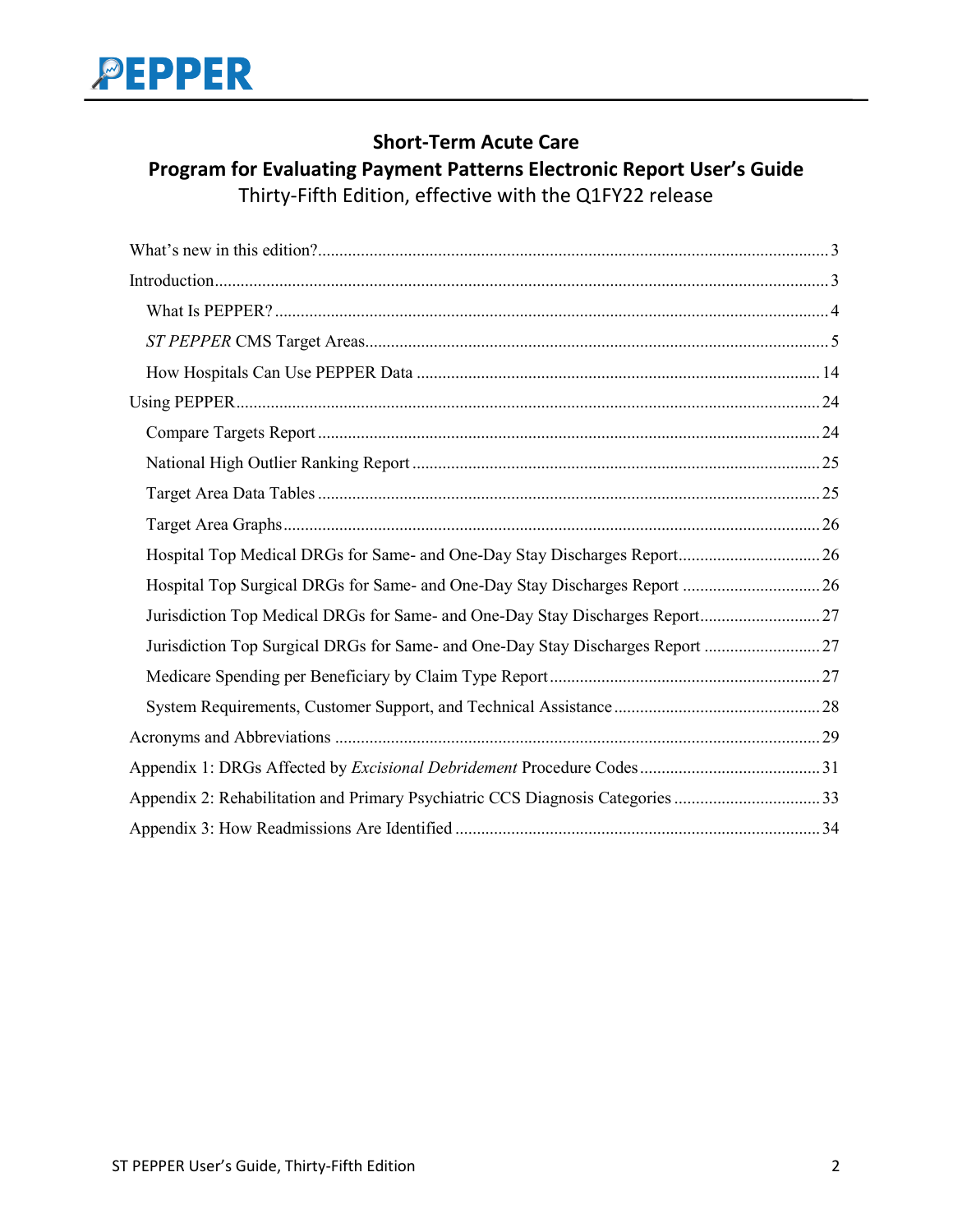

#### <span id="page-2-0"></span>**What's new in this edition?**

- Deleted the following Appendices, as they appeared in the Q3FY21 *Short-Term (ST) Acute Care Program for Evaluating Payment Patterns Electronic Report (PEPPER)*:
	- o DRG Listing for the *Medical DRGs with CC or MCC* Target Area (FY 2021)
	- o DRG Listing for the *Surgical DRGs with CC or MCC* Target Area (FY 2021)
	- o Excisional Debridement ICD-10-PCS Procedure Codes
	- o Percutaneous Cardiac Procedure Denominator CPT® and HCPCS Codes
	- o Total Knee Replacement ICD-10-PCS Procedure Codes
	- o Spinal Fusion Target Area Numerator and Denominator Procedure Codes
- <span id="page-2-1"></span>• Added a note about the inclusion of outpatient claims in the *Emergency Department Evaluation and Management Visits* target area Introduction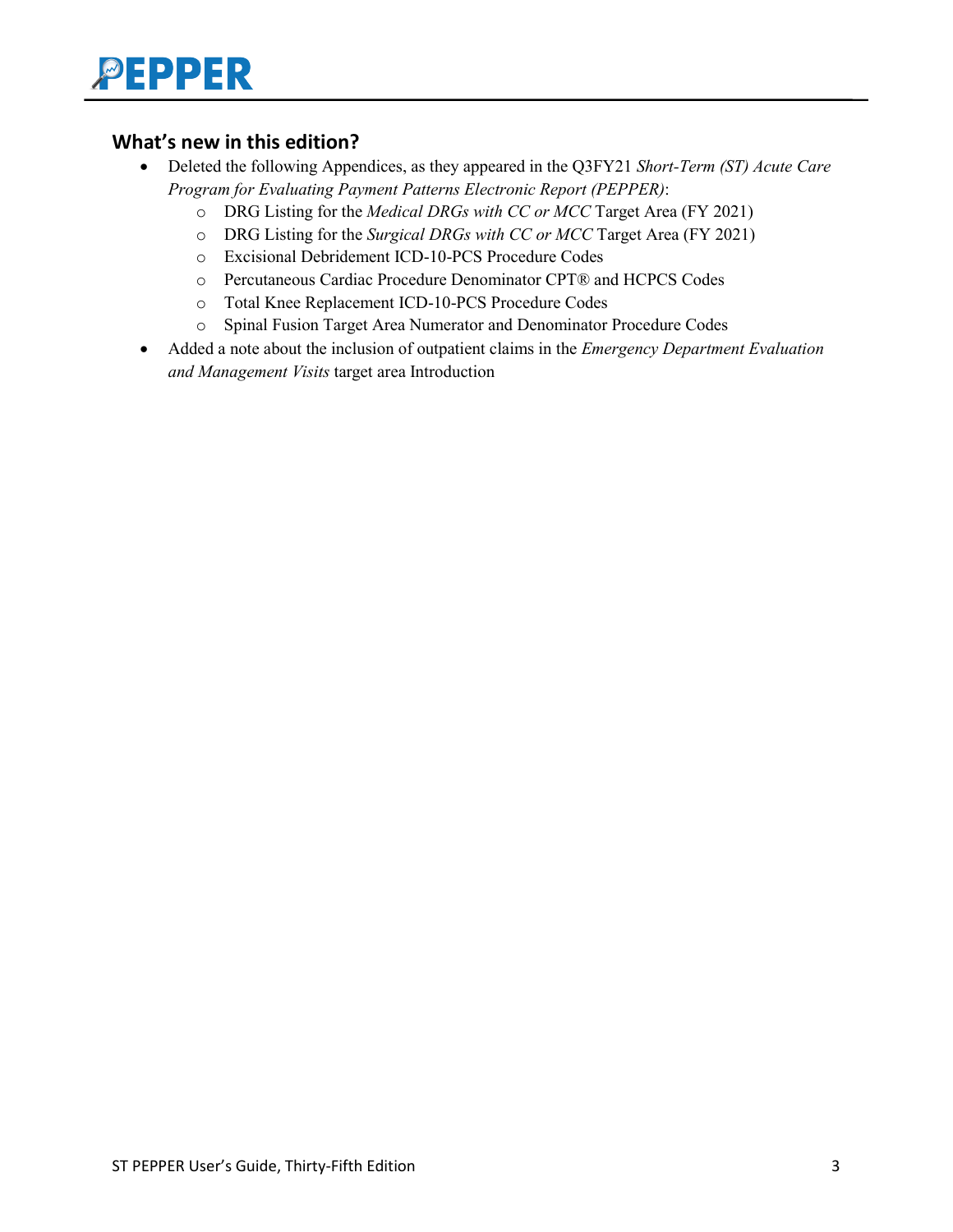#### <span id="page-3-0"></span>**What Is PEPPER?**

The Office of Inspector General encourages hospitals to develop and implement a compliance program to protect their operations from fraud and abuse.<sup>[1](#page-3-1),[2](#page-3-2)</sup>As part of its compliance program, a hospital should conduct regular audits to ensure charges for Medicare services are correctly documented and billed. The PEPPER can help guide hospitals' auditing and monitoring activities.

PEPPER is an electronic data report that contains a single hospital's claims data statistics for Medicare-Severity Diagnosis-Related Groups (MS-DRGs) and discharges at risk for improper payment due to billing, coding, and/or admission necessity issues. Each PEPPER contains statistics for the most recent 12 federal fiscal quarters for each area at risk for improper payments (referred to in the report as "target areas"). Data in PEPPER is presented in tabular form, as well as in graphs that depict the hospital's target area percentages over time. PEPPER also includes reports on the hospital's top medical and surgical DRGs for one-day stays. PEPPER is developed and distributed by the RELI Group, along with its partners TMF® Health Quality Institute and CGS, under contract with the Centers for Medicare & Medicaid Services (CMS).

All of the data tables, graphs, and reports in PEPPER were designed to assist the hospital in identifying potential overpayments as well as potential underpayments.

PEPPER is available for short- and long-term acute care hospitals, critical access hospitals, and inpatient psychiatric facilities, inpatient rehabilitation facilities, hospices, partial hospitalization programs, skilled nursing facilities, and home health agencies. The *ST PEPPER* is the version of PEPPER designed specifically for short-term acute care hospitals. In *ST PEPPER*, a hospital is compared to other short-term

**PEPPER does not identify the presence of payment errors, but it can be used as a guide for auditing and monitoring efforts.** A hospital can use PEPPER to compare its claims data over time to identify areas of potential concern:

- Significant changes in billing practices
- Possible over- or under-coding
- Changes in lengths of stay

 $\overline{a}$ 

acute care hospitals in three comparison groups: the nation, Medicare Administrative Contractor (MAC) jurisdictions, and the state in which the hospital operates. These comparisons enable a hospital to determine whether it is an outlier, differing from other short-term acute care hospitals.

PEPPER determines outliers based on preset control limits. The upper control limit for all target areas is the  $80<sup>th</sup>$  percentile. Coding-focused target areas also have a lower control limit, which is the  $20<sup>th</sup>$  percentile. PEPPER draws attention to any findings that are at or above the upper control limit (high

outlier) or at or below the lower control limit (low outliers for coding-focused areas only). Note that in PEPPER, the term "outlier" is used when a hospital's target area percent is in the top 20% of all hospital target area percents in the respective comparison group (i.e., is at/above the  $80<sup>th</sup>$  percentile) or is in the bottom 20% of all hospital target area percents in the respective comparison group (i.e., is

<span id="page-3-1"></span><sup>1</sup> Department of Health and Human Services/Office of Inspector General. 1998. "Compliance Program Guidance for Hospitals," *Federal Register* 63, no. 35, Feb. 23, 1998, 8987–8998. Available at: <https://oig.hhs.gov/authorities/docs/cpghosp.pdf>

<span id="page-3-2"></span><sup>&</sup>lt;sup>2</sup> Department of Health and Human Services/Office of Inspector General. 2005. "Supplementing the Compliance Program Guidance for Hospitals," *Federal Register* 70, no. 19, Jan. 31, 2005, 4858–4876. Available at: <https://oig.hhs.gov/fraud/docs/complianceguidance/012705HospSupplementalGuidance.pdf>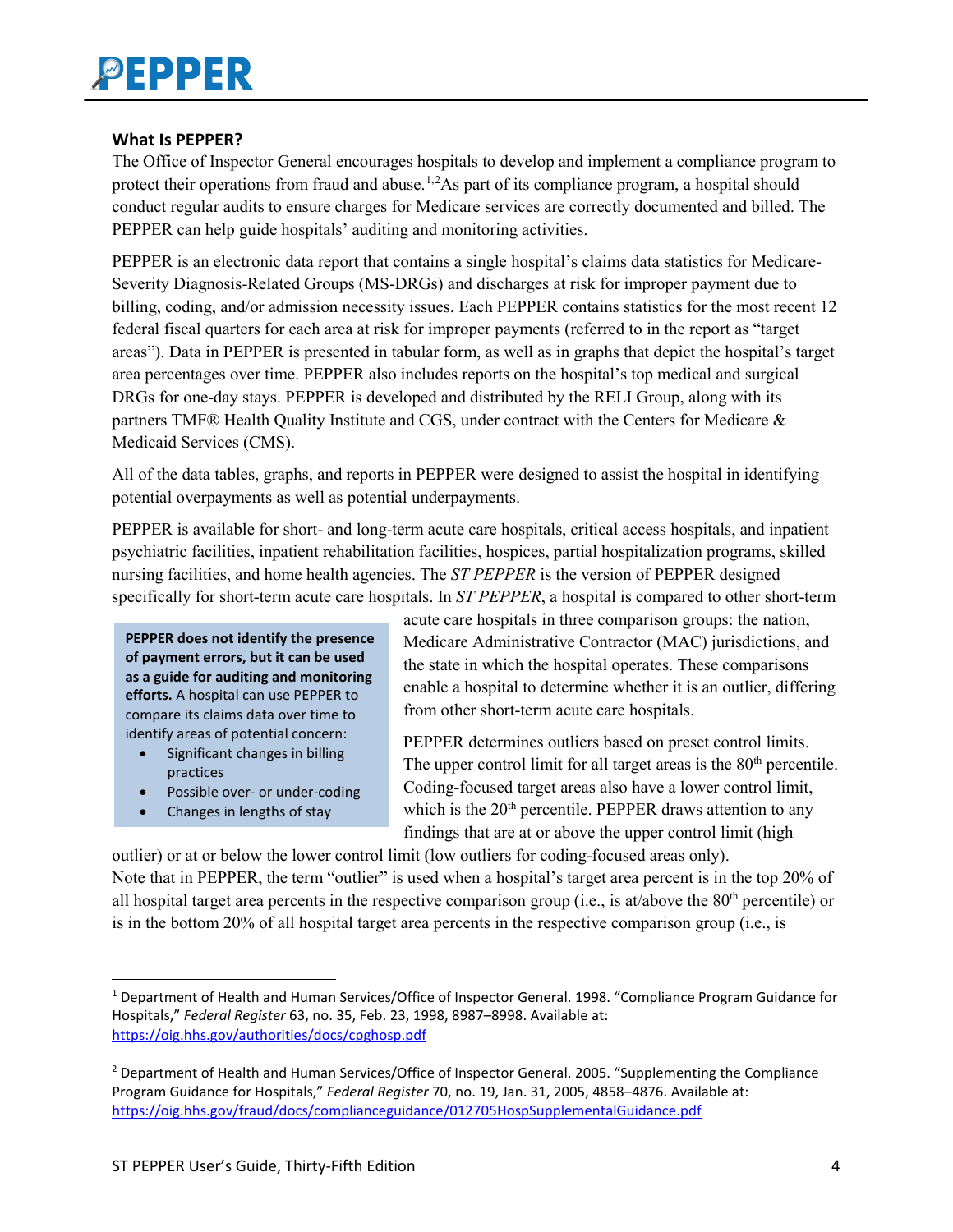at/below the 20<sup>th</sup> percentile for coding-focused target areas). Formal tests of significance are not used to determine outlier status in PEPPER.

Specifications for claims eligible for inclusion in *ST PEPPER* are shown in the table below.

| <b>INCLUSION/EXCLUSION CRITERIA</b>                                 | <b>DATA SPECIFICATIONS</b>                                                                                                        |
|---------------------------------------------------------------------|-----------------------------------------------------------------------------------------------------------------------------------|
| Acute care providers only                                           | Third position of the CMS Certification Number = "0"                                                                              |
| Services provided during the time periods<br>included in the report | Claim "Through Date" (discharge date) falls within the 12 fiscal<br>quarters included in the report                               |
| Claim with valid medical record number                              | UB-04 FL 03a or 03b is not null (blank)                                                                                           |
| Medicare claim payment amount greater<br>than zero                  | The hospital received a payment amount greater than zero on the<br>claim (Note that Medicare Secondary Payer claims are included) |
| Final action claim                                                  | The patient was discharged; exclude claim status code "still a<br>patient" (30) in UB-04 FL 17                                    |
| Exclude Health Maintenance<br>Organization claims                   | Exclude claims submitted to a Medicare Health Maintenance<br>Organization                                                         |
| Exclude cancelled claims                                            | Exclude claims cancelled by the MAC                                                                                               |

Effective with this release, short-term acute care hospitals receive PEPPER files through a secure portal at [PEPPER.CBRPEPPER.org](https://pepper.cbrpepper.org/) on a quarterly basis.

#### <span id="page-4-0"></span>*ST PEPPER* **CMS Target Areas**

In general, the target areas are constructed as ratios and expressed as percents; the numerator represents discharges that have been identified as problematic, and the denominator represents discharges of a larger comparison group. For example, admission necessity-focused target areas generally include in the numerator the discharges or DRG(s) that have been identified as prone to unnecessary admissions, and the denominator generally includes all discharges for the DRG(s) or all discharges. Target areas related to DRG coding generally include in the numerator the DRG(s) that have been identified as prone to DRG coding errors, and the denominator includes these DRGs in addition to the DRGs to which the original DRG is frequently changed.

The *ST PEPPER* target areas are defined in the table on the following pages.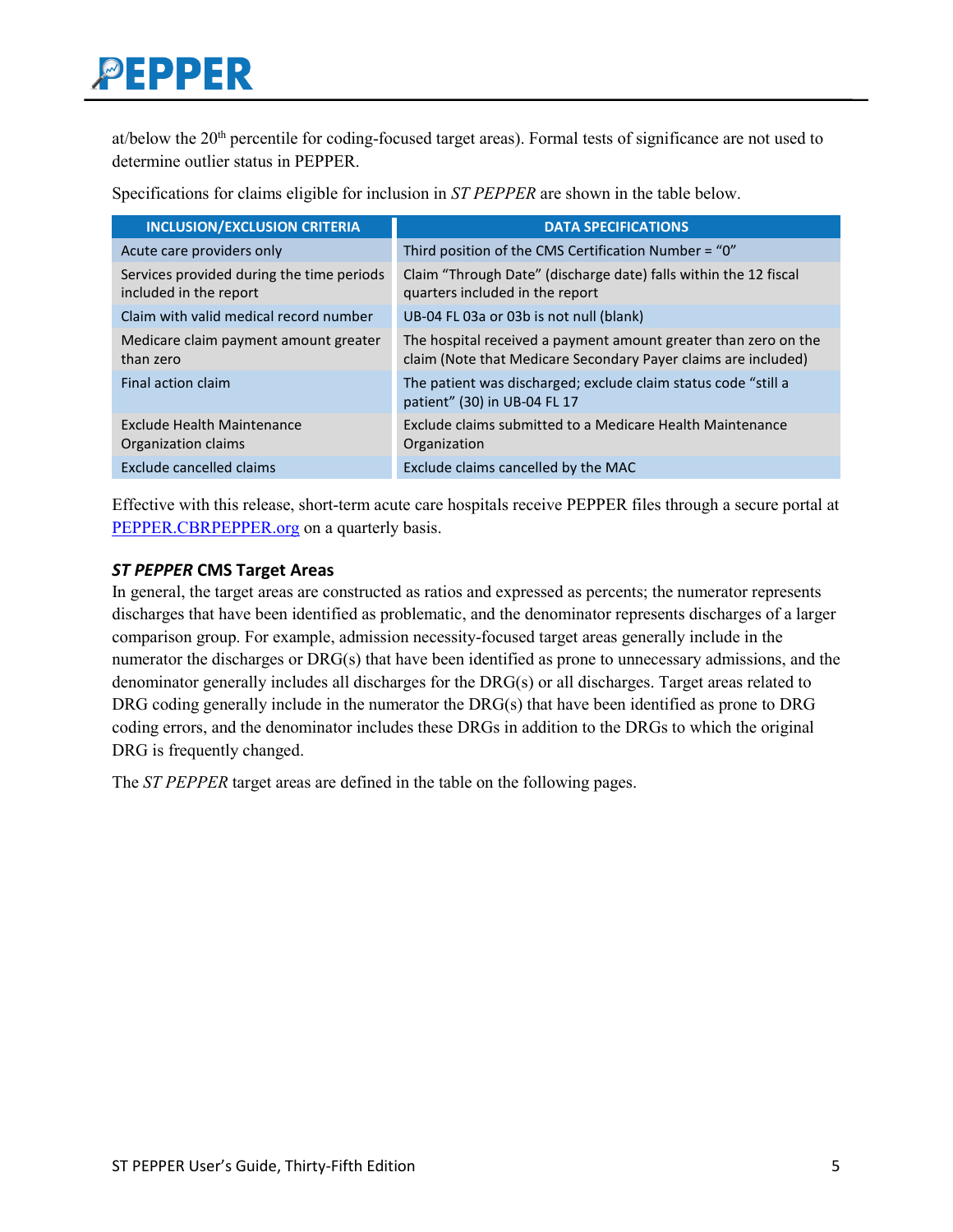

| <b>TARGET AREA</b>                              | <b>TARGET AREA DEFINITION</b>                                                                                                                                                                                                                                                                                                                                                                                                                                                                                                                                                                                                                                                                                                                                                                                                                                                                                                                                                                                                        |  |  |
|-------------------------------------------------|--------------------------------------------------------------------------------------------------------------------------------------------------------------------------------------------------------------------------------------------------------------------------------------------------------------------------------------------------------------------------------------------------------------------------------------------------------------------------------------------------------------------------------------------------------------------------------------------------------------------------------------------------------------------------------------------------------------------------------------------------------------------------------------------------------------------------------------------------------------------------------------------------------------------------------------------------------------------------------------------------------------------------------------|--|--|
| <b>Stroke Intracranial</b><br><b>Hemorrhage</b> | Numerator (N): count of discharges for DRGs 061 (ischemic stroke, precerebral<br>occlusion or transient ischemia with thrombolytic agent with major complication<br>or comorbidity [MCC]), 062 (ischemic stroke, precerebral occlusion or transient<br>ischemia with thrombolytic agent with complication or comorbidity [CC]), 063<br>(ischemic stroke, precerebral occlusion or transient ischemia with thrombolytic<br>agent without CC/MCC), 064 (intracranial hemorrhage or cerebral infarction with<br>MCC), 065 (intracranial hemorrhage or cerebral infarction with CC or tissue<br>plasminogen activator [tPA] in 24 hours), 066 (intracranial hemorrhage or<br>cerebral infarction without CC/MCC)<br>Denominator (D): count of discharges for DRGs 061, 062, 063, 064, 065, 066, 067<br>(nonspecific cerebrovascular accident [CVA] and precerebral occlusion without<br>infarct with MCC), 068 (nonspecific CVA and precerebral occlusion without<br>infarct without MCC), 069 (transient ischemia without thrombolytic) |  |  |
| <b>Respiratory Infections</b>                   | N: count of discharges for DRGs 177 (respiratory infections and inflammations<br>with MCC), 178 (respiratory infections and inflammations with CC)<br>D: count of discharges for DRGs 177, 178, 179 (respiratory infections and<br>inflammations w/o CC/MCC), 193 (simple pneumonia and pleurisy with MCC),<br>194 (simple pneumonia and pleurisy with CC), 195 (simple pneumonia and<br>pleurisy without CC/MCC)                                                                                                                                                                                                                                                                                                                                                                                                                                                                                                                                                                                                                    |  |  |
|                                                 | Note: Beginning with the Q1FY18 PEPPER, some hospitals may see increases in<br>the numerator and denominator counts for Simple Pneumonia and in the<br>denominator counts for Respiratory Infections, due to a coding guideline change<br>effective for discharges after Oct. 1, 2017. The note associated with International<br>Classification of Diseases, 10th Revision, Clinical Modification (ICD-10-CM) code<br>J44.0 (chronic obstructive pulmonary disease with acute lower respiratory<br>infection) changed from a "Use additional code" note to a "Code also" note,<br>meaning there is no sequencing mandated, allowing coders to assign the<br>principal diagnosis based on the circumstances of the admission (reference ICD-<br>10-CM Official Guidelines for Coding and Reporting) (I.A.17).                                                                                                                                                                                                                         |  |  |
| <b>Simple Pneumonia</b>                         | N: count of discharges for DRGs 193, 194<br>D: count of discharges for DRGs 190 (chronic obstructive pulmonary disease with<br>MCC), 191 (chronic obstructive pulmonary disease with CC), 192 (chronic<br>obstructive pulmonary disease without CC/MCC), 193, 194, 195<br>Note: Beginning with the Q1FY18 PEPPER, some hospitals may see increases in                                                                                                                                                                                                                                                                                                                                                                                                                                                                                                                                                                                                                                                                                |  |  |
|                                                 | the numerator and denominator counts for Simple Pneumonia and in the<br>denominator counts for Respiratory Infections, due to a coding guideline change<br>effective for discharges after Oct. 1, 2017. The note associated with ICD-10-CM<br>code J44.0 (chronic obstructive pulmonary disease with acute lower respiratory<br>infection) changed from a "Use additional code" note to a "Code also" note,<br>meaning there is no sequencing mandated, allowing coders to assign the<br>principal diagnosis based on the circumstances of the admission (reference ICD-<br>10-CM Official Guidelines for Coding and Reporting) (I.A.17).                                                                                                                                                                                                                                                                                                                                                                                            |  |  |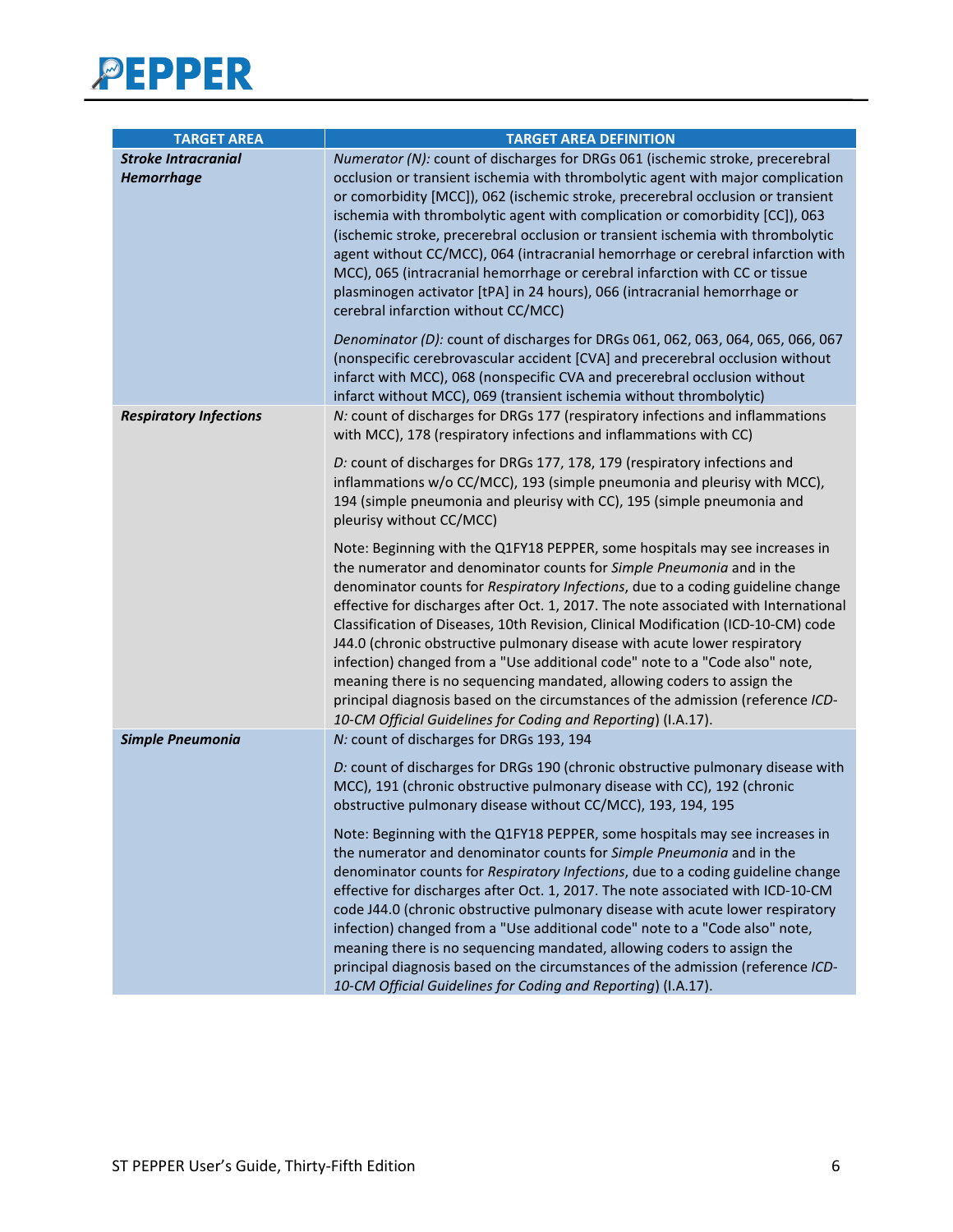

| <b>TARGET AREA</b>                  | <b>TARGET AREA DEFINITION</b>                                                                                                                                                                                                                                                                                                                                                                                                                                                                                                                                                                                                                                                                                                                                                                                                                                                                                                                                                                                                                                                                                                                |  |  |
|-------------------------------------|----------------------------------------------------------------------------------------------------------------------------------------------------------------------------------------------------------------------------------------------------------------------------------------------------------------------------------------------------------------------------------------------------------------------------------------------------------------------------------------------------------------------------------------------------------------------------------------------------------------------------------------------------------------------------------------------------------------------------------------------------------------------------------------------------------------------------------------------------------------------------------------------------------------------------------------------------------------------------------------------------------------------------------------------------------------------------------------------------------------------------------------------|--|--|
| Septicemia                          | N: count of discharges for DRGs 870 (septicemia or severe sepsis with mechanical<br>ventilation >96 hours), 871 (septicemia or severe sepsis without mechanical<br>ventilation >96 hours with MCC), 872 (septicemia or severe sepsis without<br>mechanical ventilation >96 hours without MCC)                                                                                                                                                                                                                                                                                                                                                                                                                                                                                                                                                                                                                                                                                                                                                                                                                                                |  |  |
|                                     | D: count of discharges for DRGs 193 (simple pneumonia and pleurisy with MCC),<br>194 (simple pneumonia and pleurisy with CC), 195 (simple pneumonia and<br>pleurisy without CC/MCC), 207 (respiratory system diagnosis with ventilator<br>support >96 hours), 208 (respiratory system diagnosis with ventilator support <<br>96 hours), 689 (kidney and urinary tract infections with MCC), 690 (kidney and<br>urinary tract infections without MCC), 870, 871, 872                                                                                                                                                                                                                                                                                                                                                                                                                                                                                                                                                                                                                                                                          |  |  |
| <b>Unrelated OR Procedure</b>       | N: count of discharges for DRGs 981 (extensive operating room [OR] procedure<br>unrelated to principal diagnosis with MCC), 982 (extensive OR procedure<br>unrelated to principal diagnosis with CC), 983 (extensive OR procedure unrelated<br>to principal diagnosis without CC/MCC), 987 (non-extensive OR procedure<br>unrelated to principal diagnosis with MCC), 988 (non-extensive OR procedure<br>unrelated to principal diagnosis with CC), 989 (non-extensive OR procedure<br>unrelated to principal diagnosis without CC/MCC)<br>D: count of all discharges for surgical DRGs                                                                                                                                                                                                                                                                                                                                                                                                                                                                                                                                                      |  |  |
| <b>Medical DRGs with CC or MCC</b>  | N: count of discharges for medical DRGs with "w CC," "w MCC," or "w CC/MCC"                                                                                                                                                                                                                                                                                                                                                                                                                                                                                                                                                                                                                                                                                                                                                                                                                                                                                                                                                                                                                                                                  |  |  |
|                                     | in the DRG description, excluding those DRGs that can be assigned on the basis<br>of a CC, MCC, or medication administration (DRGs 065 [intracranial hemorrhage<br>or cerebral infarction with CC or tPA in 24 hrs.], 838 [chemo with acute leukemia<br>as secondary diagnosis (SDX) with CC or high dose chemo agent])                                                                                                                                                                                                                                                                                                                                                                                                                                                                                                                                                                                                                                                                                                                                                                                                                      |  |  |
|                                     | D: count of discharges for medical DRGs with "w CC," "w MCC," "w CC/MCC,"<br>"wo CC," "wo MCC," or "wo CC/MCC" in the DRG description, excluding those<br>DRGs that can be assigned on the basis of a CC, MCC, or medication<br>administration (DRGs 065, 838)                                                                                                                                                                                                                                                                                                                                                                                                                                                                                                                                                                                                                                                                                                                                                                                                                                                                               |  |  |
| <b>Surgical DRGs with CC or MCC</b> | N: count of discharges for surgical DRGs with "w CC," "w MCC," or "w CC/MCC"<br>in the DRG description, excluding those DRGs that can be assigned on the basis<br>of a CC, MCC, or a procedure (DRGs 005 [liver transplant with MCC or intestinal<br>implant], 016 [autologous bone marrow transplant w CC/MCC or t-cell<br>immunotherapy], 023 [craniotomy with major device implant or acute complex<br>central nervous system (CNS) principal diagnosis with MCC or chemo implant or<br>epilepsy with neurostimulator], 029 [spinal procedures with CC or spinal<br>neurostimulators], 041 [peripheral/cranial nerve and other nervous system<br>procedure with CC or peripheral neurostimulator], 246 [percutaneous<br>cardiovascular procedures with drug-eluting stent with MCC or 4+<br>arteries/stents], 248 [percutaneous cardiovascular procedures with non-drug-<br>eluting stent with MCC or 4+ arteries/stents], 469 [major hip and knee joint<br>replacement or reattachment of lower extremity w MCC or total ankle<br>replacement], 518 [Back and neck procedures except spinal fusion with MCC or<br>disc/neurostimulator]) |  |  |
|                                     | D: count of discharges for surgical DRGs with "w CC," "w MCC," "w CC/MCC,"<br>"wo CC," "wo MCC," or "wo CC/MCC" in the DRG description, excluding those<br>DRGs that can be assigned on the basis of a CC, MCC, or a procedure (DRGs 005,<br>016, 023, 029, 041, 246, 248, 469, 518)                                                                                                                                                                                                                                                                                                                                                                                                                                                                                                                                                                                                                                                                                                                                                                                                                                                         |  |  |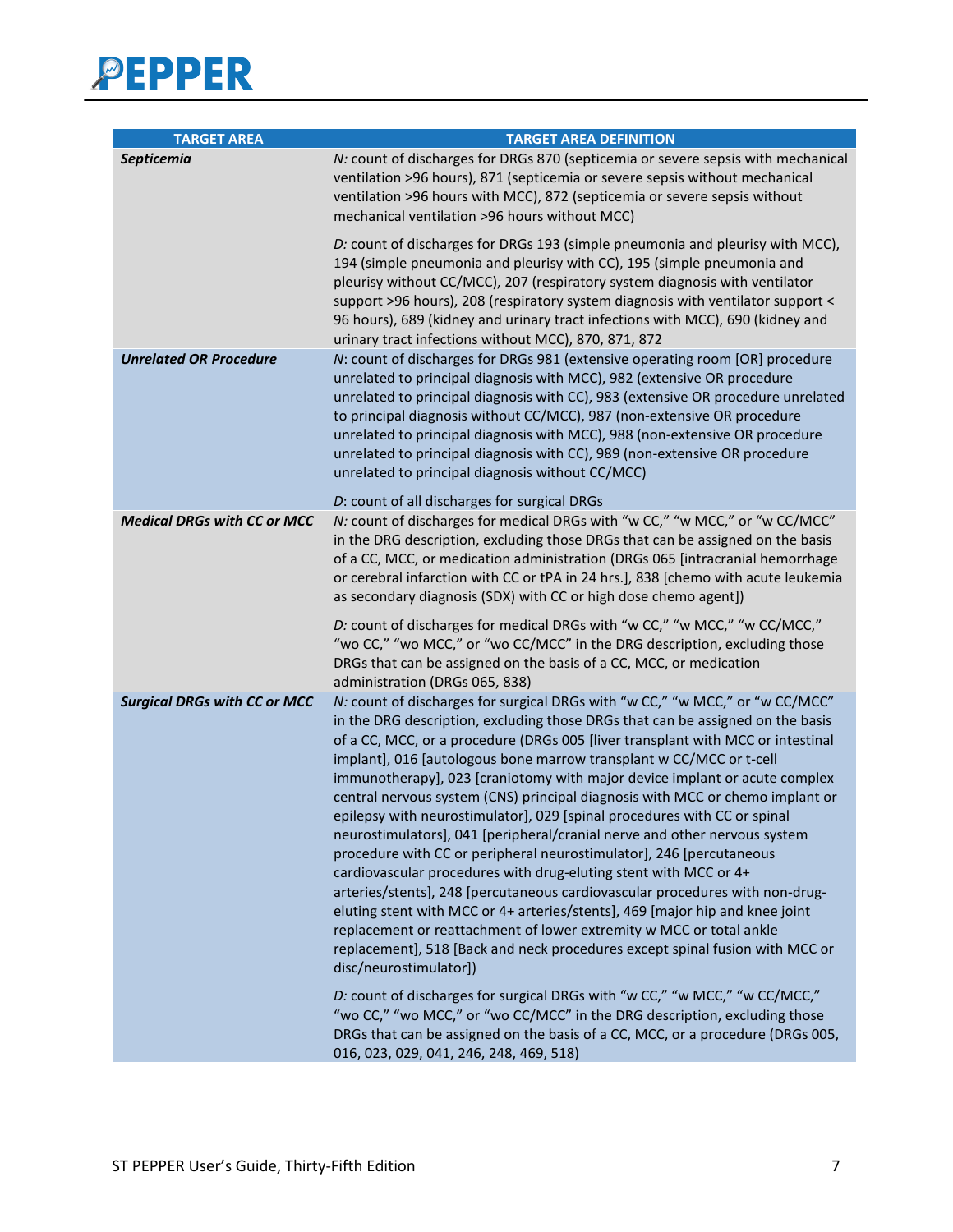

| <b>TARGET AREA</b>                                                               | <b>TARGET AREA DEFINITION</b>                                                                                                                                                                                                                                                                                                                                                                                                                                                                                                                                                                                                                                                                                                                                                                                                                |  |  |
|----------------------------------------------------------------------------------|----------------------------------------------------------------------------------------------------------------------------------------------------------------------------------------------------------------------------------------------------------------------------------------------------------------------------------------------------------------------------------------------------------------------------------------------------------------------------------------------------------------------------------------------------------------------------------------------------------------------------------------------------------------------------------------------------------------------------------------------------------------------------------------------------------------------------------------------|--|--|
| <b>Single CC or MCC</b>                                                          | N: count of discharges for DRGs assigned on the basis of a CC or MCC with only<br>one CC or MCC coded on the claim, excluding DRGs that can be assigned on the<br>basis of a CC, MCC, or a procedure                                                                                                                                                                                                                                                                                                                                                                                                                                                                                                                                                                                                                                         |  |  |
|                                                                                  | D: count of discharges for DRGs assigned on the basis of a CC or MCC, excluding<br>DRGs that can be assigned on the basis of a CC, MCC, or a procedure                                                                                                                                                                                                                                                                                                                                                                                                                                                                                                                                                                                                                                                                                       |  |  |
| <b>Severe Malnutrition</b><br>*new as of the Q3FY21 release                      | N: count of discharges for DRGs assigned on the basis of an MCC with one of the<br>severe malnutrition codes (i.e., E40, E41, E42, or E43) as the only MCC                                                                                                                                                                                                                                                                                                                                                                                                                                                                                                                                                                                                                                                                                   |  |  |
|                                                                                  | D: count of discharges for DRGs assigned on the basis of an MCC when one or<br>more MCCs includes severe malnutrition                                                                                                                                                                                                                                                                                                                                                                                                                                                                                                                                                                                                                                                                                                                        |  |  |
| <b>Excisional Debridement</b>                                                    | N: count of discharges for DRGs affected by International Classification of<br>Diseases, 10th Revision, Procedure Coding System (ICD-10-PCS) procedure codes<br>for excisional debridement (see Appendix 1) that have an excisional debridement<br>procedure code on the claim                                                                                                                                                                                                                                                                                                                                                                                                                                                                                                                                                               |  |  |
|                                                                                  | D: count of discharges for the DRGs                                                                                                                                                                                                                                                                                                                                                                                                                                                                                                                                                                                                                                                                                                                                                                                                          |  |  |
|                                                                                  | Note: Based on changes related to ICD-10, Appendices 3 and 4 have been<br>updated                                                                                                                                                                                                                                                                                                                                                                                                                                                                                                                                                                                                                                                                                                                                                            |  |  |
| <b>Ventilator Support</b>                                                        | N: count of discharges for DRGs 003 (extracorporeal membrane oxygenation or<br>tracheostomy with mechanical ventilation >96 hours or principal diagnosis<br>except face, mouth and neck with major OR procedure), 004 (tracheostomy with<br>mechanical ventilation >96 hours or principal diagnosis except face, mouth and<br>neck without major OR procedure), 207 (respiratory system diagnosis with<br>ventilator support >96 hours), 870 (septicemia or severe sepsis with mechanical<br>ventilation >96 hours), 927 (extensive burns or full thickness burns with<br>mechanical ventilation >96 hours with skin graft), 933 (extensive burns or full<br>thickness burns with mechanical ventilation >96 hours without skin graft), with<br>ICD-10-PCS procedure code 5A1955Z (ventilator support >96 consecutive hours)<br>on the claim |  |  |
|                                                                                  | D: count of discharges for DRGs 003, 004, 207, 208 (respiratory system diagnosis<br>with ventilator support < 96 hours), 870, 871 (septicemia or severe sepsis<br>without mechanical ventilation >96 hours with MCC), 872 (septicemia or severe<br>sepsis without mechanical ventilation >96 hours without MCC), 927, 928 (full<br>thickness burns with skin graft or inhalation injury with CC or MCC), 929 (full<br>thickness burns with skin graft or inhalation injury without CC or MCC), 933, 934<br>(full thickness burn without skin graft or inhalation injury)                                                                                                                                                                                                                                                                     |  |  |
| <b>Emergency Department</b><br><b>Evaluation and Management</b><br><b>Visits</b> | N: count of emergency department (ED) evaluation and management (E&M)<br>visits, highest severity (Current Procedural Terminology® [CPT®] = 99285, highest<br>level code)                                                                                                                                                                                                                                                                                                                                                                                                                                                                                                                                                                                                                                                                    |  |  |
|                                                                                  | D: count of all ED E&M visits (CPT® = 99281, 99282, 99283, 99284, 99285)                                                                                                                                                                                                                                                                                                                                                                                                                                                                                                                                                                                                                                                                                                                                                                     |  |  |
|                                                                                  | Note: The numerator and denominator are derived solely from outpatient<br>claims.                                                                                                                                                                                                                                                                                                                                                                                                                                                                                                                                                                                                                                                                                                                                                            |  |  |
| <b>Chronic Obstructive</b>                                                       | N: count of discharges for DRGs 190 (chronic obstructive pulmonary disease with                                                                                                                                                                                                                                                                                                                                                                                                                                                                                                                                                                                                                                                                                                                                                              |  |  |
| <b>Pulmonary Disease</b>                                                         | MCC) 191 (chronic obstructive pulmonary disease with CC), 192 (chronic<br>obstructive pulmonary disease without CC/MCC)                                                                                                                                                                                                                                                                                                                                                                                                                                                                                                                                                                                                                                                                                                                      |  |  |
|                                                                                  | D: count of all discharges for medical DRGs in Major Diagnostic Category (MDC)<br>04 (respiratory system)                                                                                                                                                                                                                                                                                                                                                                                                                                                                                                                                                                                                                                                                                                                                    |  |  |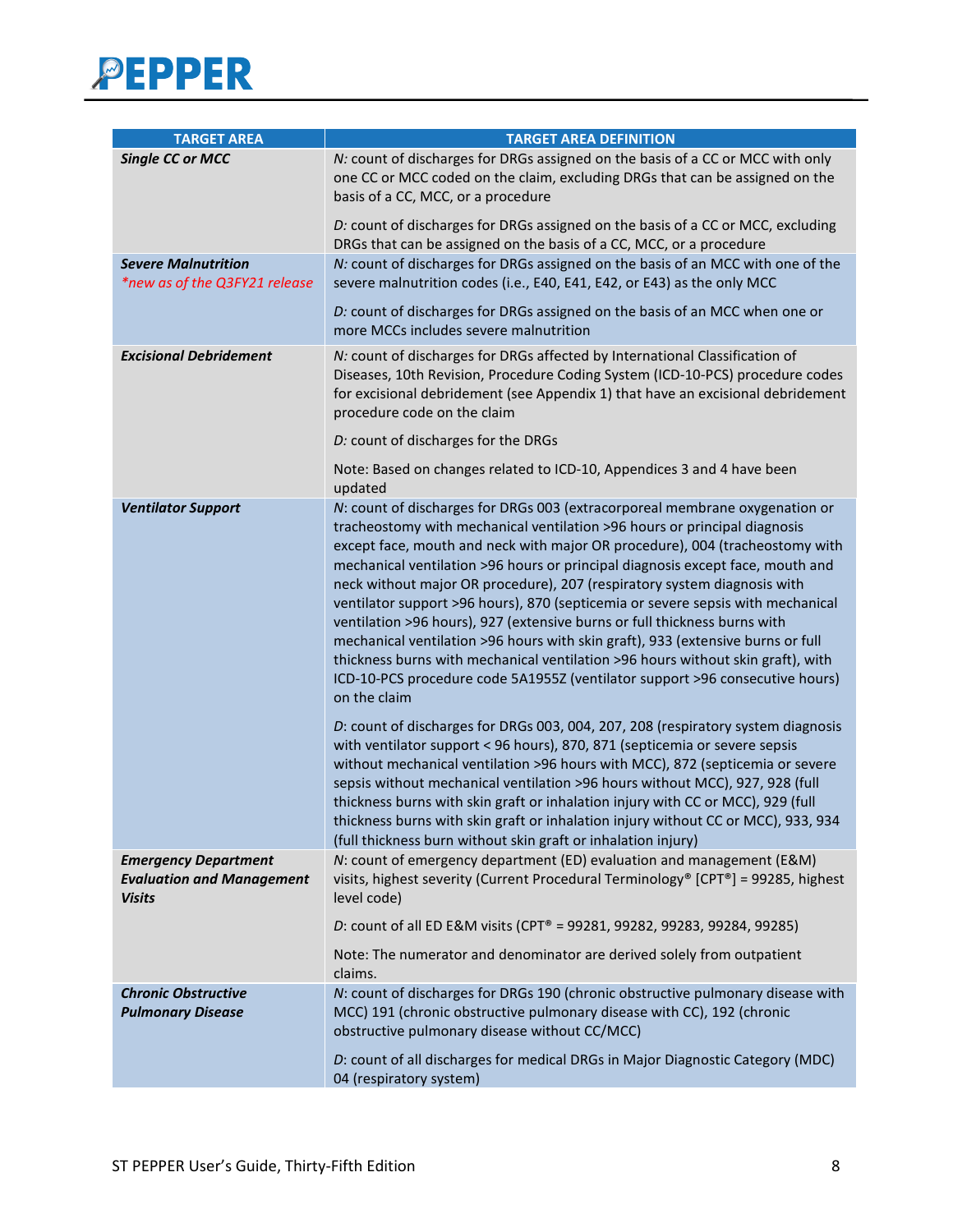

| <b>TARGET AREA</b>                                                        | <b>TARGET AREA DEFINITION</b>                                                                                                                                                                                                                                                                                                                                                                                                                                                                                                                                                                                                                                             |  |  |
|---------------------------------------------------------------------------|---------------------------------------------------------------------------------------------------------------------------------------------------------------------------------------------------------------------------------------------------------------------------------------------------------------------------------------------------------------------------------------------------------------------------------------------------------------------------------------------------------------------------------------------------------------------------------------------------------------------------------------------------------------------------|--|--|
| <b>Percutaneous Cardiovascular</b><br><b>Procedures</b>                   | N: count of discharges for DRGs 246 (percutaneous cardiovascular procedures<br>with drug-eluting stent with MCC or 4+ arteries/stents), 247 (percutaneous<br>cardiovascular procedure with drug-eluting stent without MCC), 248<br>(percutaneous cardiovascular procedures with non-drug eluting stent with MCC<br>or 4+ arteries/stents), 249 (percutaneous cardiovascular procedure with non-<br>drug-eluting stent without MCC)<br>D: count of discharges for DRGs 246, 247, 248, 249 plus outpatient claims with<br>CPT® codes 92928, 92933, 92937, 92941, 92943 or with Healthcare Common<br>Procedure Coding System (HCPCS) codes C9600, C9602, C9604, C9606, C9607 |  |  |
| <b>Total Knee Replacement</b><br>*new as of the Q3FY20 release            | N: count of discharges with at least one of the ICD-10-PCS knee replacement<br>procedure codes<br>D: count of discharges with at least one of the ICD-10-PCS knee replacement<br>procedure codes plus outpatient claims with CPT® code 27447                                                                                                                                                                                                                                                                                                                                                                                                                              |  |  |
| <b>Syncope</b>                                                            | N: count of discharges for DRG 312 (syncope and collapse)<br>D: count of discharges for medical DRGs in MDC 05 (circulatory system)                                                                                                                                                                                                                                                                                                                                                                                                                                                                                                                                       |  |  |
| <b>Other Circulatory System</b><br><b>Diagnoses</b>                       | N: count of discharges for DRGs 314 (other circulatory system diagnoses with<br>MCC), 315 (other circulatory system diagnoses with CC), 316 (other circulatory<br>system diagnoses without CC/MCC)<br>D: count of discharges for medical DRGs in MDC 05 (circulatory system)                                                                                                                                                                                                                                                                                                                                                                                              |  |  |
| <b>Other Digestive System</b><br><b>Diagnoses</b>                         | N: count of discharges for DRGs 393 (other digestive system diagnoses with<br>MCC), 394 (other digestive system diagnoses with CC), 395 (other digestive<br>system diagnoses without CC/MCC)<br>D: count of discharges for medical DRGs in MDC 06 (digestive system)                                                                                                                                                                                                                                                                                                                                                                                                      |  |  |
| <b>Medical Back Problems</b>                                              | N: count of discharges for DRGs 551 (medical back problems with MCC), 552<br>(medical back problems without MCC)<br>D: count of all discharges for medical DRGs in MDC 08 (Musculoskeletal System<br>and Connective Tissue)                                                                                                                                                                                                                                                                                                                                                                                                                                               |  |  |
| <b>Spinal Fusion</b>                                                      | N: count of discharges that have spinal fusion procedure codes on the claim<br>D: count of discharges that have spinal procedure codes on the claim                                                                                                                                                                                                                                                                                                                                                                                                                                                                                                                       |  |  |
| <b>Three-Day Skilled Nursing</b><br><b>Facility-Qualifying Admissions</b> | N: count of discharges to a skilled nursing facility (SNF) with a three-day length of<br>stay (LOS)<br>D: count of all discharges to a SNF (identified by patient discharge status code of<br>03 [discharged or transferred to a SNF], 83 [discharged or transferred to a SNF<br>with a planned acute care hospital inpatient admission], 61 [discharged or<br>transferred to a swing bed], 89 [discharged or transferred to a swing bed with a<br>planned acute care hospital inpatient admission])                                                                                                                                                                      |  |  |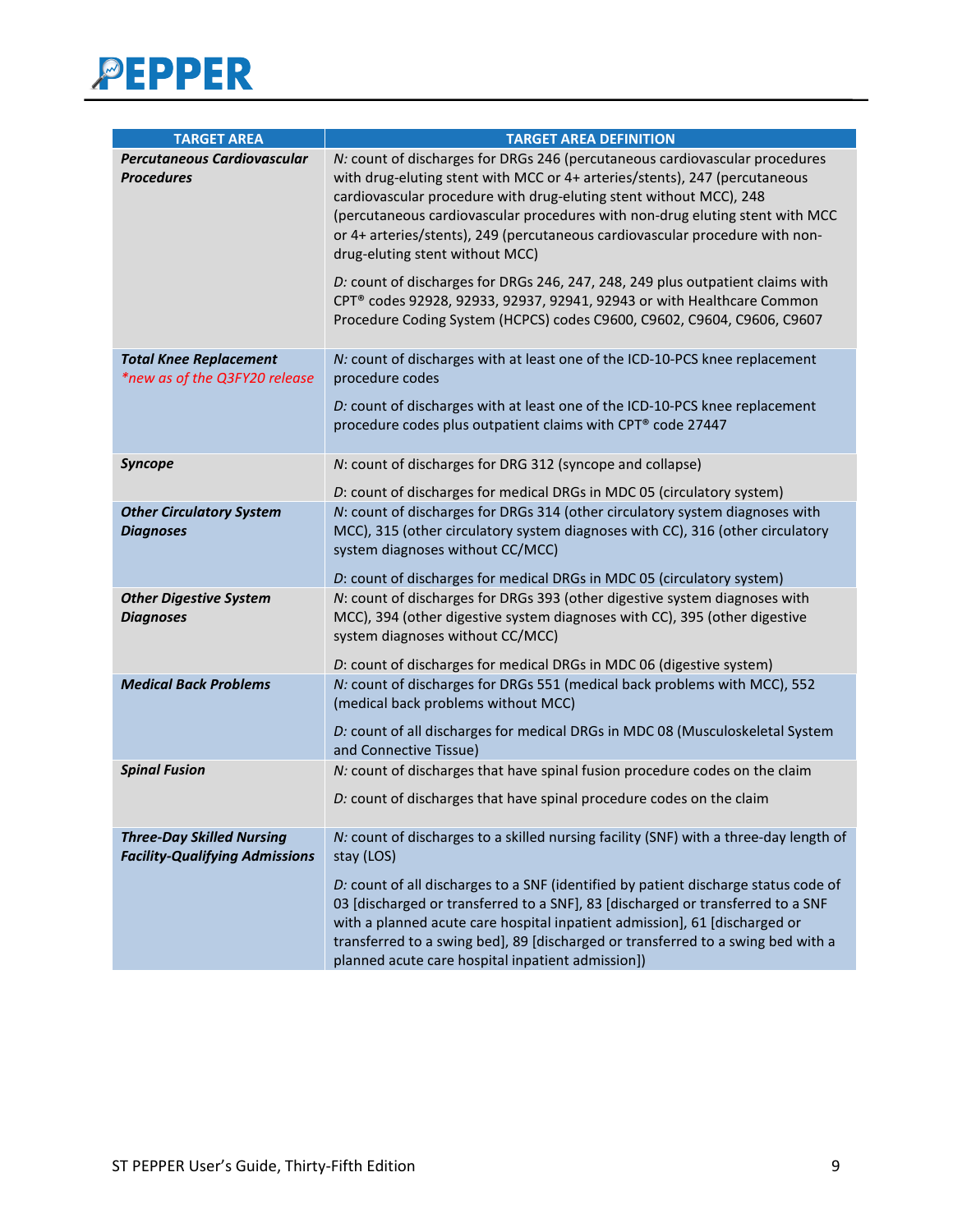

| <b>TARGET AREA</b>                                                 | <b>TARGET AREA DEFINITION</b>                                                                                                                                                                                                                                                                                                                                                                                                                                                                                                                                                                                                                                                                                                                                                                                                                                                                                                                                                          |  |
|--------------------------------------------------------------------|----------------------------------------------------------------------------------------------------------------------------------------------------------------------------------------------------------------------------------------------------------------------------------------------------------------------------------------------------------------------------------------------------------------------------------------------------------------------------------------------------------------------------------------------------------------------------------------------------------------------------------------------------------------------------------------------------------------------------------------------------------------------------------------------------------------------------------------------------------------------------------------------------------------------------------------------------------------------------------------|--|
| <b>30-Day Readmissions to Same</b><br><b>Hospital or Elsewhere</b> | N: count of index (first) admissions during the quarter for which a readmission<br>occurred within 30 days to the same hospital or to another short-term acute care<br>prospective payment system (PPS) hospital for the same beneficiary (identified<br>using the Health Insurance Claim number); patient discharge status of the index<br>admission or the readmission is not equal to 02 (discharged/transferred to a<br>short-term general hospital for inpatient care), 82 (discharged/transferred to a<br>short-term general hospital for inpatient care with a planned acute care hospital<br>inpatient readmission), 07 (left against medical advice); excluding rehabilitation<br>and primary psychiatric Clinical Classification Software (CCS) <sup>3</sup> diagnosis<br>categories (see Appendix 2)<br>D: count of all discharges excluding patient discharge status codes 02, 82, 07, 20<br>and excluding rehabilitation and primary psychiatric CCS diagnosis categories |  |
| <b>30-Day Readmissions to Same</b>                                 | (See Appendix 3 for more specifics regarding how readmissions are identified)<br>N: count of index (first) admissions during the quarter for which a readmission                                                                                                                                                                                                                                                                                                                                                                                                                                                                                                                                                                                                                                                                                                                                                                                                                       |  |
| <b>Hospital</b>                                                    | occurred within 30 days to the same hospital for the same beneficiary (identified<br>using the Health Insurance Claim number); patient discharge status of the index<br>admission or the readmission is not equal to 02, 82, 07; excluding rehabilitation<br>and primary psychiatric CCS diagnosis categories (see Appendix 2)                                                                                                                                                                                                                                                                                                                                                                                                                                                                                                                                                                                                                                                         |  |
|                                                                    | D: count of all discharges excluding patient discharge status codes 02, 82, 07, 20;<br>excluding rehabilitation and primary psychiatric CCS diagnosis categories                                                                                                                                                                                                                                                                                                                                                                                                                                                                                                                                                                                                                                                                                                                                                                                                                       |  |
| <b>Two-Day Stays for Medical</b><br><b>DRGs</b>                    | (See Appendix 3 for more specifics regarding how readmissions are identified)<br>N: count of discharges for medical DRGs with a LOS equal to two days ("through"<br>date minus "admission" date = two days), excluding patient discharge status<br>codes 02, 82, 07, 20, excluding claims with occurrence span code 72 (identifying<br>outpatient time associated with an inpatient admission) with "through" date on<br>or day prior to inpatient admission                                                                                                                                                                                                                                                                                                                                                                                                                                                                                                                           |  |
|                                                                    | D: count of discharges for medical DRGs, excluding claims with patient discharge<br>status codes 02, 82, 07, 20; excluding claims with occurrence span code 72 with<br>"through" date on or day prior to inpatient admission                                                                                                                                                                                                                                                                                                                                                                                                                                                                                                                                                                                                                                                                                                                                                           |  |
| <b>Two-Day Stays for Surgical</b><br><b>DRGs</b>                   | N: count of discharges for surgical DRGs with a LOS equal to two days ("through"<br>date minus "admission" date = two days), excluding patient discharge status<br>codes 02, 82, 07, 20, excluding claims with occurrence span code 72 with<br>"through" date on or day prior to inpatient admission                                                                                                                                                                                                                                                                                                                                                                                                                                                                                                                                                                                                                                                                                   |  |
|                                                                    | D: count of discharges for surgical DRGs, excluding claims with patient discharge<br>status codes 02, 82, 07, 20; excluding claims with occurrence span code 72 with<br>"through" date on or day prior to inpatient admission                                                                                                                                                                                                                                                                                                                                                                                                                                                                                                                                                                                                                                                                                                                                                          |  |

 $\overline{a}$ 

<span id="page-9-0"></span><sup>&</sup>lt;sup>3</sup> ICD-10 diagnoses and procedures have been collapsed into general categories using Clinical Classification Software (CCS). More information on CCS can be found at http://www.hcup-us.ahrq.gov/toolssoftware/ccs/ccs.jsp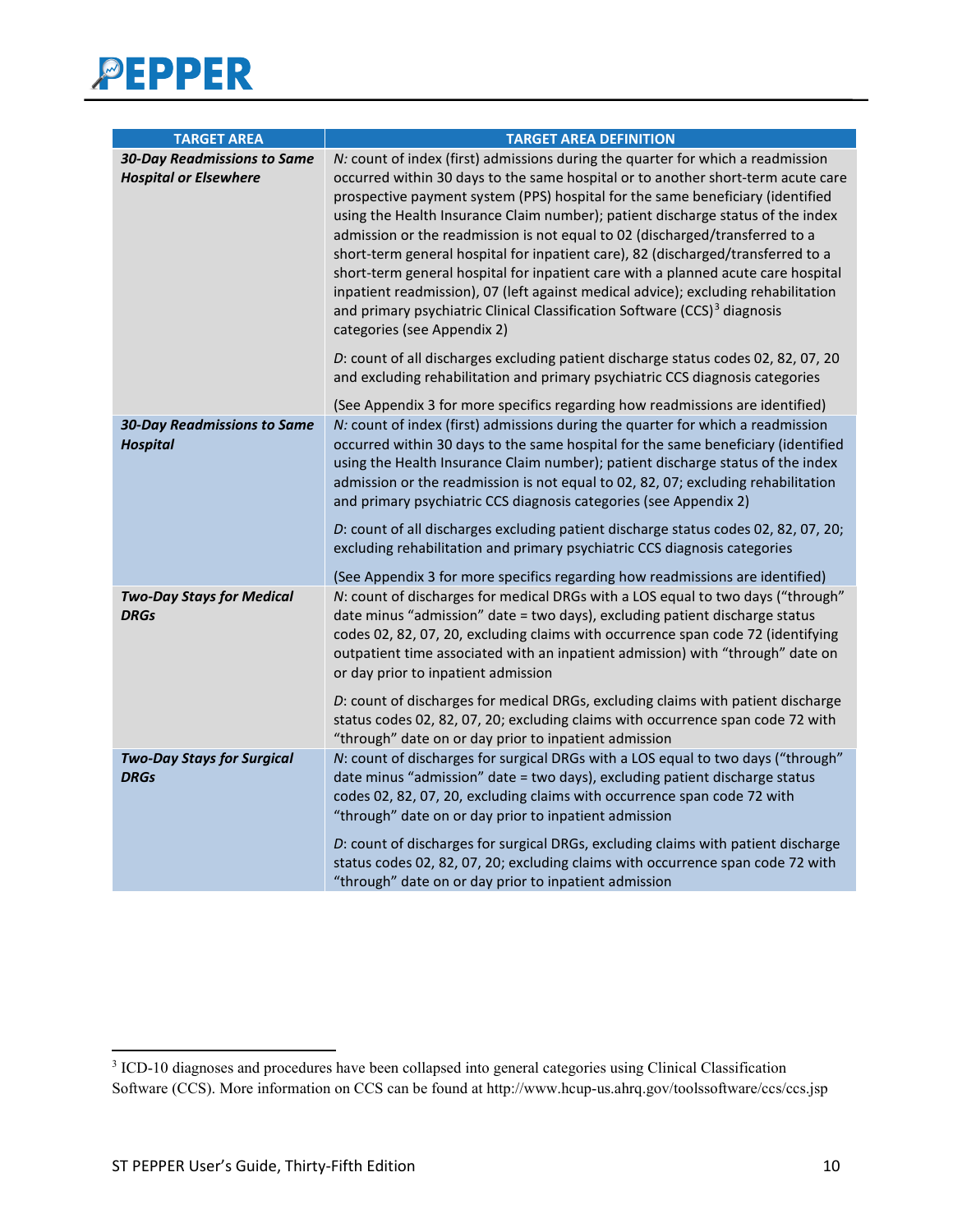

| <b>TARGET AREA</b>                               | <b>TARGET AREA DEFINITION</b>                                                                                                                                                                                                                                                                                                                      |  |  |
|--------------------------------------------------|----------------------------------------------------------------------------------------------------------------------------------------------------------------------------------------------------------------------------------------------------------------------------------------------------------------------------------------------------|--|--|
| <b>One-Day Stays for Medical</b><br><b>DRGs</b>  | N: count of discharges for medical DRGs with a LOS equal to one day ("through"<br>date minus "admission" date = one day, or "admission" date equal to "through"<br>date), excluding patient discharge status codes 02, 82, 07, 20, excluding claims<br>with occurrence span code 72 with "through" date on or day prior to inpatient<br>admission  |  |  |
|                                                  | D: count of discharges for medical DRGs excluding claims with patient discharge<br>status codes 02, 82, 07, 20; excluding claims with occurrence span code 72 with<br>"through" date on or day prior to inpatient admission                                                                                                                        |  |  |
| <b>One-Day Stays for Surgical</b><br><b>DRGs</b> | N: count of discharges for surgical DRGs with a LOS equal to one day ("through"<br>date minus "admission" date = one day, or "admission" date equal to "through"<br>date), excluding patient discharge status codes 02, 82, 07, 20, excluding claims<br>with occurrence span code 72 with "through" date on or day prior to inpatient<br>admission |  |  |
|                                                  | D: count of discharges for surgical DRGs, excluding claims with patient discharge<br>status codes 02, 82, 07, 20; excluding claims with occurrence span code 72 with<br>"through" date on or day prior to inpatient admission                                                                                                                      |  |  |

CMS approved these *ST PEPPER* target areas because they have been identified as prone to improper Medicare payments. Historically, many of these target areas were the focus of Office of Inspector General audits, while others were identified through the former Payment Error Prevention Program and Hospital Payment Monitoring Program, which were implemented by state Medicare Quality Improvement Organizations from 1999 through 2008. More recently, the Recovery Audit Contractor (RAC) (now referred to as a Recovery Auditor or RA) program has identified additional areas prone to improper payments.

The Office of Inspector General (OIG) found widespread miscoding of severe malnutrition in instances where hospitals should have used codes for other forms of malnutrition or no malnutrition diagnosis code at all.<sup>4</sup> Four ICD-10 diagnosis codes — E40, E41, E42, and E43 qualify as an MCC and can raise the payment for a claim if included as a secondary diagnosis.

There are five levels of ED E&M codes. There are significant differences in payment levels for these services; the highest level code has much higher reimbursement than the other codes. Concerns with overuse/misuse of higher level E&M codes have been prevalent for several years. The Office of Inspector General identified increasing trends of E&M coding for higher-level services<sup>[4](#page-10-0)</sup> as well as improper payments associated with E&M coding errors.<sup>[5](#page-10-1)</sup>

Effective Jan. 1, 2018, total knee replacement procedures were removed from CMS' inpatient only list, allowing these procedures to be performed on an inpatient or outpatient basis. CMS maintains that the

<span id="page-10-0"></span> $\ddot{\phantom{a}}$ <sup>4</sup> Department of Health and Human Services/Office of Inspector General. 2020. *Hospitals Overbilled Medicare \$1 Billion by Incorrectly Assigning Severe Malnutrition Diagnosis Codes to Inpatient Hospital Claims,* July 2020. Available at: <https://oig.hhs.gov/oas/reports/region3/31700010.pdf>

Department of Health and Human Services/Office of Inspector General. 2012. *Coding Trends of Medicare*  Evaluation and Management Services, May 2012. Available at: https://oig.hhs.gov/oei/reports/oei-04-10-00180.pdf<br><sup>5</sup> Department of Health and Human Services/Office of Inspector General. 2014. Improper Payments for Evaluatio

<span id="page-10-1"></span>*and Management Services Cost Medicare Billions in 2010*, May 2014. Available at: <https://oig.hhs.gov/oei/reports/oei-04-10-00181.pdf>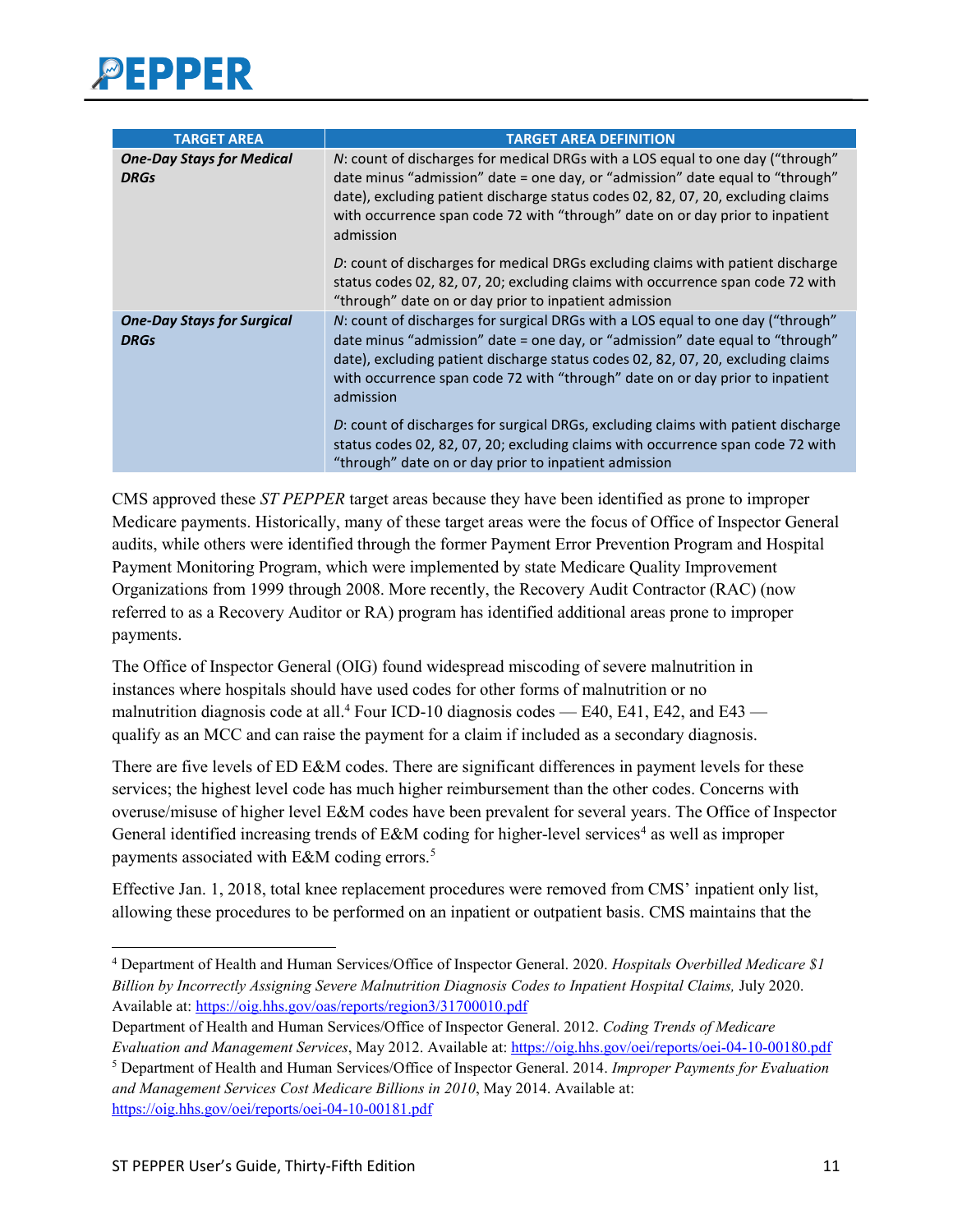decision to admit a patient as an inpatient is a complex medical decision, based on the physician's clinical expectation of how long hospital care is anticipated to be necessary and the individual beneficiary's unique clinical circumstances. Analysis of claims data for calendar year 2019 indicates that approximately 30% of hospitals perform all total knee replacement procedures as inpatient. Short inpatient hospital admissions, in particular one-day stays, have had high rates of unnecessary admissions historically. CMS reported an improper payment rate of 3[6](#page-11-0)% in 2012 for inpatient stays lasting one night or less.<sup>6</sup> The Fiscal Year (FY) 2014 Inpatient Prospective Payment System (IPPS) Final Rule changed admission and medical review criteria that CMS contractors (i.e., MACs and RAs) use to review inpatient hospital admissions for payment purposes. Generally, inpatient hospital admission is considered appropriate if the physician expects the beneficiary to require a stay that crosses two midnights and admits the beneficiary based on that expectation.<sup>[7](#page-11-1)</sup>

To assist hospitals with monitoring short stays, several target areas in PEPPER focus on one- and two-day stays. Under the new CMS admission and medical review criteria, one-day stays may not be appropriate inpatient admissions, and two-day stays may be appropriate admissions. Hospitals can examine their statistics for these target areas to help them assess their risk for unnecessary admissions and to monitor changes in admission practices over time.

Readmissions have been associated with billing errors, premature discharge, incomplete care, and inappropriate readmission. There are two target areas relating to readmissions within 30 days of discharge: one including statistics for patients who were readmitted to either the same hospital or to another short-term acute care hospital, and the other including statistics for patients who were readmitted to the same hospital.

The *ST PEPPER* has included target areas pertaining to hospital readmissions since its initiation, before readmissions were added to the Hospital Inpatient Quality Reporting Program. As CMS began to calculate hospital readmission rates and report them publicly on Hospital Compare, the PEPPER Team has strived to calculate the PEPPER readmission statistics using a methodology that matches as closely as possible (but does not replicate) CMS' methodology. Hospitals should expect the readmission statistics in their *ST PEPPER* to differ from those calculated by CMS and available on Hospital Compare. The table below shows the differences between the readmission target areas included in the *ST PEPPER* and the readmissions measures calculated by CMS.

<span id="page-11-0"></span> $\overline{a}$ <sup>6</sup> Department of Health and Human Services/Centers for Medicare & Medicaid Services. 2013. "Proposed Inpatient Admission Guidelines," *Federal Register* 78, no. 91, May. 10, 2013, 27647. Available at: <https://www.govinfo.gov/content/pkg/FR-2013-05-10/pdf/2013-10234.pdf>7 Department of Health and Human Services/Centers for Medicare & Medicaid Services. 2013. *Federal Register* 78,

<span id="page-11-1"></span>no. 160, Aug. 19, 2013. Available at:<https://www.govinfo.gov/content/pkg/FR-2013-08-19/pdf/2013-18956.pdf>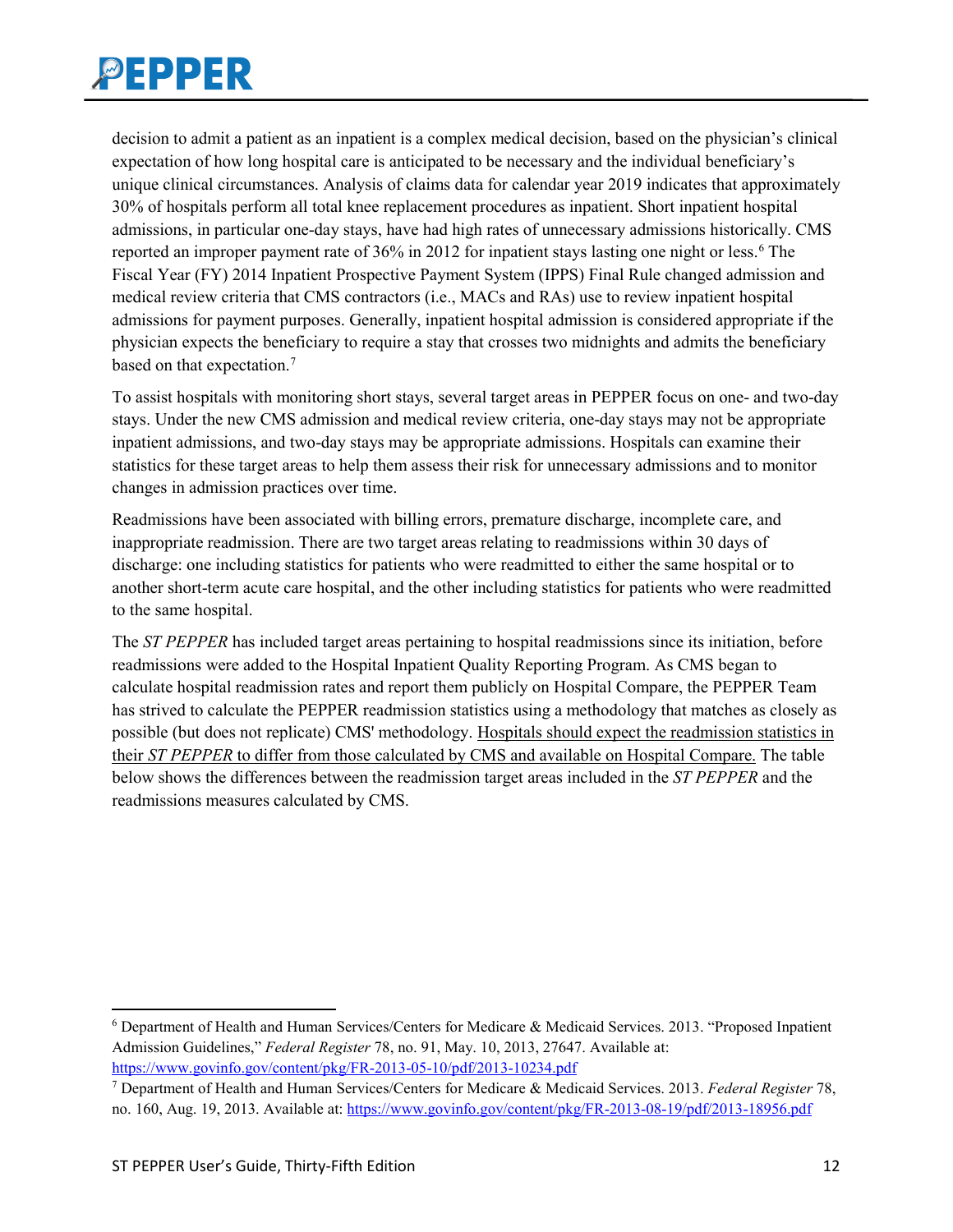

|                                  | <b>ST PEPPER</b>                                                                                                                                                                                                        | <b>CMS' Inpatient Quality Reporting</b>                                                                                                                                                                                                                                                                                                                                                                                                                                                                                                                                                                                                                                                                               |  |
|----------------------------------|-------------------------------------------------------------------------------------------------------------------------------------------------------------------------------------------------------------------------|-----------------------------------------------------------------------------------------------------------------------------------------------------------------------------------------------------------------------------------------------------------------------------------------------------------------------------------------------------------------------------------------------------------------------------------------------------------------------------------------------------------------------------------------------------------------------------------------------------------------------------------------------------------------------------------------------------------------------|--|
| <b>Use/Purpose</b>               | Measure hospital performance<br>over time for quality<br>improvement project<br>monitoring; support efforts to<br>prevent improper Medicare<br>payments that result from<br>billing errors or quality of care<br>issues | Profile hospital performance for public reporting                                                                                                                                                                                                                                                                                                                                                                                                                                                                                                                                                                                                                                                                     |  |
| <b>Measures</b>                  | Two measures:<br>30-day readmissions<br>to same hospital (all<br>DRGs)<br>30-day readmissions<br>$\bullet$<br>to same hospital or<br>another short-term<br>acute care hospital<br>(all DRGs)                            | Seven measures:<br>30-day readmission for acute myocardial infarction<br>patients<br>30-day readmission for heart failure patients<br>30-day readmission for pneumonia patients<br>$\bullet$<br>30-day readmission for hip/knee replacement patients<br>30-day readmission for coronary artery bypass graft<br>patients<br>30-day readmission for chronic obstructive pulmonary<br>disease patients<br>30-day overall rate of unplanned readmission after<br>discharge from the hospital (hospital-wide readmission).<br>(Note: This measure includes patients admitted for<br>internal medicine, surgery/gynecology, cardiorespiratory,<br>cardiovascular and neurology services. It is not a<br>composite measure.) |  |
| <b>Risk</b><br>adjustment        | No risk adjustment                                                                                                                                                                                                      | Hospital-level 30-day all-cause risk standardized readmission<br>measures                                                                                                                                                                                                                                                                                                                                                                                                                                                                                                                                                                                                                                             |  |
| <b>Planned</b><br>readmissions   | Planned readmissions not<br>excluded                                                                                                                                                                                    | Planned readmissions excluded                                                                                                                                                                                                                                                                                                                                                                                                                                                                                                                                                                                                                                                                                         |  |
| Age<br>requirements              | <b>Includes all Medicare</b><br>beneficiaries regardless of age                                                                                                                                                         | Excludes Medicare beneficiaries under the age of 65                                                                                                                                                                                                                                                                                                                                                                                                                                                                                                                                                                                                                                                                   |  |
| Coverage<br>requirements         | No coverage requirements                                                                                                                                                                                                | Medicare beneficiary must have 12 months of Part A coverage<br>prior to the index admission and up to 30 days after discharge.                                                                                                                                                                                                                                                                                                                                                                                                                                                                                                                                                                                        |  |
| <b>Readmission</b><br>definition | Every readmission is counted<br>within a 30 day period of a<br>hospital discharge. Each<br>subsequent readmission is also<br>counted as an index<br>admission.                                                          | The condition-specific readmission measures assign<br>readmission status as a dichotomous "yes/no" value regardless<br>of the number of times the patient was readmitted during the<br>30-day post-discharge time period. For hospital-wide<br>readmission measures, readmission is also eligible to be<br>counted as a new index admission if it meets all other eligibility<br>criteria.                                                                                                                                                                                                                                                                                                                            |  |
| <b>Data</b><br>timeframe         | Index admissions are identified<br>as those with a discharge date<br>that falls within the quarter.<br>The timeframe is extended 30<br>days beyond the end of the<br>quarter to capture<br>readmissions.                | For condition-specific measures, index hospitalizations are<br>identified using three years of data; hospital-wide readmission<br>measures use one year of data. Three years of data are<br>required to obtain sufficient precision of the estimate for<br>condition-specific measures.                                                                                                                                                                                                                                                                                                                                                                                                                               |  |

#### **Differences Between PEPPER and Inpatient Quality Reporting**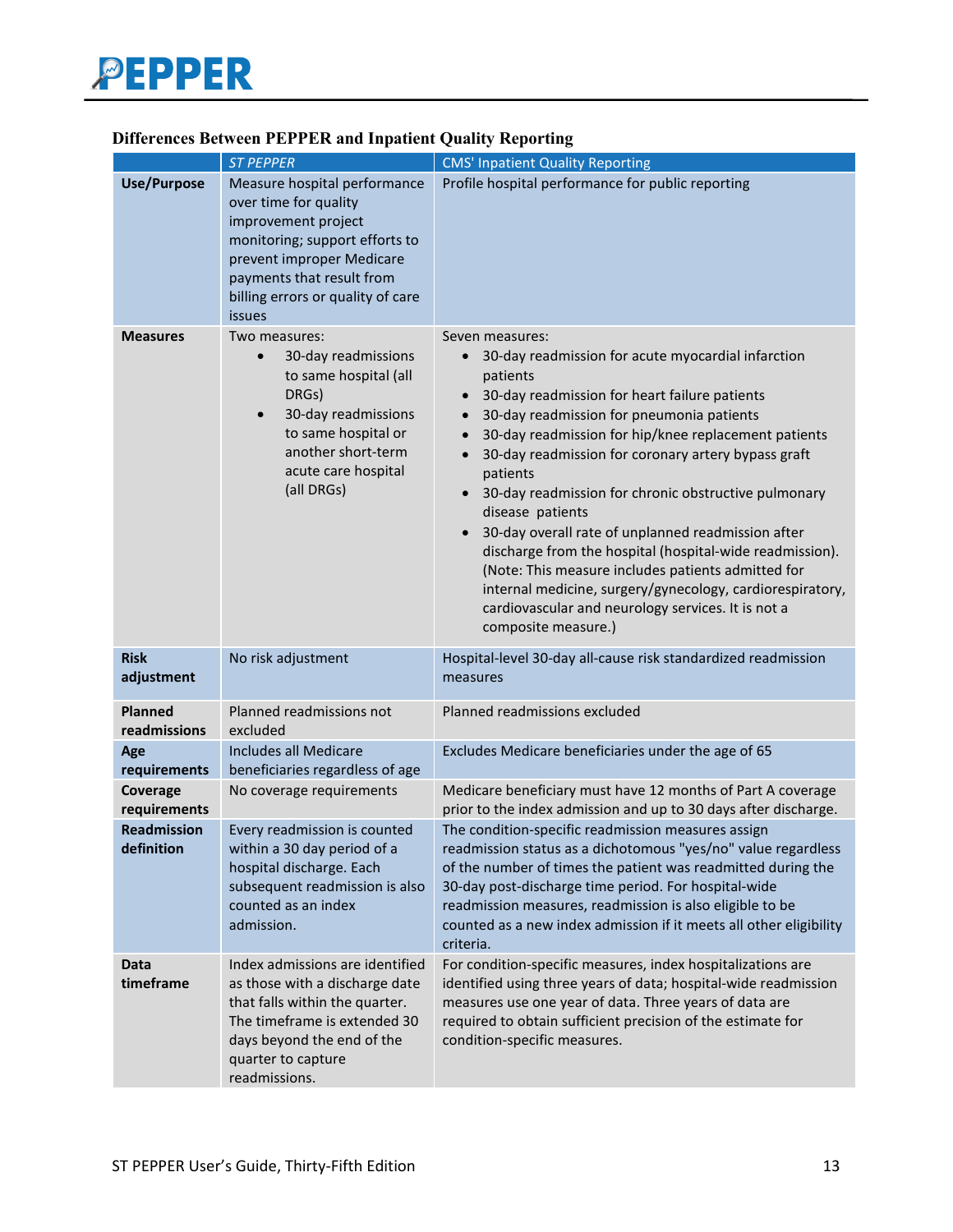

|                     | $ST$ PEPPER | <b>CMS' Inpatient Quality Reporting</b> |
|---------------------|-------------|-----------------------------------------|
| <b>Frequency of</b> | Quarterly   | Annually                                |
| updates             |             |                                         |

The different purposes of the measures in the two programs impact the measures' design. While factors related to the risk-adjustment of patients are essential for measures that are publicly reported, they add significant complexity and processing time to generating statistics for inclusion in the PEPPER. A similar layer of increased complexity would be required to exclude planned readmissions. Therefore, the PEPPER readmission statistics do not incorporate risk adjustment or exclude planned readmissions.

Some hospitals have indicated they would like condition-specific readmission reports (analogous to the Inpatient Quality Reporting measures). These readmissions do not occur frequently enough during a quarter for most hospitals to have sufficient data to report.

In addition, some hospitals have requested patient-level data for their readmissions. Due to patient privacy regulations, the PEPPER Team cannot disclose to providers any information that would identify when a beneficiary was admitted to another provider.

Three-day SNF-qualifying admissions have been found to be problematic in terms of admission necessity, and historical data indicates that three-day SNF-qualifying admissions have a higher incidence of unnecessary admissions than other three-day admissions.

The coding of CCs and more recently MCCs has been found to be problematic. Oversight agencies have identified coding errors related to the addition of a CC or MCC that were not substantiated by documentation in the medical record. The target areas relating to medical and surgical DRGs with a CC or MCC and to discharges with a single CC or MCC focus on this issue. Note that as of Oct. 1, 2015, a principal diagnosis may also be a CC or MCC.

Please note there are changes in DRGs and DRG definitions from one fiscal year to the next that should be considered:

- Changes for FY 2020 are documented in the *Federal Register*, Volume 84, number 159, Aug. 16, 2019, pages 42044-42701.
- Changes for FY 2019 are documented in the *Federal Register*, Volume 83, number 160, Aug. 16, 2018, pages 41144-41784.
- Changes for FY 2018 are documented in the *Federal Register*, Volume 82, number 155, Aug. 14, 2017, pages 37990-38589.

#### <span id="page-13-0"></span>**How Hospitals Can Use PEPPER Data**

**For Medicare data, the fiscal year runs Oct. 1 through Sept. 30:** Quarter 1 = October – December Quarter 2 = January – March Quarter 3 = April – June Quarter 4 = July – September

*ST PEPPER* provides short-term acute care hospitals with their national, jurisdiction, and state percentile values for each target area with reportable data for the most recent fiscal year quarter included in PEPPER (see Compare Targets Report on page 23). "Reportable data" in PEPPER means there are 11 or more numerator discharges for a given target area for a given time period. When there are fewer

than 11 numerator discharges for a target area for a time period, statistics are not displayed in PEPPER due to CMS data restrictions. The following table can assist hospitals with interpreting these values.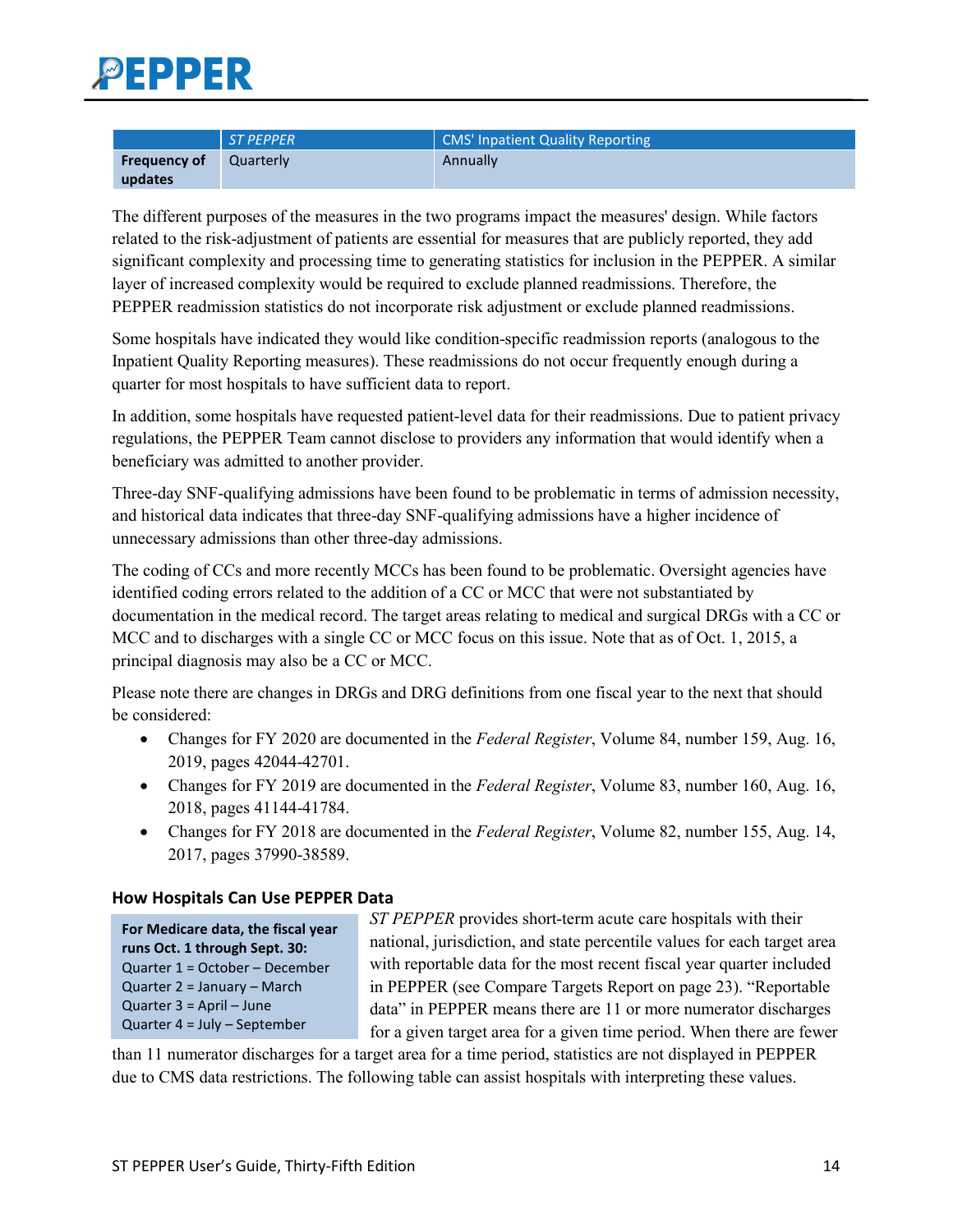Please note that these are generalized suggestions and will not apply to all situations. For all areas, assess whether there is sufficient volume (i.e., 10 to 30 discharges for the year, depending on the hospital's total discharges for the year) to warrant a review of cases.

| <b>TARGET AREA</b>                              | <b>SUGGESTED INTERVENTIONS FOR HIGH</b><br><b>OUTLIERS (IF AT/ABOVE</b><br>80 <sup>TH</sup> PERCENTILE)                                                                                                                                                                                                                                                                                                                                                                                                                                                                                                                                            | <b>SUGGESTED INTERVENTIONS FOR</b><br>LOW OUTLIERS (IF AT/BELOW<br>20TH PERCENTILE)                                                                                                                                                                                                                                                                                                                                                                                                                |
|-------------------------------------------------|----------------------------------------------------------------------------------------------------------------------------------------------------------------------------------------------------------------------------------------------------------------------------------------------------------------------------------------------------------------------------------------------------------------------------------------------------------------------------------------------------------------------------------------------------------------------------------------------------------------------------------------------------|----------------------------------------------------------------------------------------------------------------------------------------------------------------------------------------------------------------------------------------------------------------------------------------------------------------------------------------------------------------------------------------------------------------------------------------------------------------------------------------------------|
| <b>Stroke Intracranial</b><br><b>Hemorrhage</b> | This could indicate potential over-coding. A<br>sample of medical records for DRGs 061,<br>062, 063, 064, 065, and 066 should be<br>reviewed to determine whether coding<br>errors exist.                                                                                                                                                                                                                                                                                                                                                                                                                                                          | This could indicate that there are<br>coding or billing errors related to<br>under-coding of DRGs 061, 062,<br>063, 064, 065, and 066. A sample<br>of medical records for other DRGs,<br>such as DRGs 067, 068, and 069<br>should be reviewed to determine<br>whether coding errors exist.<br>Remember to ensure that the<br>documentation supports the<br>principal diagnosis. A coder should<br>not code based on radiological<br>findings without seeking<br>clarification from the physician.  |
| <b>Respiratory Infections</b>                   | This could indicate that there are coding or<br>billing errors related to over-coding for DRGs<br>177 or 178. A sample of medical records for<br>these DRGs should be reviewed to<br>determine whether coding errors exist.<br>Hospitals may generate data profiles to<br>identify cases with principal diagnosis codes<br>of ICD-10-PCS code J69.0 (pneumonitis due<br>to inhalation of food or vomit), ICD-10-PCS<br>code J15.64 (pneumonia due to other<br>(aerobic) gram negative pneumonia), or ICD-<br>10-PCS code J15.8 (pneumonia due to other<br>specified bacteria) to ensure that<br>documentation supports the principal<br>diagnosis. | This could indicate that there are<br>coding or billing errors related to<br>under-coding for DRGs 177 or 178.<br>A sample of medical records for<br>other DRGs, such as DRGs 179,<br>193, 194, or 195 should be<br>reviewed to determine whether<br>coding errors exist. Remember<br>that a diagnosis of pneumonia<br>must be determined by the<br>physician. A coder should not<br>code based on a laboratory or<br>radiological finding without<br>seeking clarification from the<br>physician. |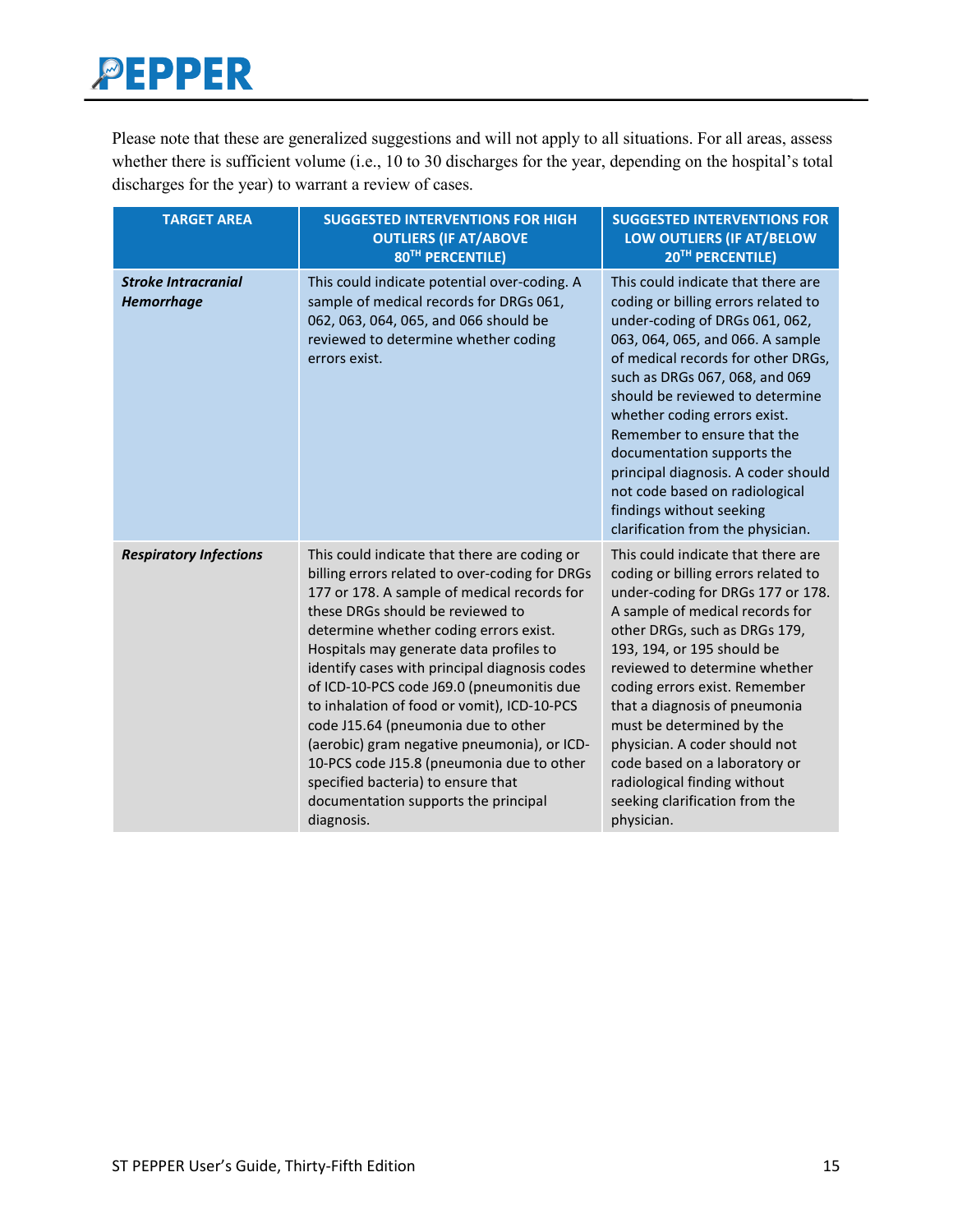

| <b>TARGET AREA</b>      | <b>SUGGESTED INTERVENTIONS FOR HIGH</b><br><b>OUTLIERS (IF AT/ABOVE</b><br>80TH PERCENTILE)                                                                                                                                                                                                                                                                                                                                                       | <b>SUGGESTED INTERVENTIONS FOR</b><br>LOW OUTLIERS (IF AT/BELOW<br>20TH PERCENTILE)                                                                                                                                                                                                                                                                                                                                                                                                                                                                                |
|-------------------------|---------------------------------------------------------------------------------------------------------------------------------------------------------------------------------------------------------------------------------------------------------------------------------------------------------------------------------------------------------------------------------------------------------------------------------------------------|--------------------------------------------------------------------------------------------------------------------------------------------------------------------------------------------------------------------------------------------------------------------------------------------------------------------------------------------------------------------------------------------------------------------------------------------------------------------------------------------------------------------------------------------------------------------|
| <b>Simple Pneumonia</b> | This could indicate that there are coding or<br>billing errors related to DRGs 193 or 194. A<br>sample of medical records for these DRGs<br>should be reviewed to determine whether<br>coding errors exist. Hospitals should ensure<br>documentation supports the principal<br>diagnosis.                                                                                                                                                         | This could indicate that there are<br>coding or billing errors related to<br>under-coding for DRGs 193 or 194.<br>A sample of medical records for<br>other DRGs, such as DRGs 177,<br>178, and 189 (pulmonary edema<br>and respiratory failure), should be<br>reviewed to determine whether<br>coding errors exist. Remember<br>that a diagnosis of pneumonia<br>must be determined by the<br>physician. A coder should not<br>code based on a laboratory or<br>radiological finding without<br>seeking clarification from the<br>physician.                       |
| Septicemia              | This could indicate that there are coding or<br>billing errors related to over-coding of DRGs<br>870, 871, or 872. A sample of medical<br>records for these DRGs should be reviewed<br>to determine whether coding errors exist.<br>Hospitals may generate data profiles to<br>identify cases with a principal diagnosis code<br>of ICD-10-CM code A41.9 (unspecified<br>septicemia) to ensure documentation<br>supports the principal diagnosis. | This could indicate that there are<br>coding or billing errors related to<br>under-coding of DRGs 870, 871, or<br>872. A sample of medical records<br>for other DRGs, such as DRGs 689,<br>690, 193, 194, 195, 207, and 208<br>should be reviewed to determine<br>whether coding errors exist.<br>Remember that a diagnosis of<br>septicemia/sepsis must be<br>determined by the physician. A<br>coder should not code based on a<br>laboratory finding without seeking<br>clarification from the physician.<br>Note: There is no ICD-10-CM code<br>for urosepsis. |
| Unrelated OR Procedure  | This could indicate that there are coding or<br>billing errors related to over-coding of DRGs<br>981, 982, 983, 987, 988, or 989. A sample of<br>medical records for these DRGs should be<br>reviewed to determine whether the principal<br>diagnosis and principal procedure are<br>correct.                                                                                                                                                     | This could indicate that the<br>principal diagnosis is being billed<br>with the related procedures. No<br>intervention is necessary.                                                                                                                                                                                                                                                                                                                                                                                                                               |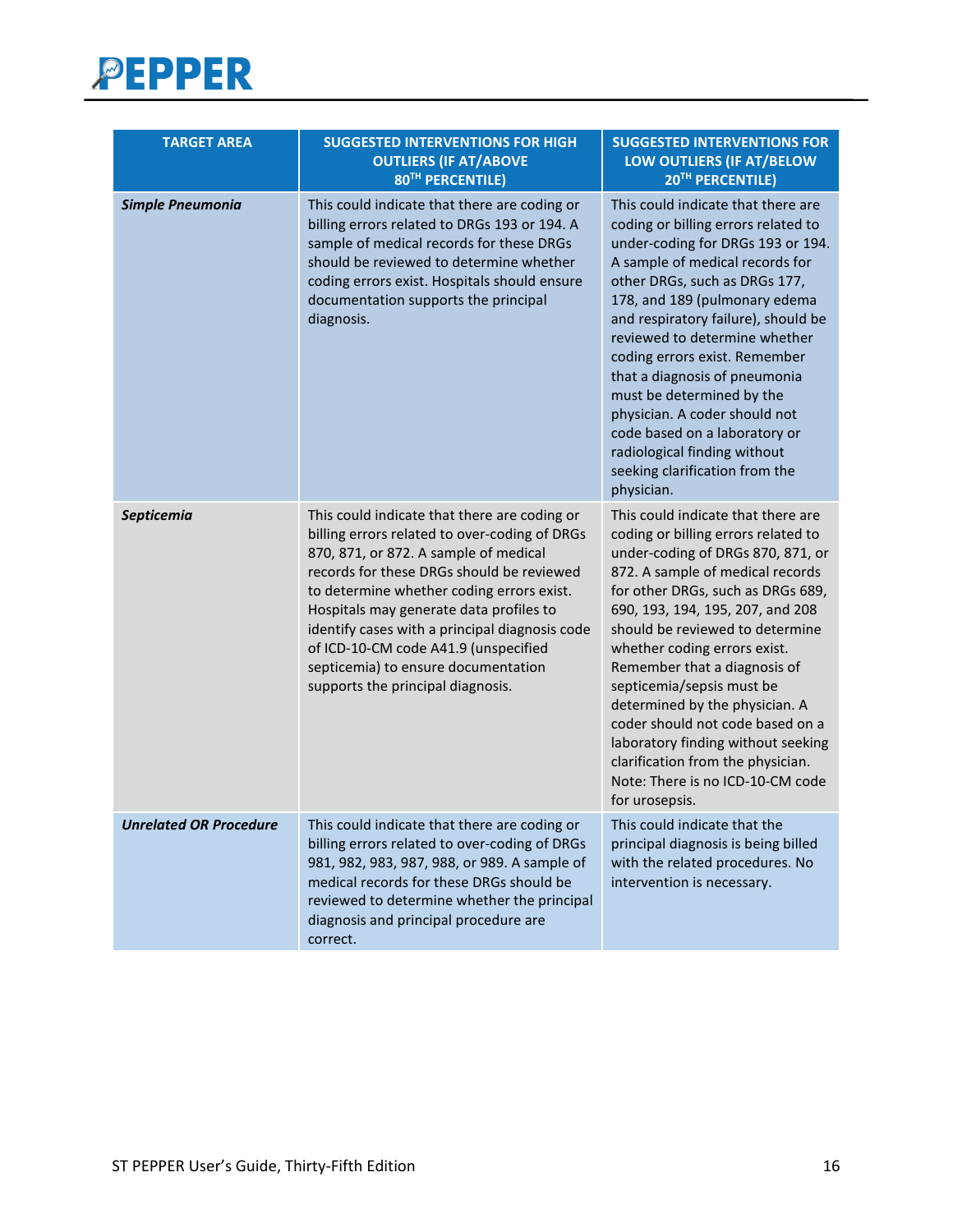

| <b>TARGET AREA</b>                                                                                                       | <b>SUGGESTED INTERVENTIONS FOR HIGH</b><br><b>OUTLIERS (IF AT/ABOVE</b><br>80 <sup>TH</sup> PERCENTILE)                                                                                                                                                                                                                                                                                                                                                                                                                                                                                                                                                                                                                                                                                                                                                                                    | <b>SUGGESTED INTERVENTIONS FOR</b><br>LOW OUTLIERS (IF AT/BELOW<br>20TH PERCENTILE)                                                                                                                                                                                                                                                                                                                                                                                                                                                                                                                                                                                           |  |
|--------------------------------------------------------------------------------------------------------------------------|--------------------------------------------------------------------------------------------------------------------------------------------------------------------------------------------------------------------------------------------------------------------------------------------------------------------------------------------------------------------------------------------------------------------------------------------------------------------------------------------------------------------------------------------------------------------------------------------------------------------------------------------------------------------------------------------------------------------------------------------------------------------------------------------------------------------------------------------------------------------------------------------|-------------------------------------------------------------------------------------------------------------------------------------------------------------------------------------------------------------------------------------------------------------------------------------------------------------------------------------------------------------------------------------------------------------------------------------------------------------------------------------------------------------------------------------------------------------------------------------------------------------------------------------------------------------------------------|--|
| <b>Medical DRGs with CC or</b><br><b>MCC</b><br><b>Surgical DRGs with CC or</b><br><b>MCC</b><br><b>Single CC or MCC</b> | This could indicate that there are coding or<br>billing errors related to over-coding due to<br>unsubstantiated CCs or MCCs. A sample of<br>medical records for medical and/or surgical<br>DRGs with CCs or MCCs (a single CC or MCC<br>for the Single CC or MCC target area) should<br>be reviewed to determine whether coding<br>errors exist. Hospitals may generate data<br>profiles to identify proportions of their CCs<br>or MCCs to determine whether there are any<br>particular medical and/or surgical DRGs on<br>which to focus. Remember that a diagnosis<br>of a CC or MCC must be determined by the<br>physician. A coder should not code based on<br>laboratory or radiological findings without<br>seeking physician determination of the<br>clinical significance of the abnormal finding.<br>If particular diagnoses are found to be<br>problematic, provide education. | This could indicate that there are<br>coding or billing errors related to<br>under-coding for CCs or MCCs. A<br>sample of medical records for<br>medical and/or surgical DRGs<br>without a CC or MCC should be<br>reviewed to determine whether<br>coding errors exist. Remember<br>that in order for a diagnosis to be<br>coded as a CC or MCC, it must be<br>substantiated by documentation.<br>A coder should not code based on<br>laboratory or radiological findings<br>without seeking physician<br>determination of the clinical<br>significance of the abnormal<br>finding. Consider whether the use<br>of a physician query would have<br>substantiated a CC or MCC. |  |
| <b>Severe Malnutrition</b><br>*new as of the Q3FY21<br>release                                                           | This could indicate that there are coding<br>errors related to unsubstantiated coding of<br>one of the severe malnutrition codes (i.e.,<br>E40, E41, E42, or E43) as the only MCC. A<br>sample of medical records with a severe<br>malnutrition code as the only MCC should be<br>reviewed to determine whether coding<br>errors exist. A diagnosis of severe<br>malnutrition must be determined by the<br>physician. A coder should not code based on<br>laboratory findings or nutritional<br>consultation without seeking physician<br>determination of the clinical significance of<br>the abnormal findings.                                                                                                                                                                                                                                                                          | This could indicate that there are<br>coding errors related to potential<br>under-coding of severe<br>malnutrition codes (i.e., E40, E41,<br>E42, or E43). A sample of medical<br>records should be reviewed to<br>determine whether coding errors<br>exist. A diagnosis of severe<br>malnutrition must be determined<br>by the physician. A coder should<br>not code based on laboratory<br>findings or nutritional consultation<br>without seeking physician<br>determination of the clinical<br>significance of the abnormal<br>findings.                                                                                                                                  |  |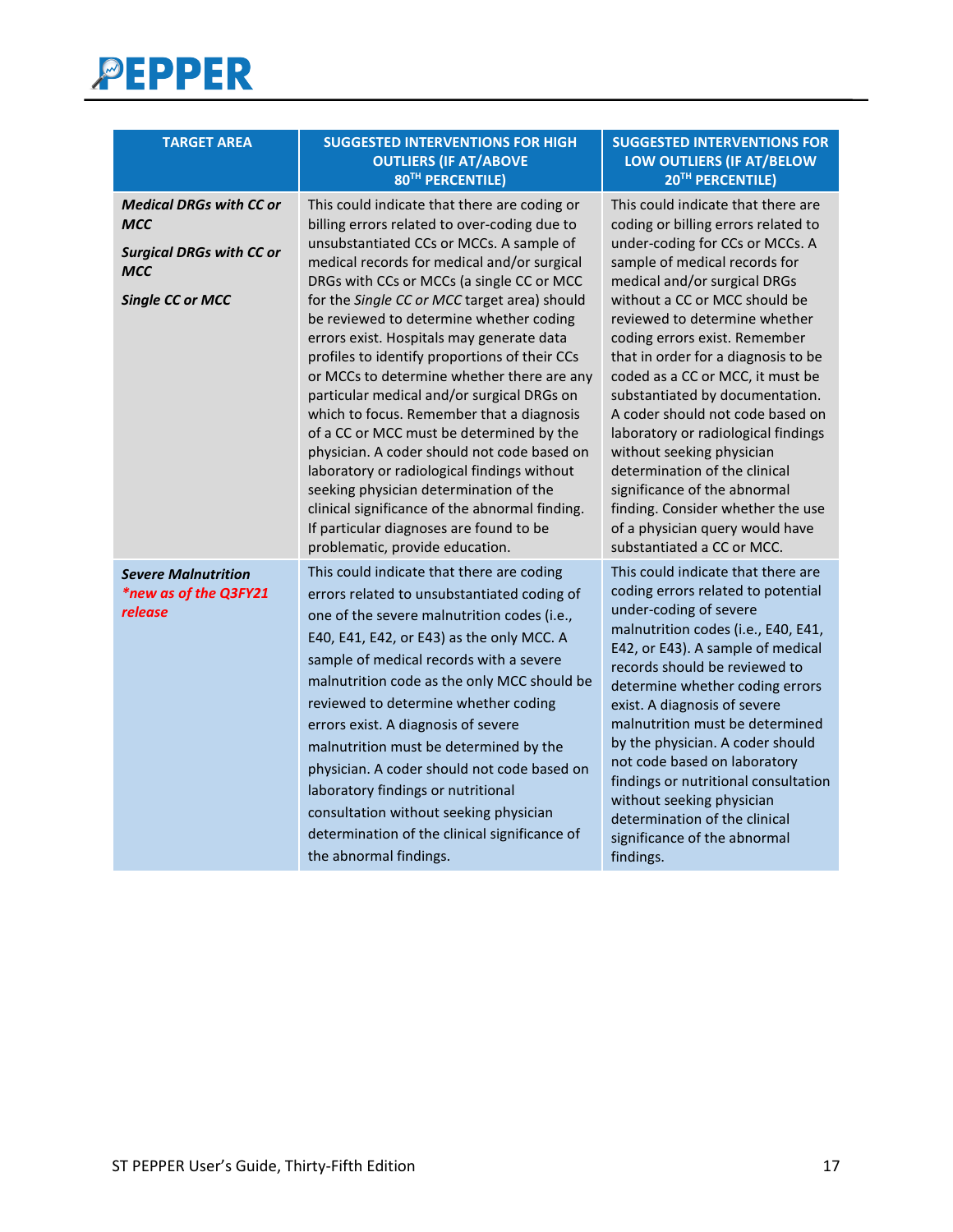

| <b>TARGET AREA</b>                                                               | <b>SUGGESTED INTERVENTIONS FOR HIGH</b><br><b>OUTLIERS (IF AT/ABOVE</b><br>80TH PERCENTILE)                                                                                                                                                                                                                                                                                                                       | <b>SUGGESTED INTERVENTIONS FOR</b><br>LOW OUTLIERS (IF AT/BELOW<br>20TH PERCENTILE)                                                                                                                                                                                                                                                                                                                                                                                                                                                                       |  |  |
|----------------------------------------------------------------------------------|-------------------------------------------------------------------------------------------------------------------------------------------------------------------------------------------------------------------------------------------------------------------------------------------------------------------------------------------------------------------------------------------------------------------|-----------------------------------------------------------------------------------------------------------------------------------------------------------------------------------------------------------------------------------------------------------------------------------------------------------------------------------------------------------------------------------------------------------------------------------------------------------------------------------------------------------------------------------------------------------|--|--|
| <b>Excisional Debridement</b>                                                    | This could indicate that there are coding or<br>billing errors related to the coding of<br>excisional debridement. A sample of medical<br>records including excisional debridement<br>procedure codes should be reviewed to<br>ensure that the coding is supported by the<br>documentation. Refer to Coding Clinic for<br>specific guidelines regarding the coding of<br>excisional debridement.                  | If your facility does not perform<br>excisional debridement, low<br>numbers in this target area would<br>be expected. If the excisional<br>debridement number is lower<br>than expected, this could indicate<br>that there are coding or billing<br>errors related to under-coding for<br>excisional debridement. A sample<br>of medical records involving<br>debridement should be reviewed<br>to ensure that the coding is<br>supported by the documentation.<br>Refer to Coding Clinic for specific<br>guidelines regarding coding for<br>debridement. |  |  |
| <b>Ventilator Support</b>                                                        | This could indicate that there are coding or<br>billing errors related to over-coding of DRGs<br>003, 004, 207, 870, 927, or 933. A sample of<br>medical records for these DRGs should be<br>reviewed to determine whether the type of<br>tracheostomy and mechanical ventilation<br>were coded correctly. Verify that the<br>number of continuous invasive mechanical<br>ventilation hours was coded accurately. | This could indicate under-coding<br>related to incorrect computation<br>of the number of hours the<br>patient was receiving continuous<br>invasive mechanical ventilation.<br>Review cases with ICD-10-PCS<br>procedure codes 5A1935Z<br>(mechanical ventilation less than<br>24 consecutive hours) and<br>5A1945Z (mechanical ventilation<br>24-96 consecutive hours) to verify<br>that the number of continuous<br>invasive mechanical ventilation<br>hours was coded accurately.                                                                       |  |  |
| <b>Emergency Department</b><br><b>Evaluation and</b><br><b>Management Visits</b> | This could indicate that there are coding or<br>billing errors related to over-coding of CPT®<br>code 99285. A sample of medical records for<br>visits coded with 99285 should be reviewed<br>to ensure that the coding is supported by<br>the documentation. Refer to the current<br>CPT <sup>®</sup> coding book and to CPT® Assistant,<br>which is the official source for CPT® coding<br>guidance.            | This could indicate that there are<br>coding errors related to under-<br>coding of CPT® code 99285. A<br>sample of medical records for<br>visits coded with 99281, 99282,<br>99283, or 99284 should be<br>reviewed to ensure that the<br>coding is supported by the<br>documentation. Refer to the<br>current CPT® coding book and to<br>CPT® Assistant, which is the<br>official source for CPT® coding<br>guidance.                                                                                                                                     |  |  |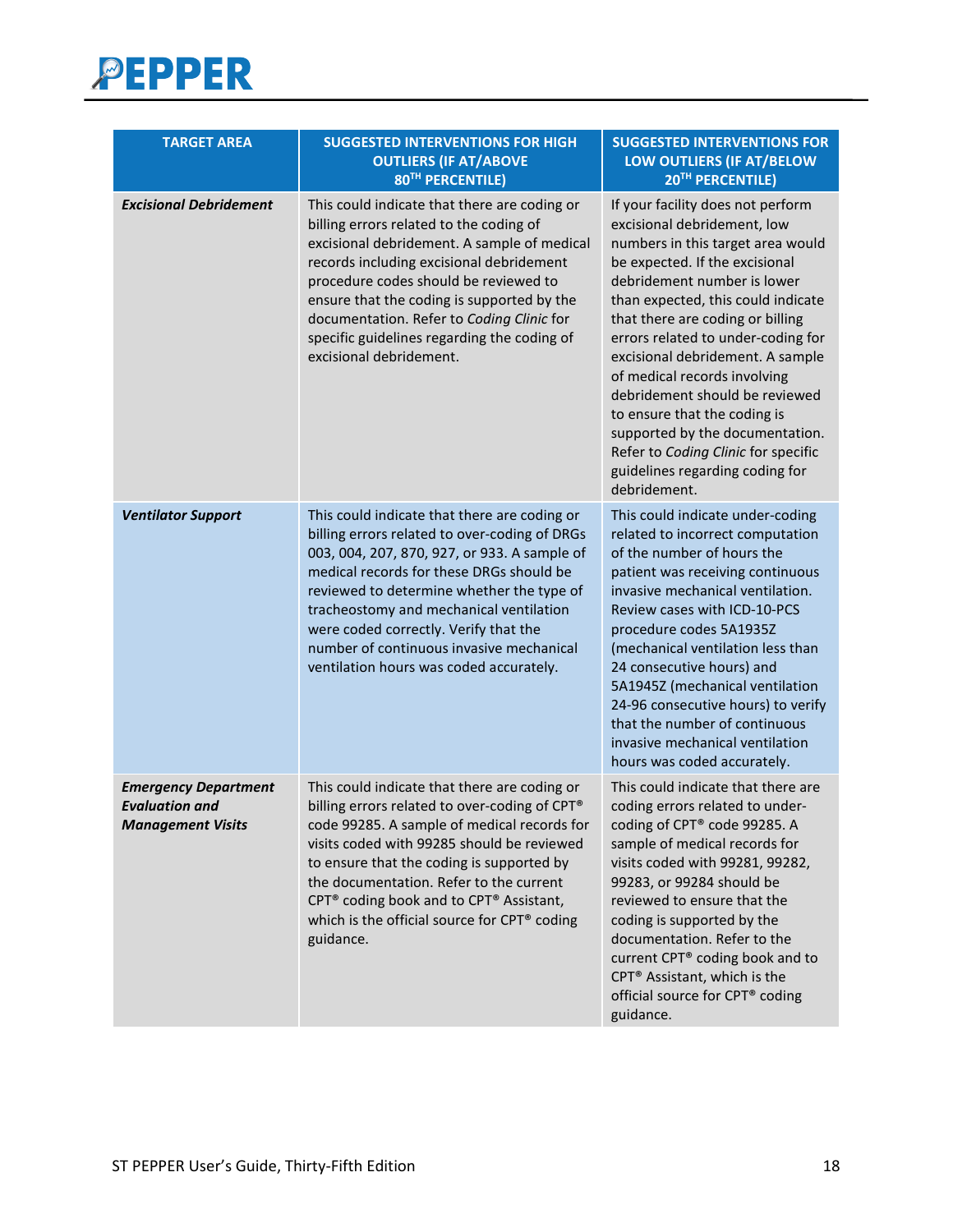

| <b>TARGET AREA</b>                                                | <b>SUGGESTED INTERVENTIONS FOR HIGH</b><br><b>OUTLIERS (IF AT/ABOVE</b><br>80 <sup>TH</sup> PERCENTILE)                                                                                                                                                                                                                                                                                                                                                                                                                             | <b>SUGGESTED INTERVENTIONS FOR</b><br>LOW OUTLIERS (IF AT/BELOW<br>20TH PERCENTILE) |
|-------------------------------------------------------------------|-------------------------------------------------------------------------------------------------------------------------------------------------------------------------------------------------------------------------------------------------------------------------------------------------------------------------------------------------------------------------------------------------------------------------------------------------------------------------------------------------------------------------------------|-------------------------------------------------------------------------------------|
| <b>Chronic Obstructive</b><br><b>Pulmonary Disease</b>            | This could indicate that there are<br>unnecessary admissions related to the<br>failure to use outpatient observation or<br>inappropriate use of admission screening<br>criteria associated with DRGs 190, 191, or<br>192. A sample of medical records for these<br>DRGs should be reviewed to determine<br>whether inpatient admission was necessary<br>or if care could have been provided more<br>efficiently on an outpatient basis (e.g.,<br>outpatient observation). Note: These DRGs<br>are also vulnerable to coding errors. | Not applicable, as this is an<br>admission-necessity focused<br>target area.        |
| <b>Percutaneous</b><br><b>Cardiovascular</b><br><b>Procedures</b> | This could indicate that there are<br>unnecessary admissions related to the use of<br>outpatient observation or inappropriate use<br>of admission screening criteria associated<br>with DRGs 246, 247, 248, or 249. A sample of<br>medical records for these DRGs should be<br>reviewed to determine whether care could<br>have been provided more efficiently on an<br>outpatient basis. Documentation should<br>support the need for an inpatient admission.                                                                      | Not applicable, as this is an<br>admission-necessity focused<br>target area.        |
| <b>Total Knee Replacement</b><br>*new as of the Q3FY20<br>release | This could indicate that there are<br>unnecessary admissions related to the<br>inappropriate use of admission screening<br>criteria associated with total knee<br>replacement procedures. A sample of<br>medical records for these procedures should<br>be reviewed to determine whether care<br>could have been provided more efficiently<br>on an outpatient basis. Documentation<br>should support the need for an inpatient<br>admission.                                                                                       | Not applicable, as this is an<br>admission-necessity focused<br>target area.        |
| <b>Syncope</b>                                                    | This could indicate that there are<br>unnecessary admissions related to the<br>failure to use outpatient observation or<br>inappropriate use of admission screening<br>criteria associated with DRG 312. A sample<br>of medical records for DRG 312 should be<br>reviewed to determine whether care could<br>have been provided more efficiently on an<br>outpatient basis (e.g., outpatient<br>observation). Note: Code to the underlying<br>cause of syncope if known.                                                            | Not applicable, as this is an<br>admission-necessity focused<br>target area.        |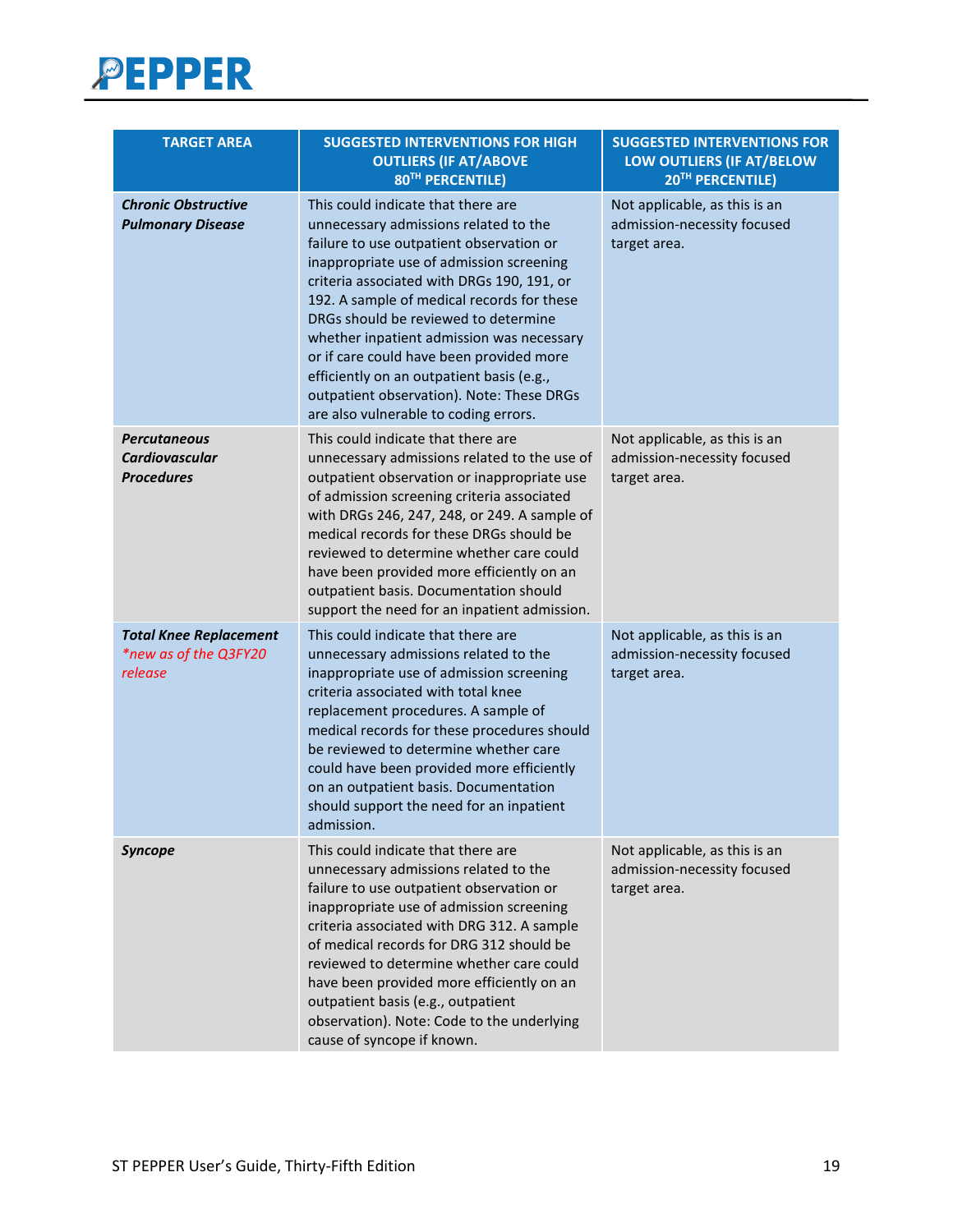

| <b>TARGET AREA</b>                                  | <b>SUGGESTED INTERVENTIONS FOR HIGH</b><br><b>OUTLIERS (IF AT/ABOVE</b><br>80TH PERCENTILE)                                                                                                                                                                                                                                                                                                                                                                                                                                                                                                                                                                                      | <b>SUGGESTED INTERVENTIONS FOR</b><br>LOW OUTLIERS (IF AT/BELOW<br>20TH PERCENTILE) |  |  |
|-----------------------------------------------------|----------------------------------------------------------------------------------------------------------------------------------------------------------------------------------------------------------------------------------------------------------------------------------------------------------------------------------------------------------------------------------------------------------------------------------------------------------------------------------------------------------------------------------------------------------------------------------------------------------------------------------------------------------------------------------|-------------------------------------------------------------------------------------|--|--|
| <b>Other Circulatory System</b><br><b>Diagnoses</b> | This could indicate that there are<br>unnecessary admissions related to the<br>failure to use outpatient observation or<br>inappropriate use of admission screening<br>criteria associated with DRGs 314, 315, or<br>316. A sample of medical records for these<br>DRGs should be reviewed to determine<br>whether care could have been provided<br>more efficiently on an outpatient basis (e.g.,<br>outpatient observation).                                                                                                                                                                                                                                                   | Not applicable, as this is an<br>admission-necessity focused<br>target area.        |  |  |
| <b>Other Digestive System</b><br><b>Diagnoses</b>   | This could indicate that there are<br>unnecessary admissions related to the<br>failure to use outpatient observation or<br>inappropriate use of admission screening<br>criteria associated with DRGs 393, 394, and<br>395. A sample of medical records for these<br>DRGs should be reviewed to determine<br>whether care could have been provided<br>more efficiently on an outpatient basis (e.g.,<br>outpatient observation).                                                                                                                                                                                                                                                  | Not applicable, as this is an<br>admission-necessity focused<br>target area.        |  |  |
| <b>Medical Back Problems</b>                        | This could indicate unnecessary admissions<br>related to the failure to use outpatient<br>observation or inappropriate use of<br>admission screening criteria associated with<br>DRGs 551 and 552. A sample of medical<br>records for these DRGs should be reviewed<br>to determine whether inpatient admission<br>was necessary or if care could have been<br>provided more efficiently on an outpatient<br>basis (e.g., outpatient observation).                                                                                                                                                                                                                               | Not applicable, as this is an<br>admission-necessity focused<br>target area.        |  |  |
| <b>Spinal Fusion</b>                                | This could indicate that there are<br>unnecessary admissions related to the<br>performance of unnecessary spinal fusion<br>procedures. A sample of medical records for<br>spinal fusion cases should be reviewed to<br>validate the medical necessity of the<br>procedure. Medical record documentation<br>of 1) previous non-surgical treatment, 2)<br>physical examination clearly documenting<br>the progression of neurological deficits,<br>extremity strength, activity modification,<br>and pain levels, 3) diagnostic test results and<br>interpretation, and 4) adequate history of<br>the presenting illness, may help substantiate<br>the necessity of the procedure. | Not applicable, as this is an<br>admission-necessity focused<br>target area.        |  |  |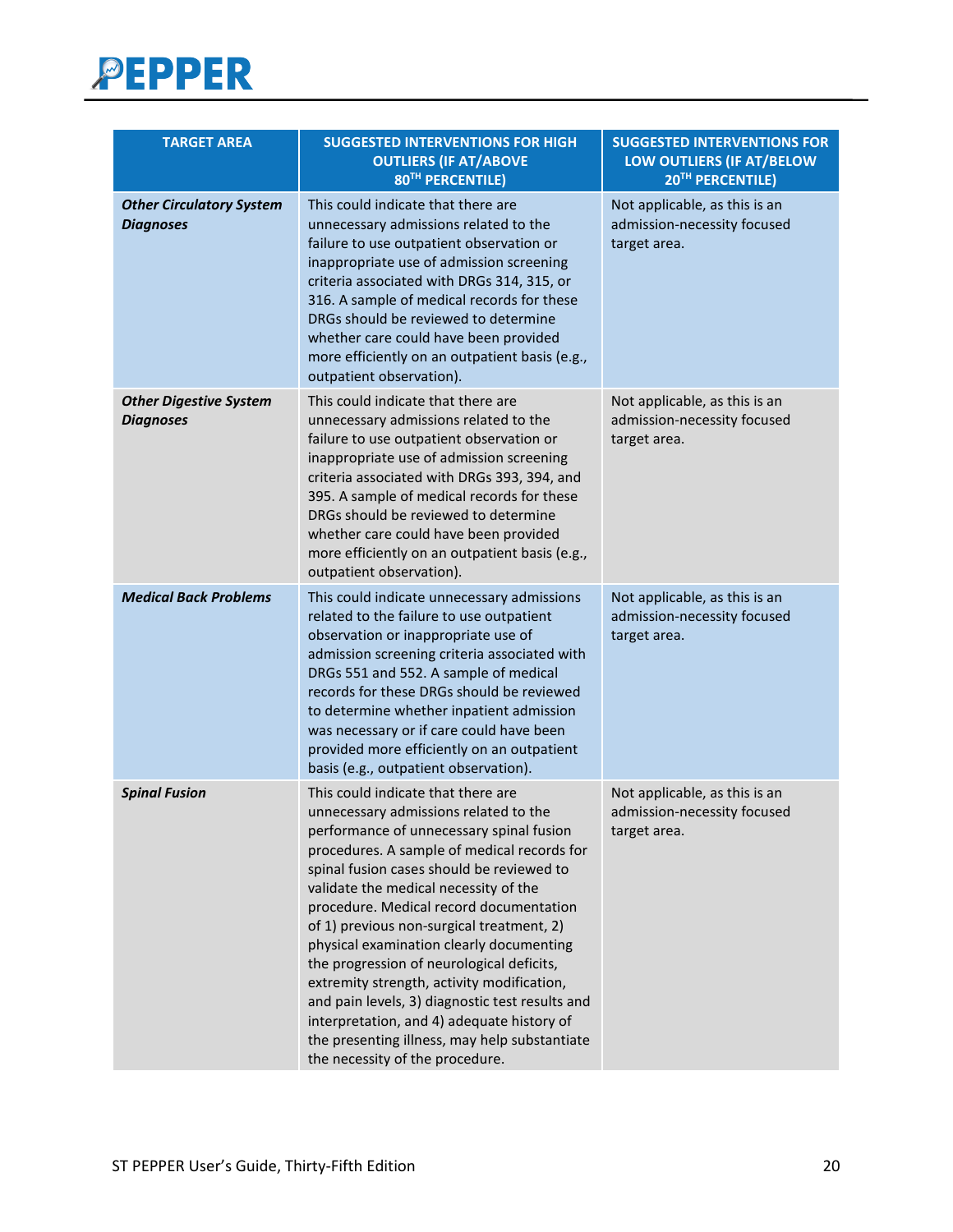

| <b>TARGET AREA</b>                                                                  | <b>SUGGESTED INTERVENTIONS FOR HIGH</b><br><b>OUTLIERS (IF AT/ABOVE</b><br>80TH PERCENTILE)                                                                                                                                                                                                                                                           | <b>SUGGESTED INTERVENTIONS FOR</b><br>LOW OUTLIERS (IF AT/BELOW<br>20TH PERCENTILE) |
|-------------------------------------------------------------------------------------|-------------------------------------------------------------------------------------------------------------------------------------------------------------------------------------------------------------------------------------------------------------------------------------------------------------------------------------------------------|-------------------------------------------------------------------------------------|
| <b>Three-Day Skilled Nursing</b><br><b>Facility-Qualifying</b><br><b>Admissions</b> | This could indicate that there are admission<br>necessity issues related to unnecessary<br>admissions to qualify patients for a SNF<br>admission. A sample of medical records with<br>three-day lengths of stay and patient<br>discharge status codes of 03, 83, 61, or 89<br>should be reviewed to determine whether<br>the admission was necessary. | Not applicable, as this is an<br>admission-necessity focused<br>target area.        |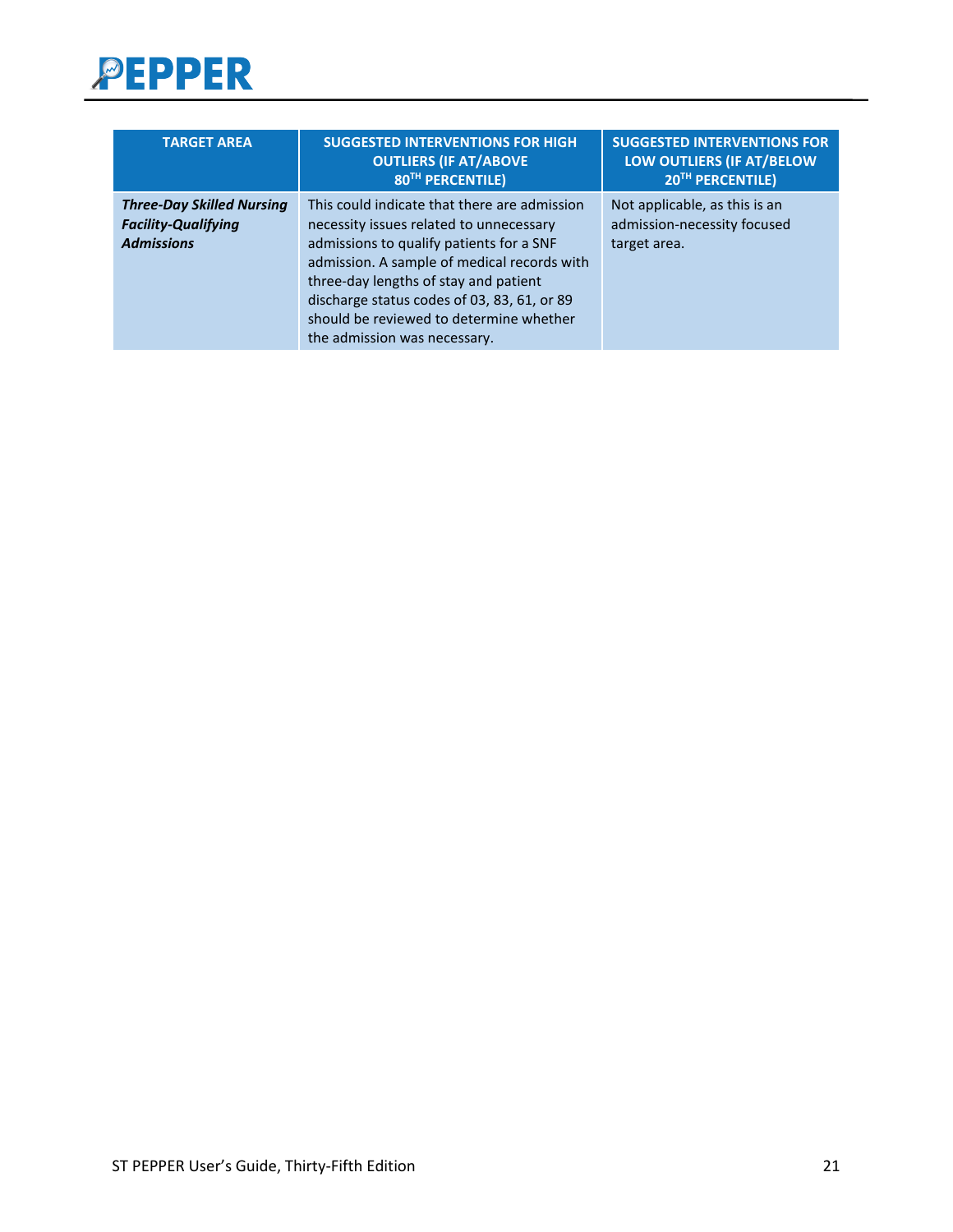

| <b>TARGET AREA</b>            | <b>SUGGESTED INTERVENTIONS FOR HIGH</b><br><b>OUTLIERS (IF AT/ABOVE</b><br>80TH PERCENTILE) | <b>SUGGESTED INTERVENTIONS FOR</b><br>LOW OUTLIERS (IF AT/BELOW<br>20 <sup>TH</sup> PERCENTILE) |
|-------------------------------|---------------------------------------------------------------------------------------------|-------------------------------------------------------------------------------------------------|
| <b>30-Day Readmissions to</b> | A sample of readmission cases should be                                                     | Not applicable, as these are                                                                    |
|                               |                                                                                             |                                                                                                 |
| <b>Same Hospital or</b>       | reviewed to identify appropriateness of                                                     | admission-necessity focused                                                                     |
| <b>Elsewhere</b>              | admission, discharge, quality of care, DRG                                                  | target areas.                                                                                   |
|                               | assignment, and billing errors. The hospital is                                             |                                                                                                 |
| <b>30-Day Readmissions to</b> | encouraged to generate data profiles for                                                    |                                                                                                 |
| <b>Same Hospital</b>          | readmissions, such as patients readmitted                                                   |                                                                                                 |
|                               | the same day or next day after discharge.                                                   |                                                                                                 |
|                               | Suggested data elements to include in these                                                 |                                                                                                 |
|                               | profiles are patient identifier, date of                                                    |                                                                                                 |
|                               | admission, date of discharge, patient                                                       |                                                                                                 |
|                               | discharge status code, principal and                                                        |                                                                                                 |
|                               | secondary diagnoses, procedure code(s), and                                                 |                                                                                                 |
|                               | DRG. Evaluate these profiles for the                                                        |                                                                                                 |
|                               |                                                                                             |                                                                                                 |
|                               | following indications of potential improper                                                 |                                                                                                 |
|                               | payments:                                                                                   |                                                                                                 |
|                               | • Patients discharged home (patient                                                         |                                                                                                 |
|                               | discharge status code 01) and                                                               |                                                                                                 |
|                               | readmitted the same or next day may                                                         |                                                                                                 |
|                               | indicate a potential premature                                                              |                                                                                                 |
|                               | discharge or incomplete care.                                                               |                                                                                                 |
|                               | Patients readmitted for the same                                                            |                                                                                                 |
|                               | principal diagnosis as the first                                                            |                                                                                                 |
|                               | admission may indicate a potential                                                          |                                                                                                 |
|                               | premature discharge or incomplete                                                           |                                                                                                 |
|                               | care. Same-day readmissions for                                                             |                                                                                                 |
|                               | related medical conditions are                                                              |                                                                                                 |
|                               | combined by the MAC, and the hospital                                                       |                                                                                                 |
|                               | is reimbursed for one admission.                                                            |                                                                                                 |
|                               | Hospitals should utilize condition code                                                     |                                                                                                 |
|                               | B4 when a patient is readmitted on the                                                      |                                                                                                 |
|                               |                                                                                             |                                                                                                 |
|                               | same day to treat a condition that was                                                      |                                                                                                 |
|                               | not related to the first admission.                                                         |                                                                                                 |
|                               | Hospitals that have swing bed exempt                                                        |                                                                                                 |
|                               | units should verify that the correct                                                        |                                                                                                 |
|                               | provider number was billed (exempt                                                          |                                                                                                 |
|                               | unit number vs. acute care number) for                                                      |                                                                                                 |
|                               | same-day readmissions. The second                                                           |                                                                                                 |
|                               | admission to an exempt swing bed unit                                                       |                                                                                                 |
|                               | should be billed to the exempt unit                                                         |                                                                                                 |
|                               | number, whereas a readmission for                                                           |                                                                                                 |
|                               | acute care should be billed to the acute                                                    |                                                                                                 |
|                               | care number. There is a high                                                                |                                                                                                 |
|                               | probability of billing error when the                                                       |                                                                                                 |
|                               |                                                                                             |                                                                                                 |
|                               | following patient discharge status                                                          |                                                                                                 |
|                               | codes are billed on the first admission                                                     |                                                                                                 |
|                               | of a same-day readmission to the same                                                       |                                                                                                 |
|                               | hospital: 03, 83, 61, or 89.                                                                |                                                                                                 |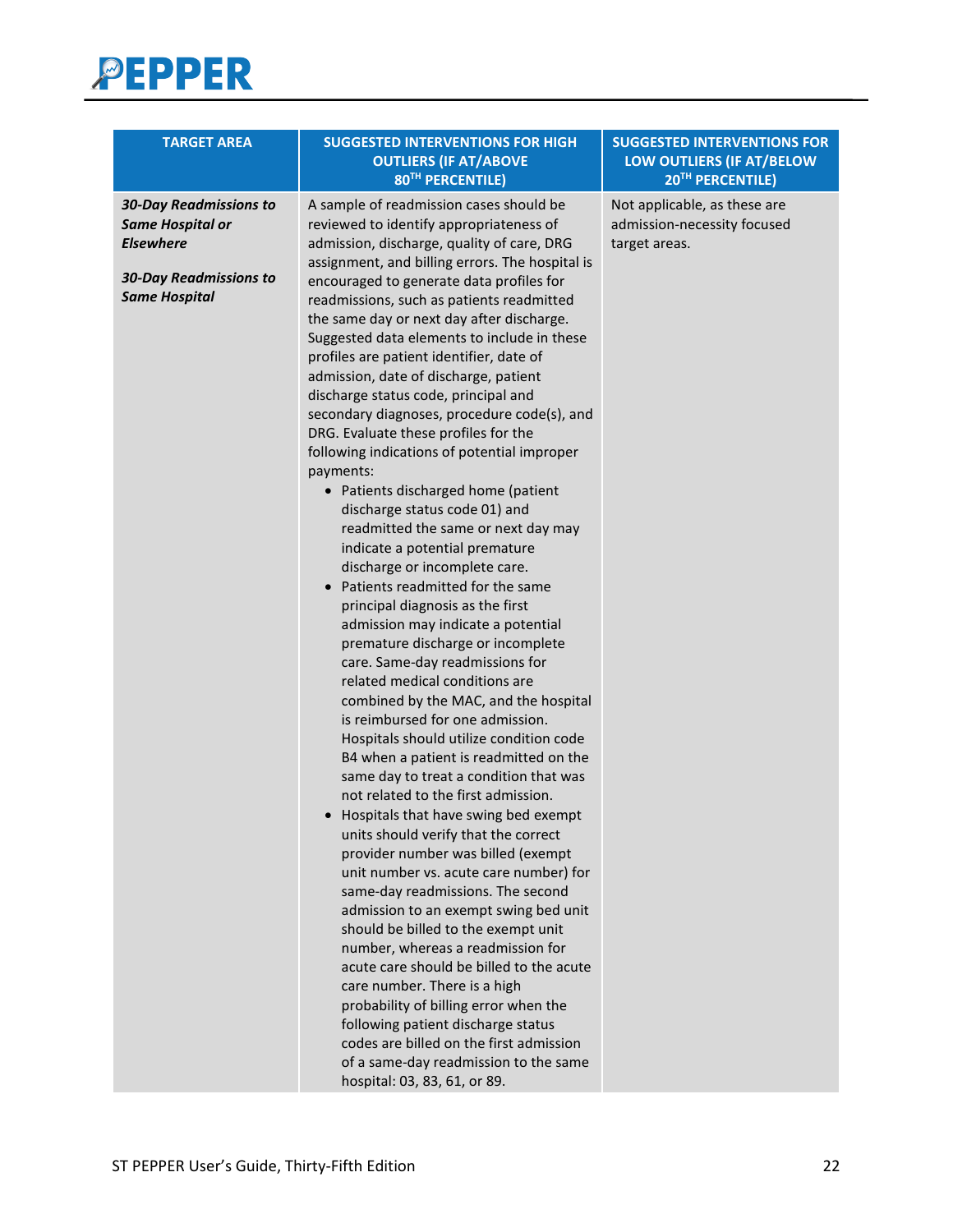

| <b>TARGET AREA</b>                                                                                                                        | <b>SUGGESTED INTERVENTIONS FOR HIGH</b><br><b>OUTLIERS (IF AT/ABOVE</b><br>80TH PERCENTILE)                                                                                                                                                                                                                                                                                                                                                                                                                                                                                                                                                                                                                                                                                                                                                                                                                                                                                     | <b>SUGGESTED INTERVENTIONS FOR</b><br>LOW OUTLIERS (IF AT/BELOW<br>20TH PERCENTILE) |
|-------------------------------------------------------------------------------------------------------------------------------------------|---------------------------------------------------------------------------------------------------------------------------------------------------------------------------------------------------------------------------------------------------------------------------------------------------------------------------------------------------------------------------------------------------------------------------------------------------------------------------------------------------------------------------------------------------------------------------------------------------------------------------------------------------------------------------------------------------------------------------------------------------------------------------------------------------------------------------------------------------------------------------------------------------------------------------------------------------------------------------------|-------------------------------------------------------------------------------------|
| Both one-day stay target<br>areas:<br><b>One-Day Stays for</b><br><b>Medical DRGs</b><br><b>One-Day Stays for</b><br><b>Surgical DRGs</b> | This could indicate that there are<br>unnecessary admissions related to the<br>inappropriate use of admission screening<br>criteria or outpatient observation. A sample<br>of one-day stay cases should be reviewed to<br>determine whether inpatient admission was<br>necessary or if care could have been<br>provided more efficiently on an outpatient<br>basis (e.g., outpatient observation).<br>Hospitals may generate data profiles to<br>identify one-day stays sorted by DRG,<br>physician, or admission source to assist in<br>the identification of any patterns related to<br>one-day stays. Hospitals may also wish to<br>identify whether patients admitted for one-<br>day stays were treated in outpatient,<br>outpatient observation, or the emergency<br>department for one or more nights prior to<br>the inpatient admission. Hospitals should<br>not review one-day stays that are associated<br>with procedures designated by CMS as<br>"inpatient only." | Not applicable, as these are<br>admission-necessity focused<br>target areas.        |
| Both two-day stay target<br>areas:<br><b>Two-Day Stays for</b><br><b>Medical DRGs</b><br><b>Two-Day Stays for</b><br><b>Surgical DRGs</b> | This could indicate that there are<br>unnecessary admissions related to the<br>inappropriate use of admission screening<br>criteria or outpatient observation, in<br>particular if the two-day stay rate has<br>increased after the first quarter of fiscal year<br>2014 (Oct. 1, 2013). A sample of two-day<br>stay cases should be reviewed to determine<br>whether inpatient admission was necessary<br>or if care could have been provided more<br>efficiently on an outpatient basis (e.g.,<br>outpatient observation). Hospitals may<br>generate data profiles to identify two-day<br>stays sorted by DRG, physician, or admission<br>source to assist in the identification of any<br>patterns related to increasing two-day stays.                                                                                                                                                                                                                                      | Not applicable, as these are<br>admission-necessity focused<br>target areas.        |

Comparative data for several consecutive quarters can be used to help identify whether the hospital's target area percents changed significantly in either direction from one quarter to the next. This could be an indication of a procedural change in admitting, coding or billing practices, staff turnover, or a change in medical staff. It could also reflect changing business practices (e.g., new lines of service) or changes in the external health care environment.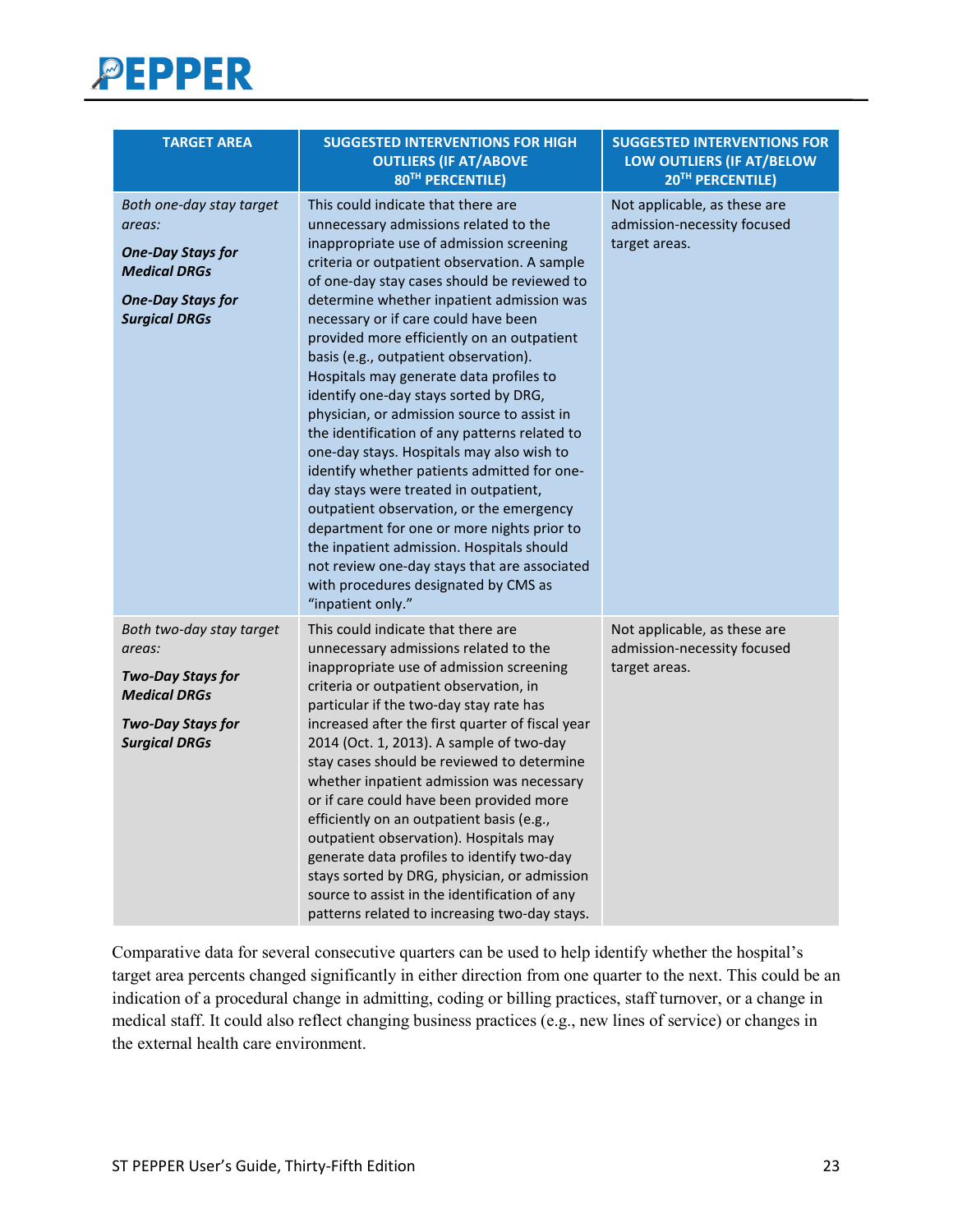#### <span id="page-23-0"></span>**Using PEPPER**

PEPPER is a Microsoft Excel workbook that contains numerous worksheets. Users navigate through PEPPER by clicking on the worksheet tabs at the bottom of the screen. Each tab is labeled to identify the contents of each worksheet (e.g., Compare Targets Report, target area data tables, target area graphs).

#### <span id="page-23-1"></span>**Compare Targets Report**

Hospitals can use the Compare Targets Report to help prioritize areas for auditing and monitoring. The Compare Targets Report includes all target areas with reportable data for the most recent fiscal year

**The Compare Targets Report is the only report in PEPPER that allows hospitals to assess high and low outlier status for all target areas simultaneously.**

quarter included in PEPPER. For each target area, the Compare Targets Report displays the hospital's number of target discharges, percent, percentiles as compared to the nation, jurisdiction, and state, and the "Sum of Payments."

The hospital's outlier status is indicated by the color of the target area percent on the Compare Targets Report. When the hospital is a high outlier for a target area, the hospital percent is printed in **red bold**. When the hospital is a low outlier (for coding-focused target areas only), the hospital percent is printed in *green italics*. When the hospital is not an outlier, the hospital's percent is printed in black.

The Compare Targets Report provides the hospital's percentile value for the nation, jurisdiction, and state for all target areas with reportable data in the most recent quarter. The percentile value allows a hospital to judge how its target area percent compares to all hospitals in each respective comparison group.

The hospital's national percentile indicates the percentage of all other hospitals in the nation that have a target area percent less than the hospital's target area percent.

The hospital's jurisdiction percentile indicates the percentage of all other hospitals in the jurisdiction that have a target area percent less than the hospital's target area percent. The hospital's jurisdiction percentile for a target area is not calculated if there are fewer than 11 hospitals with reportable data for the target area in a jurisdiction.

The hospital's state percentile indicates the percentage of all other hospitals in the state that have a target area percent less than the hospital's target area percent. The hospital's state percentile for a target area is not calculated if there are fewer than 11 hospitals with reportable data for the target area in the state.

To learn more about how percents differ from percentiles, please see the "Frequently Asked Questions" section or the "Training and Resources" section for short-term acute care hospitals at [PEPPER.CBRPEPPER.org](https://pepper.cbrpepper.org/) for a short slide presentation with visuals to assist in the understanding of these terms.

When interpreting the Compare Targets Report findings, hospitals should consider their target area percentile values for the nation, jurisdiction, and state. Percentile values at or above the  $80<sup>th</sup>$  percentile (for all target areas) or at or below the  $20<sup>th</sup>$  percentile (for coding-focused target areas) indicate that the hospital is an outlier. Outlier status should be evaluated in the following priority order: 1) nation, 2) jurisdiction, and 3) state. The state should have the last priority because it has the smallest comparison group.

The "Sum of Payments" and "Number of Target Discharges" can also be used to help prioritize areas for review. For example, the Compare Targets Report may show that the hospital is at the 85<sup>th</sup> national percentile for *Septicemia* target area and at the 83rd national percentile for the *Single CC or MCC* target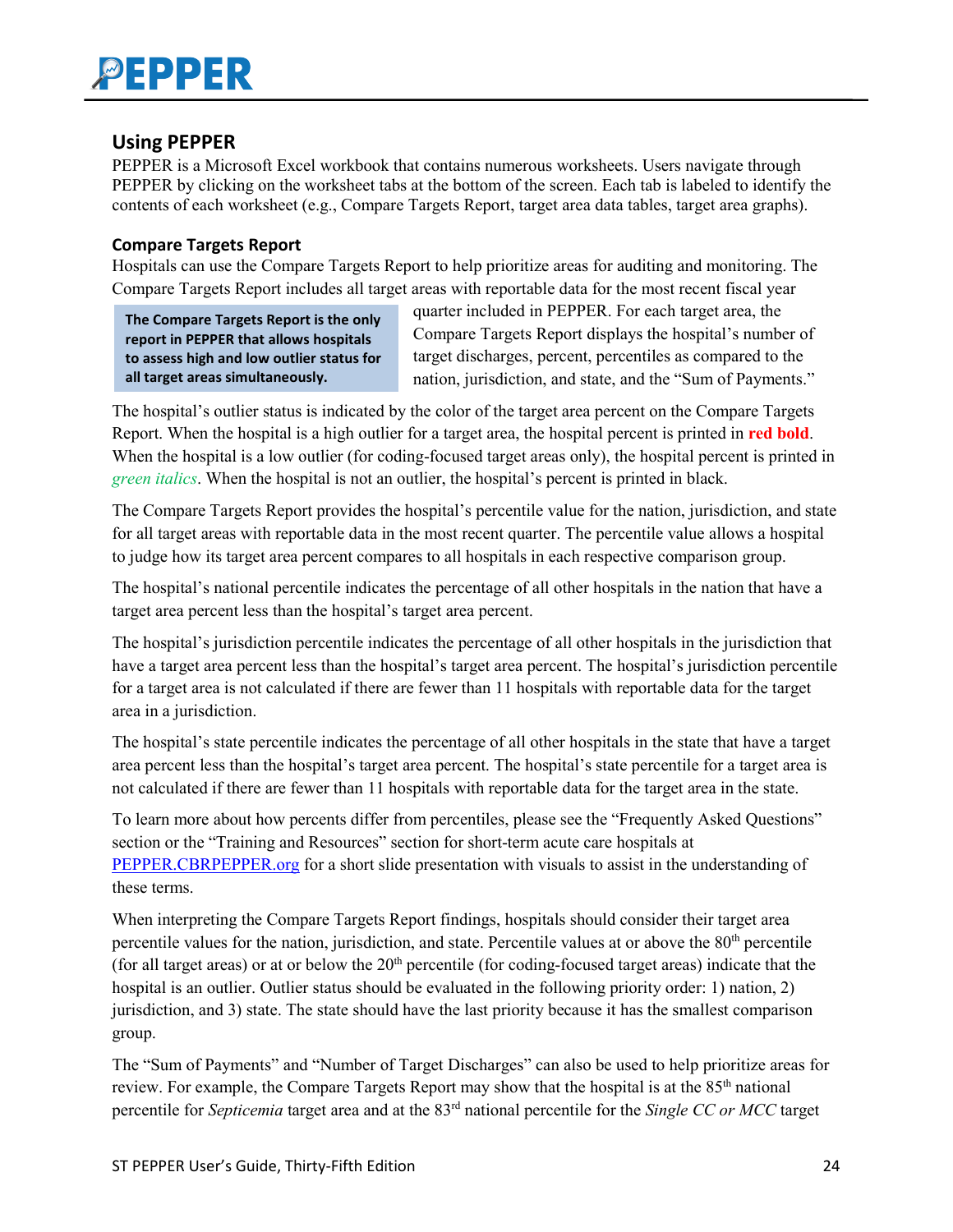area. The *Single CC or MCC* target area has a higher "Sum of Payments" and "Number of Target Discharges" than the *Septicemia* target area. In this scenario, the *Single CC or MCC* target area might be given priority over the *Septicemia* target area.

#### <span id="page-24-0"></span>**National High Outlier Ranking Report**

The National High Outlier Ranking Report provides a comparison of a hospital to all other short-term acute care hospitals in the nation in terms of high outlier status (at or above the national 80<sup>th</sup> percentile), and it also ranks a hospital based on the total number of target areas and time periods for which it is a

**Outlier status in the National High Outlier Ranking Report is determined using the national percentile.** 

high outlier. The hospital's national percentile is used to determine high outlier status. Note that a hospital may be identified as an outlier as compared to the nation but not as compared to its jurisdiction and/or state, and vice versa.

The report displays all target areas and 12 time periods in a grid format. For each target area and time period, the respective cell will contain a black "0" if the hospital is a low outlier or is not an outlier, a red "1" if the hospital is a high outlier, or "n/a" if the hospital does not have reportable data for that target area and time period. All quarters for which a hospital is at or above the national 80<sup>th</sup> percentile are added up for the target areas and are summed to provide the total number of high outliers. All hospitals in the nation are ranked by the total number of high outliers. The hospital with the greatest total number of high outliers is assigned a rank of "1," the hospital with the second greatest number of high outliers is assigned a rank of "2," and so on.

Because this report focuses on high outliers, it does not consider low outlier status for the coding-focused target areas. Hospitals may use the National High Outlier Ranking Report to:

- Assess risk for improper payments;
- Trend high outlier status across target areas;
- Compare outlier status among target areas; or
- Provide a high-level overview to leadership.

#### <span id="page-24-1"></span>**Target Area Data Tables**

PEPPER data tables display a variety of statistics for each target area summarized over the previous 12 fiscal quarters. Statistics in each data table include the proportion of the numerator and denominator discharges (percent), the total numerator count of discharges for the target area (target area discharge count), the denominator count of discharges, average length of stay (ALOS), and Medicare payment data. The "Outlier Status" column identifies when the hospital is a high outlier — the hospital's percent will be shown in **red bold print** — indicating that it is at or above the national 80<sup>th</sup> percentile. The "Outlier" Status" column also identifies when the hospital is a low outlier, which is a status that is applicable for coding-focused target areas; if identified as a low outlier, the hospital's percent will be shown in *green italics*, indicating that it is at or below the national 20<sup>th</sup> percentile. The "Outlier Status" column will display "Not an outlier" when the hospital is not an outlier for the target area and time period, and it will display "No data" when the hospital does not have reportable data for the target area and time period. Interpretive guidance is included on the data tables to assist hospitals in considering whether they should audit a sample of records. Suggested interventions tailored to each target area are also included on each data table.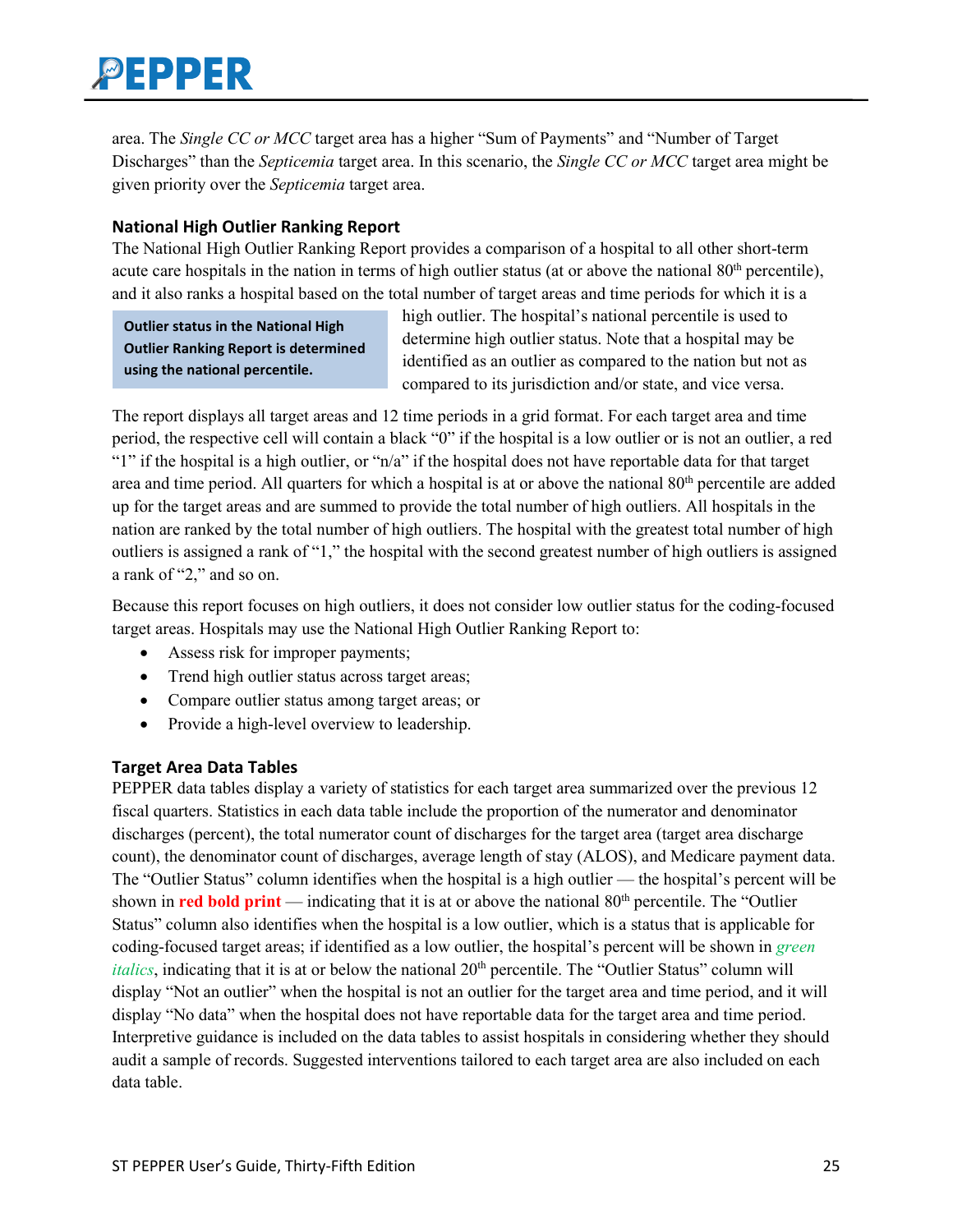#### <span id="page-25-0"></span>**Target Area Graphs**

The PEPPER graphs provide a visual representation of the hospital's percent for each target area over the previous 12 fiscal quarters. Hospitals can identify significant changes from one quarter to the next, which could be a result of changes in the medical staff, coding or billing staff, utilization review processes, documentation improvement, or hospital services. External changes in health care providers in the community can also impact patient population/case mix, which may be reflected in PEPPER target area statistics. Hospitals are encouraged to identify root causes of major changes to ensure that improper payments are prevented.

The graphs include trend lines for the percents that are at the  $80<sup>th</sup>$  percentile (and the  $20<sup>th</sup>$  percentile for coding-focused target areas) for the three comparison groups (i.e., nation, jurisdiction, and state) so the hospital can easily identify when they are an outlier as compared to any of these groups. A table of these percents is included on each target area graph worksheet. State percentiles are zero when there are fewer than 11 hospitals with reportable data for the target area in the state. Jurisdiction percentiles are zero when there are fewer than 11 hospitals with reportable data for the target area in the jurisdiction. To learn more about how percents differ from percentiles, please see the "Frequently Asked Questions" section or the "Training and Resources" section for each respective setting on [PEPPER.CBRPEPPER.org](https://pepper.cbrpepper.org/) for a short slide presentation with visuals to assist in the understanding of these terms.

If there is no reportable data for the hospital for a given time period due to CMS data use restrictions (see "Target Area Data Tables" above), there will not be a data point on the graph for that respective time period. If there are fewer than 11 hospitals with reportable data for a target area in a state for one or more time periods, there will not be a data point/trend line for the state comparison group in the graph. If there are fewer than 11 hospitals with reportable data for a target area in a jurisdiction for one or more time periods, there will not be a data point/trend line for the jurisdiction comparison group in the graph.

#### <span id="page-25-1"></span>**Hospital Top Medical DRGs for Same- and One-Day Stay Discharges Report**

This report lists the top medical DRGs for same- and one-day stays for your hospital in the most recent four fiscal quarters (excluding patient discharge status codes 02, 07, 20, and 82, along with claims with occurrence span code 72 with "through" date on or day prior to inpatient admission). It also includes the total hospital discharges for each of the top DRGs listed, the proportion of same- and one-day stays to total discharges and the average hospital LOS for each DRG. Please note that this report is limited to the top DRGs (up to 20) for which there are a total of at least 11 same- and one-day stays (for the respective DRG) during the most recent four fiscal quarters.

#### <span id="page-25-2"></span>**Hospital Top Surgical DRGs for Same- and One-Day Stay Discharges Report**

This report lists the top surgical DRGs for same- and one-day stays for your hospital in the most recent four fiscal quarters (excluding patient discharge status codes 02, 07, 20, and 82, along with claims with occurrence span code 72 with "through" date on or day prior to inpatient admission). It also includes the total hospital discharges for each of the top DRGs listed, the proportion of same- and one-day stays to total discharges and the average hospital LOS for each DRG. Please note that this report is limited to the top DRGs (up to 20) for which there are a total of at least 11 same- and one-day stays (for the respective DRG) during the most recent four fiscal quarters.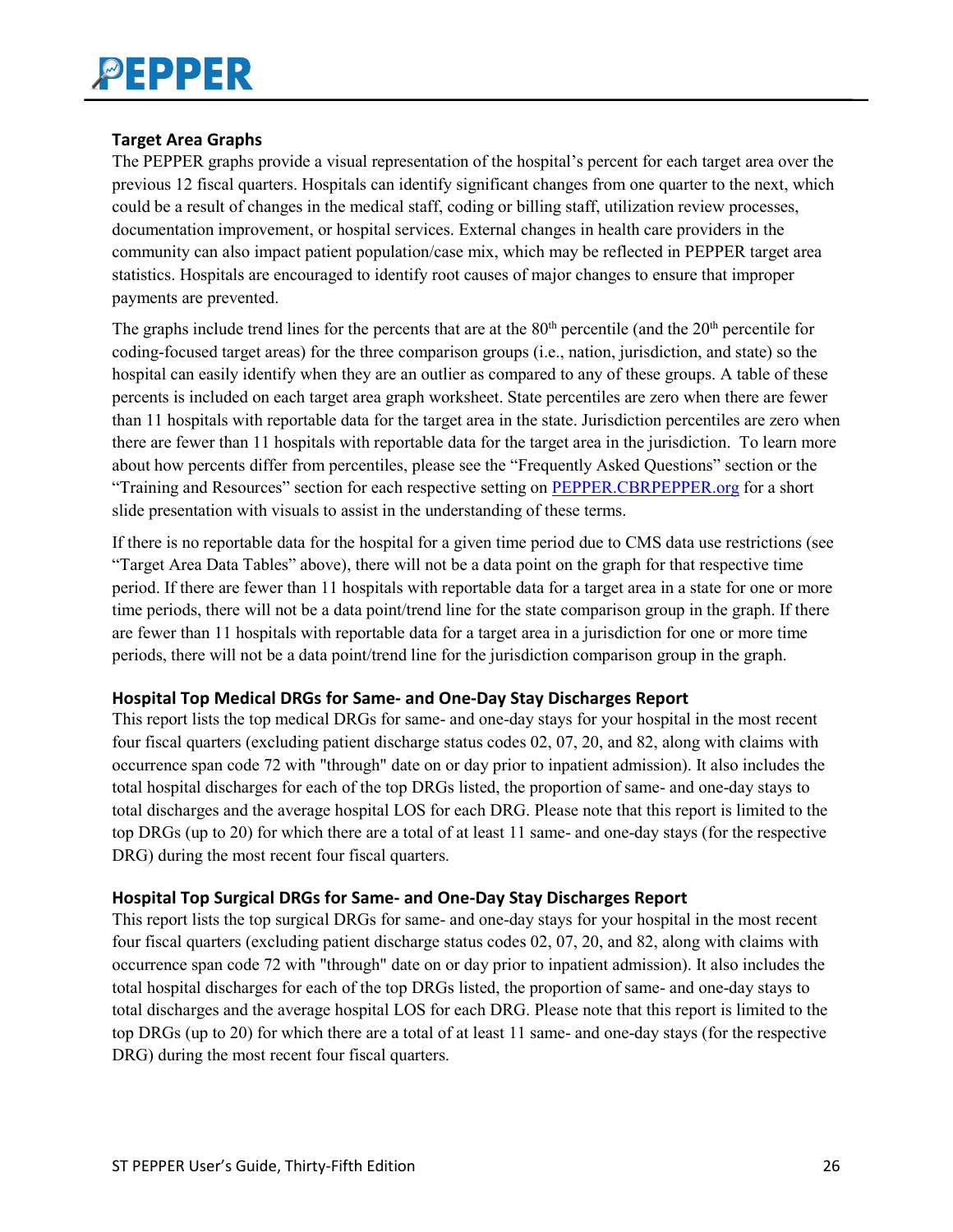#### <span id="page-26-0"></span>**Jurisdiction Top Medical DRGs for Same- and One-Day Stay Discharges Report**

This report lists the top medical DRGs for same- and one-day stays for all hospitals in your jurisdiction in the most recent four fiscal quarters (excluding patient discharge status codes 02, 07, 20, and 82, along with claims with occurrence span code 72 with a "through" date on or the day prior to an inpatient admission). It also includes the total jurisdiction-wide discharges for each of the top DRGs listed, the proportion of same- and one-day stays to total discharges, and the ALOS for each DRG. Please note that this report is limited to displaying the top medical DRGs (up to 20) for which there are a total of at least 11 same- and one-day stays during the most recent four fiscal quarters.

#### <span id="page-26-1"></span>**Jurisdiction Top Surgical DRGs for Same- and One-Day Stay Discharges Report**

This report lists the top surgical DRGs for same- and one-day stays for all hospitals in your jurisdiction in the most recent four fiscal quarters (excluding patient discharge status codes 02, 07, 20, and 82, along with claims with occurrence span code 72 with a "through" date on or the day prior to an inpatient admission). It also includes the total jurisdiction-wide discharges for each of the top DRGs listed, the proportion of same- and one-day stays to total discharges, and the ALOS for each DRG. Please note that this report is limited to displaying the top medical DRGs (up to 20) for which there are a total of at least 11 same- and one-day stays during the most recent four fiscal quarters.

#### <span id="page-26-2"></span>**Medicare Spending per Beneficiary by Claim Type Report**

Hospital-level Medicare Spending per Beneficiary (MSPB) is calculated and reported annually to support the Hospital Value-Based Purchasing Program. Hospital-level statistics are available on the Hospital Compare website at [https://www.medicare.gov/hospitalcompare/Data/spending-per-hospital-patient.html.](https://www.medicare.gov/hospitalcompare/Data/spending-per-hospital-patient.html) These statistics can be valuable to hospitals to inform them on the total cost of care; however, the existing format of the data is not easily digestible. This report is intended to give hospitals a quick look at where their costs are higher or lower than the national median hospital.

The MSPB measure evaluates hospitals' efficiency, as reflected by Medicare payments made during an MSPB episode, relative to the efficiency of the median hospital in the nation. Each episode includes all Medicare Part A and Part B claims with a start date falling during the period from three days prior to a hospital admission (i.e., index admission) through 30 days after discharge from the hospital. Medicare payment amounts are risk-adjusted and price-standardized.

The MSPB Report tab contains the most current data available at the time of each PEPPER release. Please note that this report is populated for hospitals that have more than 25 episodes in the calendar year. The MSPB calculations do not include the following episodes:

- Episodes where at any time 90 days before or during the episode the beneficiary was enrolled in a Medicare Advantage plan or Medicare was the secondary payer.
- Episodes where the beneficiary becomes deceased during the episode.
- Episodes in which the index admission inpatient claim had \$0 actual payment or a \$0 standardized payment.
- Acute-to-acute transfers (where a transfer is defined based on the claim discharge code) are not considered index admissions. In other words, these cases do not generate new MSPB episodes; neither the hospital that transfers a patient to another subsection (d) hospital nor the receiving subsection (d) hospital will have an index admission or associated MSPB episode attributed to them.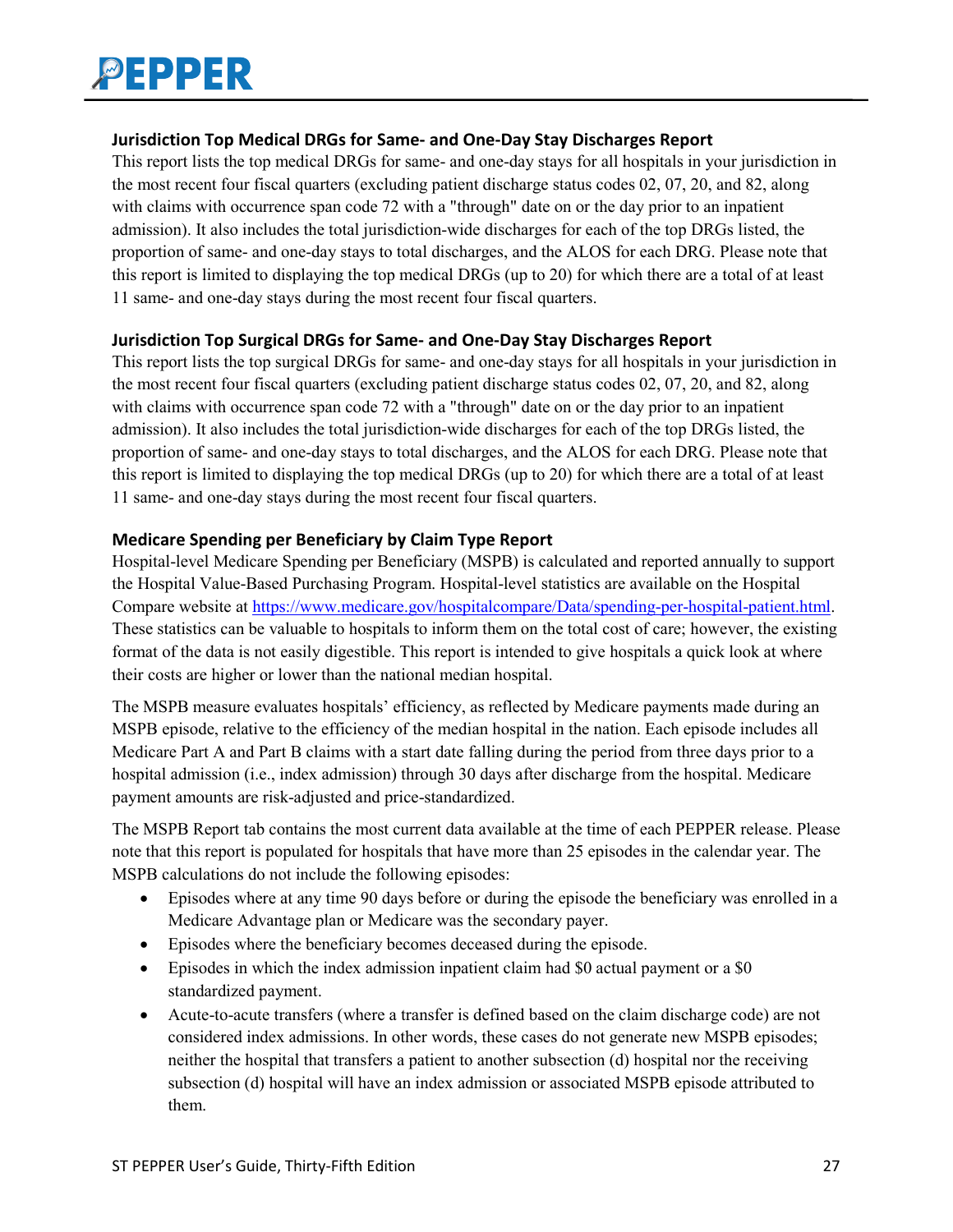• Admissions to hospitals that Medicare does not reimburse through the IPPS system (e.g., cancer hospitals, critical access hospitals [CAHs], hospitals in Maryland) are not considered index admissions and are therefore not eligible to begin an MSPB episode. If an acute-to-acute hospital transfer or a hospitalization in a PPS-exempt hospital type happens during the 30-day window following an included index admission; however, it will be counted in the measure.

Regarding beneficiaries whose primary insurance becomes Medicaid during an episode due to exhaustion of Medicare Part A benefits, Medicaid payments made for services rendered to these beneficiaries are excluded; however, all Medicare Part A payments made before benefits are exhausted and all Medicare Part B payments made during the episode are included. For more information on the MSPB, please see the following resources:

- More Information:<https://data.cms.gov/provider-data/dataset/nrth-mfg3>
- Measure Methodology: [http://www.qualitynet.org/dcs/ContentServer?c=Page&pagename=QnetPublic%2FPage%2FQnet](http://www.qualitynet.org/dcs/ContentServer?c=Page&pagename=QnetPublic%2FPage%2FQnetTier4&cid=1228772057350) [Tier4&cid=1228772057350](http://www.qualitynet.org/dcs/ContentServer?c=Page&pagename=QnetPublic%2FPage%2FQnetTier4&cid=1228772057350)

#### <span id="page-27-0"></span>**System Requirements, Customer Support, and Technical Assistance**

PEPPER is a Microsoft Excel spreadsheet, which was developed in Excel 2016, that can be opened and saved to a PC. It is not intended for use on a network, but it may be saved to as many PCs as necessary.

For help using PEPPER, please submit a request for assistance at [PEPPER.CBRPEPPER.org](https://pepper.cbrpepper.org/) by clicking on the "Help/Contact Us" tab. This website also contains many educational resources to assist hospitals with PEPPER in the "Training and Resources" section for short-term acute care hospitals.

Please do **not** contact your Medicare Quality Improvement Organization or any other association for assistance with PEPPER, as these organizations are not involved in the production or distribution of PEPPER.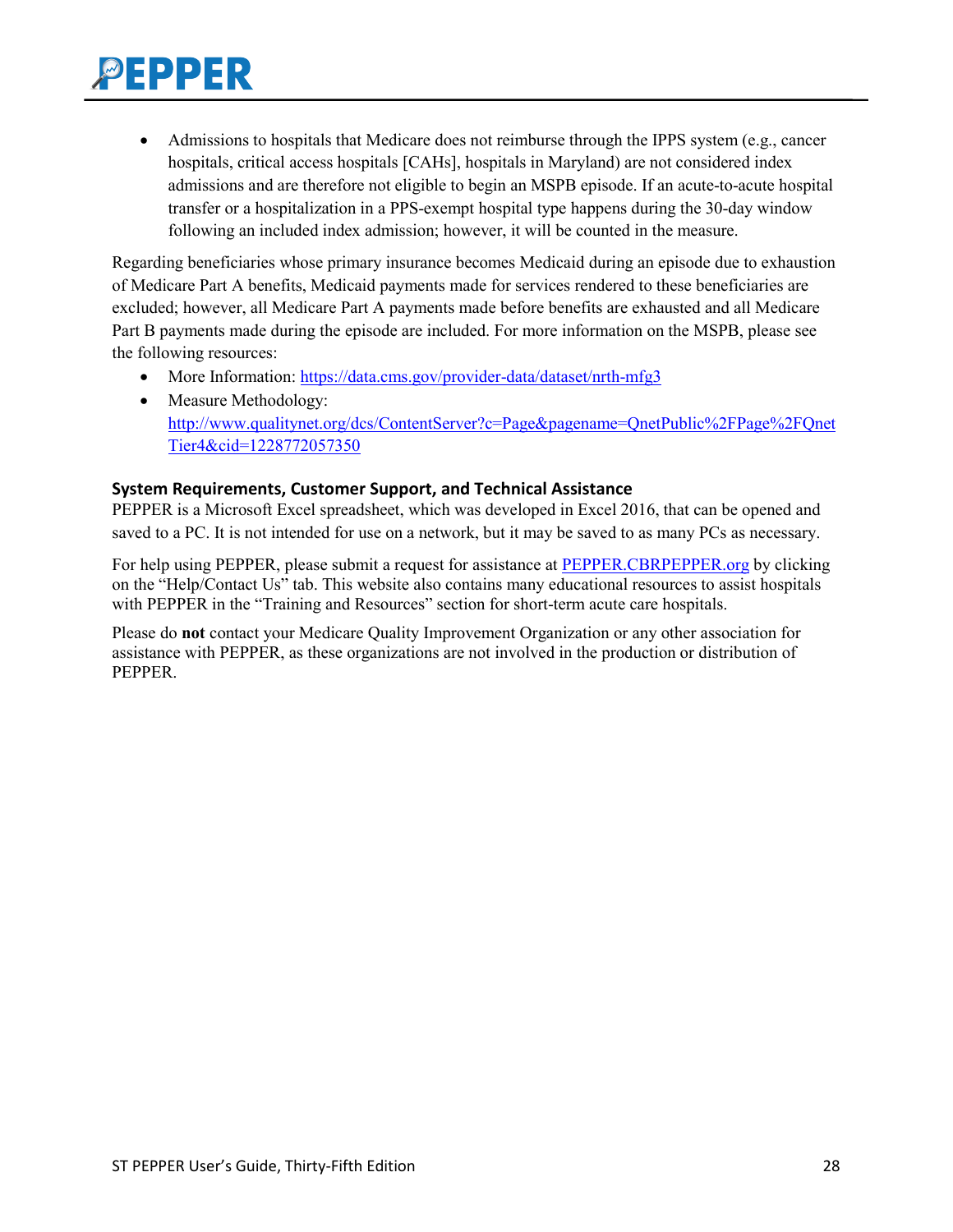

<span id="page-28-0"></span>

| <b>Acronyms and Abbreviations</b> |  |  |  |
|-----------------------------------|--|--|--|
|-----------------------------------|--|--|--|

| Acronym/<br><b>Acronym/Abbreviation Definition</b> |                                                                                                                                                                                                                                                                                                                                                                                                                                                     |  |  |  |  |
|----------------------------------------------------|-----------------------------------------------------------------------------------------------------------------------------------------------------------------------------------------------------------------------------------------------------------------------------------------------------------------------------------------------------------------------------------------------------------------------------------------------------|--|--|--|--|
| <b>Abbreviation</b>                                |                                                                                                                                                                                                                                                                                                                                                                                                                                                     |  |  |  |  |
| <b>ALOS</b>                                        | The average length of stay (ALOS) is calculated as an arithmetic average or mean. It is<br>computed by dividing the total number of hospital (or inpatient) days by the total<br>number of discharges within a given time period.                                                                                                                                                                                                                   |  |  |  |  |
| <b>CAH</b>                                         | Critical access hospital (CAH)                                                                                                                                                                                                                                                                                                                                                                                                                      |  |  |  |  |
| CC                                                 | Complication or comorbidity (CC). Patients who are more seriously ill tend to require<br>more hospital resources than patients who are less seriously ill, even though they are<br>admitted to the hospital for the same reason. Recognizing this, the DRG manual splits<br>certain DRGs based on the presence of secondary diagnoses for specific complications<br>or comorbidities.                                                               |  |  |  |  |
| <b>CCS</b>                                         | Clinical Classification Software (CCS)                                                                                                                                                                                                                                                                                                                                                                                                              |  |  |  |  |
| <b>CMS</b>                                         | The Centers for Medicare & Medicaid Services (CMS) is the federal agency<br>responsible for oversight of Medicare and Medicaid. CMS is a division of the U.S.<br>Department of Health and Human Services.                                                                                                                                                                                                                                           |  |  |  |  |
| <b>CNS</b>                                         | Central nervous system (CNS)                                                                                                                                                                                                                                                                                                                                                                                                                        |  |  |  |  |
| <b>CPT®</b>                                        | Current Procedural Terminology® (CPT®)                                                                                                                                                                                                                                                                                                                                                                                                              |  |  |  |  |
| <b>CVA</b>                                         | Cerebrovascular accident (CVA)                                                                                                                                                                                                                                                                                                                                                                                                                      |  |  |  |  |
| <b>DRG</b>                                         | The diagnosis-related group (DRG) is a system that was developed for Medicare in<br>1980, becoming effective in 1983, as a part of the PPS to classify hospital cases<br>expected to have similar hospital resource use.                                                                                                                                                                                                                            |  |  |  |  |
| DS                                                 | Used in conjunction with ST PEPPER one- and two-day stay (DS) target areas.                                                                                                                                                                                                                                                                                                                                                                         |  |  |  |  |
| <b>ED</b>                                          | Emergency department (ED)                                                                                                                                                                                                                                                                                                                                                                                                                           |  |  |  |  |
| E&M                                                | Evaluation and management (E&M)                                                                                                                                                                                                                                                                                                                                                                                                                     |  |  |  |  |
| <b>FATHOM</b>                                      | First-Look Analysis Tool for Hospital Outlier Monitoring (FATHOM) is a Microsoft<br>Access application. It was designed to help MACs compare ST and long-term (LT)<br>acute care PPS inpatient hospitals, CAHs, inpatient rehabilitation facilities (IRFs),<br>hospices, partial hospitalization programs (PHPs), SNFs, and home health agencies<br>(HHAs) in areas at risk for improper payment using Medicare administrative paid<br>claims data. |  |  |  |  |
| <b>FY</b>                                          | Fiscal year (FY). The Medicare federal fiscal year begins Oct. 1 and ends Sept. 30. For<br>example, Q2FY10 (or Q2FY2010) refers to the second quarter of federal fiscal year<br>2010, which began on Jan. 1, 2010, and ended on March 31, 2010.                                                                                                                                                                                                     |  |  |  |  |
| <b>HCPCS</b>                                       | Healthcare Common Procedure Coding System (HCPCS)                                                                                                                                                                                                                                                                                                                                                                                                   |  |  |  |  |
| <b>HHA</b>                                         | Home health agency (HHA)                                                                                                                                                                                                                                                                                                                                                                                                                            |  |  |  |  |
| $ICD-10-CM$                                        | International Classification of Diseases, 10th Revision, Clinical Modification (ICD-10-<br>$CM$ )                                                                                                                                                                                                                                                                                                                                                   |  |  |  |  |
| $ICD-10-PCS$                                       | International Classification of Diseases, 10th Revision, Procedure Coding System<br>$(ICD-10-PCS)$                                                                                                                                                                                                                                                                                                                                                  |  |  |  |  |
| <b>IPF</b>                                         | Inpatient psychiatric facility (IPF)                                                                                                                                                                                                                                                                                                                                                                                                                |  |  |  |  |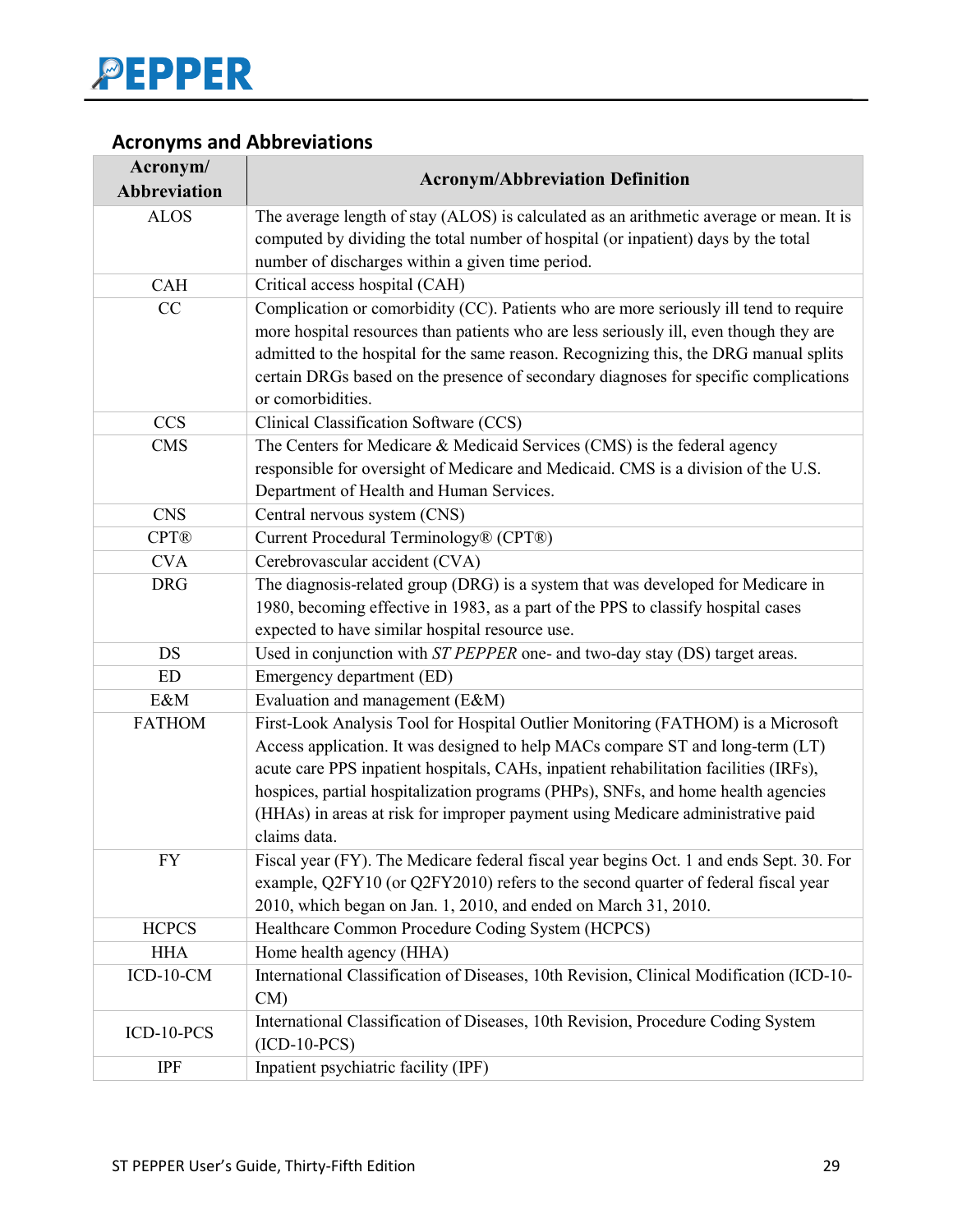| Acronym/<br><b>Abbreviation</b> | <b>Acronym/Abbreviation Definition</b>                                                    |  |  |  |
|---------------------------------|-------------------------------------------------------------------------------------------|--|--|--|
| <b>IPPS</b>                     | The inpatient prospective payment system (IPPS) sets forth a system of reimbursement      |  |  |  |
|                                 | for the operating costs of acute care hospital inpatient stays under Medicare Part A      |  |  |  |
|                                 | (Hospital Insurance) based on prospectively set rates.                                    |  |  |  |
| <b>IRF</b>                      | Inpatient rehabilitation facility (IRF)                                                   |  |  |  |
| LOS                             | Length of stay (LOS)                                                                      |  |  |  |
| LT                              | Long-term (LT) refers to long-term acute care hospitals.                                  |  |  |  |
| <b>MAC</b>                      | The Medicare Administrative Contractor (MAC) is the contracting authority replacing       |  |  |  |
|                                 | the fiscal intermediary and carrier in performing Medicare Fee-for-Service claims         |  |  |  |
|                                 | processing activities.                                                                    |  |  |  |
| <b>MCC</b>                      | Major complication or comorbidity (MCC). Before the introduction of Medicare-             |  |  |  |
|                                 | Severity Diagnosis-Related Group (MS-DRG) system version 25, many CMS-DRG                 |  |  |  |
|                                 | classifications were "paired" to reflect the presence of CCs. A significant refinement of |  |  |  |
|                                 | version 25 was to replace this pairing, in many instances, with a design that created a   |  |  |  |
|                                 | tiered system of the absence of CCs, the presence of CCs, and a higher level of           |  |  |  |
|                                 | presence of MCCs. As a result of this change, the historical list of diagnoses that       |  |  |  |
|                                 | qualified for membership on the CC list was substantially redefined and replaced with     |  |  |  |
|                                 | a new standard CC list and a new MCC list.                                                |  |  |  |
| <b>MDC</b>                      | Major Diagnostic Category (MDC)                                                           |  |  |  |
| <b>MSPB</b>                     | Medicare Spending per Beneficiary (MSPB)                                                  |  |  |  |
| MS-DRG                          | Medicare-Severity Diagnosis-Related Group (MS-DRG)                                        |  |  |  |
| <b>OR</b>                       | Operating room (OR)                                                                       |  |  |  |
| <b>PEPPER</b>                   | Program for Evaluating Payment Patterns Electronic Report (PEPPER) is an electronic       |  |  |  |
|                                 | data report in Microsoft Excel format that contains a single hospital's claims data       |  |  |  |
|                                 | statistics for DRGs and discharges at high risk for improper payments due to billing,     |  |  |  |
|                                 | coding, and/or admission necessity issues.                                                |  |  |  |
| <b>PHP</b>                      | Partial hospitalization program (PHP) refers to an intensive outpatient psychiatric       |  |  |  |
|                                 | treatment program.                                                                        |  |  |  |
| <b>RA</b>                       | Recovery auditor (RA), formerly referred to as a Recovery Audit Contractor (RAC)          |  |  |  |
| <b>SDX</b>                      | Secondary diagnosis (SDX)                                                                 |  |  |  |
| <b>SNF</b>                      | Skilled nursing facility (SNF). One of the ST PEPPER target areas is the Three-Day        |  |  |  |
|                                 | Skilled Nursing Facility-Qualifying Admissions.                                           |  |  |  |
| <b>ST</b>                       | Short-term (ST) refers to short-term acute care hospital.                                 |  |  |  |
| tPA                             | Tissue plasminogen activator (tPA)                                                        |  |  |  |
| $UB-04$                         | The UB-04 is a standard uniform bill used by health care providers to submit claims       |  |  |  |
|                                 | for services. Claims for Medicare reimbursement are submitted to the provider's MAC.      |  |  |  |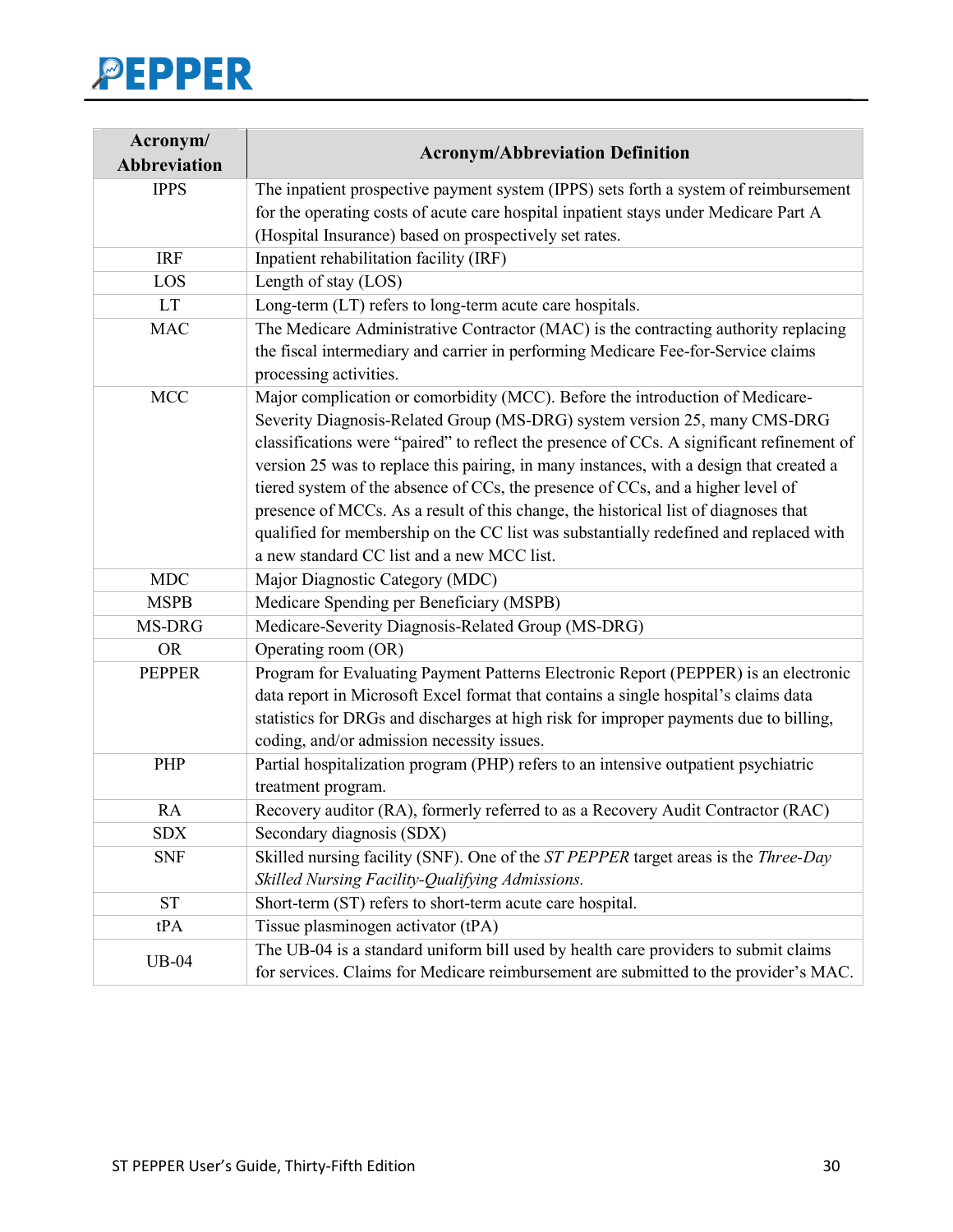

#### <span id="page-30-0"></span>**Appendix 1: DRGs Affected by** *Excisional Debridement* **Procedure Codes**

#### **DRG Description**

- ECMO or trach w mv >96 hrs or PDx exc face, mouth & neck w maj OR
- Periph/cranial nerve & other nerv syst proc w MCC
- Periph/cranial nerve & other nerv syst proc w CC or periph neurostim
- Periph/cranial nerve & other nerv syst proc w/o CC/MCC
- Extraocular procedures except orbit
- Other ear, nose, mouth & throat OR procedures w CC/MCC
- Other ear, nose, mouth & throat OR procedures w/o CC/MCC
- Other resp system OR procedures w MCC
- Other resp system OR procedures w CC
- Other resp system OR procedures w/o CC/MCC
- Other circulatory system OR procedures
- Other digestive system OR procedures w MCC
- Other digestive system OR procedures w CC
- Other digestive system OR procedures w/o CC/MCC
- Other hepatobiliary or pancreas OR procedures w MCC
- Other hepatobiliary or pancreas OR procedures w CC
- Other hepatobiliary or pancreas OR procedures w/o CC/MCC
- Wnd debrid & skn grft exc hand, for musculo-conn tiss dis w MCC
- Wnd debrid & skn grft exc hand, for musculo-conn tiss dis w CC
- Wnd debrid & skn grft exc hand, for musculo-conn tiss dis w/o CC/MCC
- Hand or wrist proc, except major thumb or joint proc w CC/MCC
- Hand or wrist proc, except major thumb or joint proc w/o CC/MCC
- Skin debridement w MCC
- Skin debridement w CC
- Skin debridement w/o CC/MCC
- Other skin, subcut tiss & breast proc w MCC
- Other skin, subcut tiss & breast proc w CC
- Other skin, subcut tiss & breast proc w/o CC/MCC
- Skin grafts & wound debrid for endoc, nutrit & metab dis w MCC
- Skin grafts & wound debrid for endoc, nutrit & metab dis w CC
- Skin grafts & wound debrid for endoc, nutrit & metab dis w/o CC/MCC
- Other kidney & urinary tract procedures w MCC
- Other kidney & urinary tract procedures w CC
- Other kidney & urinary tract procedures w/o CC/MCC
- Other male reproductive system OR proc for malignancy w CC/MCC
- Other male reproductive system OR proc for malignancy w/o CC/MCC
- Other male reproductive system OR proc exc malignancy w CC/MCC
- Other male reproductive system OR proc exc malignancy w/o CC/MCC
- Other female reproductive system OR procedures w CC/MCC
- Other female reproductive system OR procedures w/o CC/MCC
- Other OR proc of the blood & blood forming organs w MCC
- Other OR proc of the blood & blood forming organs w CC
- Other OR proc of the blood & blood forming organs w/o CC/MCC
- Lymphoma & non-acute leukemia w other proc w MCC
- Lymphoma & non-acute leukemia w other proc w CC
- Lymphoma & non-acute leukemia w other proc w/o CC/MCC
- Infectious & parasitic diseases w OR procedure w MCC
- Infectious & parasitic diseases w OR procedure w CC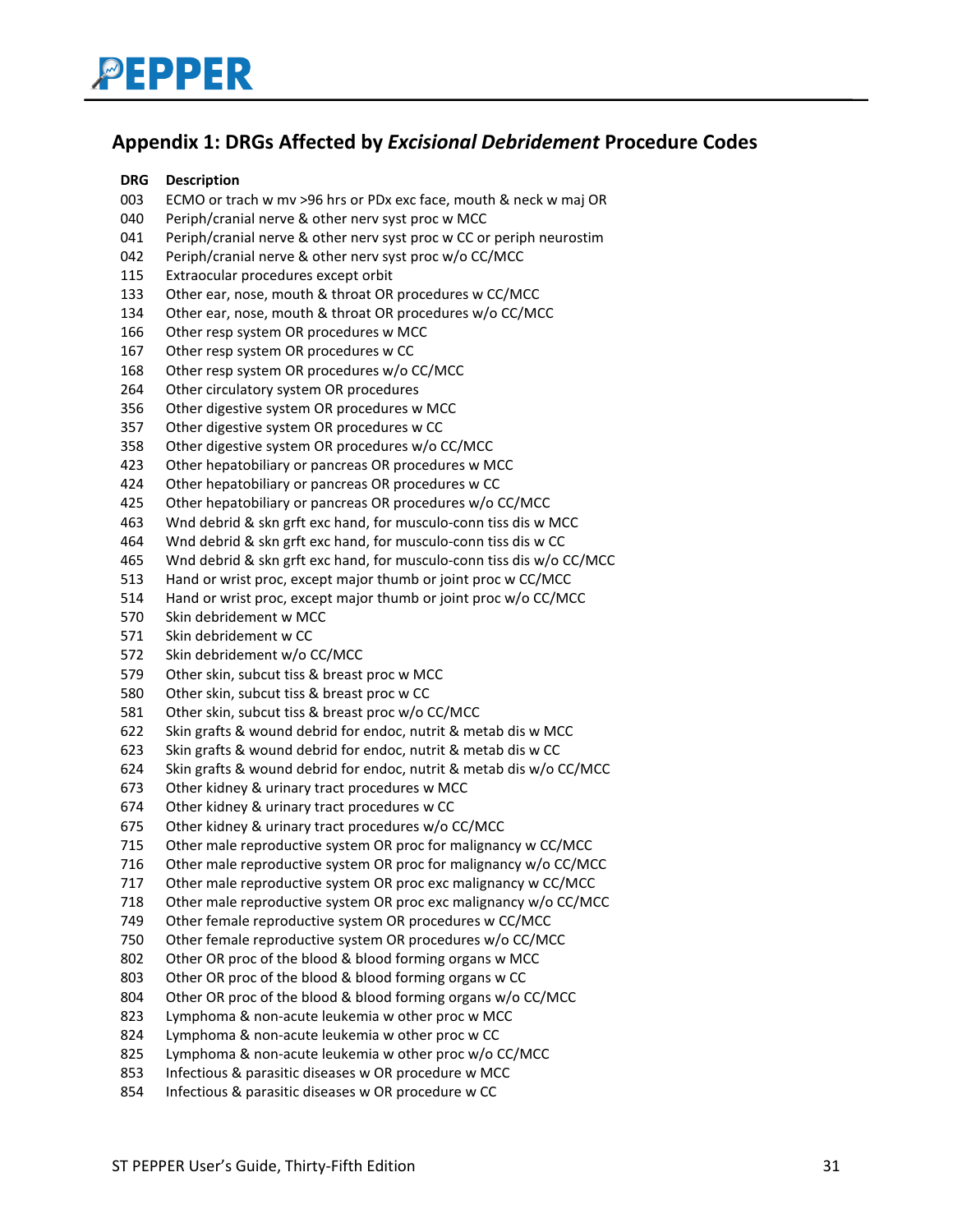#### **DRG Description**

- Infectious & parasitic diseases w OR procedure w/o CC/MCC
- Postoperative or post-traumatic infections w OR proc w MCC
- Postoperative or post-traumatic infections w OR proc w CC
- Postoperative or post-traumatic infections w OR proc w/o CC/MCC
- OR procedure w principal diagnoses of mental illness
- Wound debridements for injuries w MCC
- Wound debridements for injuries w CC
- Wound debridements for injuries w/o CC/MCC
- Hand procedures for injuries
- Extensive burns or full thickness burns w mv >96 hrs w skin graft
- Full thickness burn w skin graft or inhal inj w CC/MCC
- Full thickness burn w skin graft or inhal inj w/o CC/MCC
- OR proc w diagnoses of other contact w health services w MCC
- OR proc w diagnoses of other contact w health services w CC
- OR proc w diagnoses of other contact w health services w/o CC/MCC
- Other OR procedures for multiple significant trauma w MCC
- Other OR procedures for multiple significant trauma w CC
- Other OR procedures for multiple significant trauma w/o CC/MCC
- HIV w extensive OR procedure w MCC
- HIV w extensive OR procedure w/o MCC
- Extensive OR procedure unrelated to principal diagnosis w MCC
- Extensive OR procedure unrelated to principal diagnosis w CC
- Extensive OR procedure unrelated to principal diagnosis w/o CC/MCC
- Non-extensive OR proc unrelated to principal diagnosis w MCC
- Non-extensive OR proc unrelated to principal diagnosis w CC
- Non-extensive OR proc unrelated to principal diagnosis w/o CC/MCC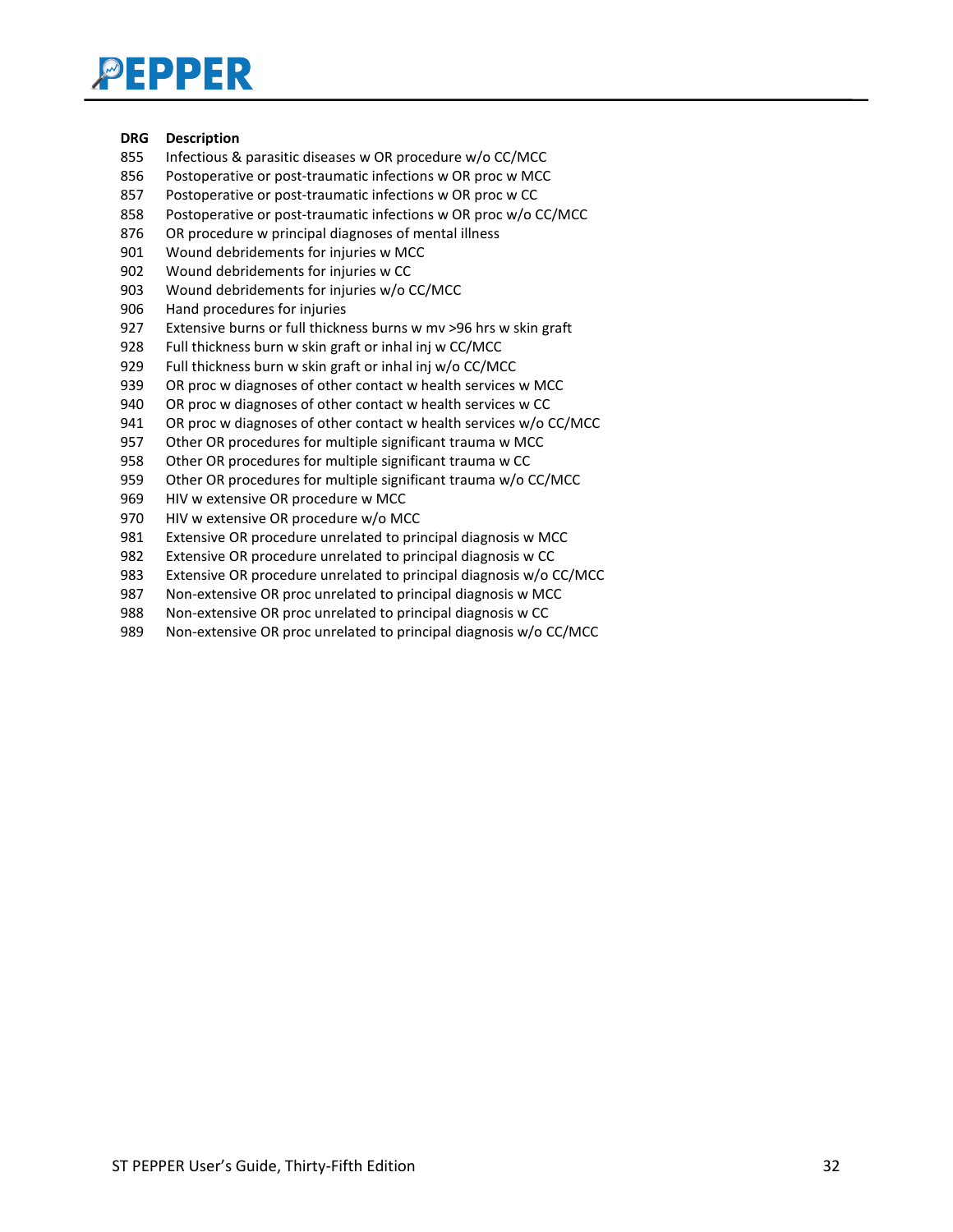

#### <span id="page-32-0"></span>**Appendix 2: Rehabilitation and Primary Psychiatric CCS Diagnosis Categories**

#### **CCS Description**

- Rehabilitation
- Adjustment disorders
- Anxiety disorders
- Attention-deficit, conduct, and disruptive behavior disorders
- Developmental disorders
- Disorders usually diagnosed in infancy, childhood, or adolescence
- Impulse control disorders, not elsewhere classified
- Mood disorders
- Personality disorders
- Schizophrenia and other psychotic disorders
- Suicide and intentional self-inflicted injury
- Miscellaneous disorders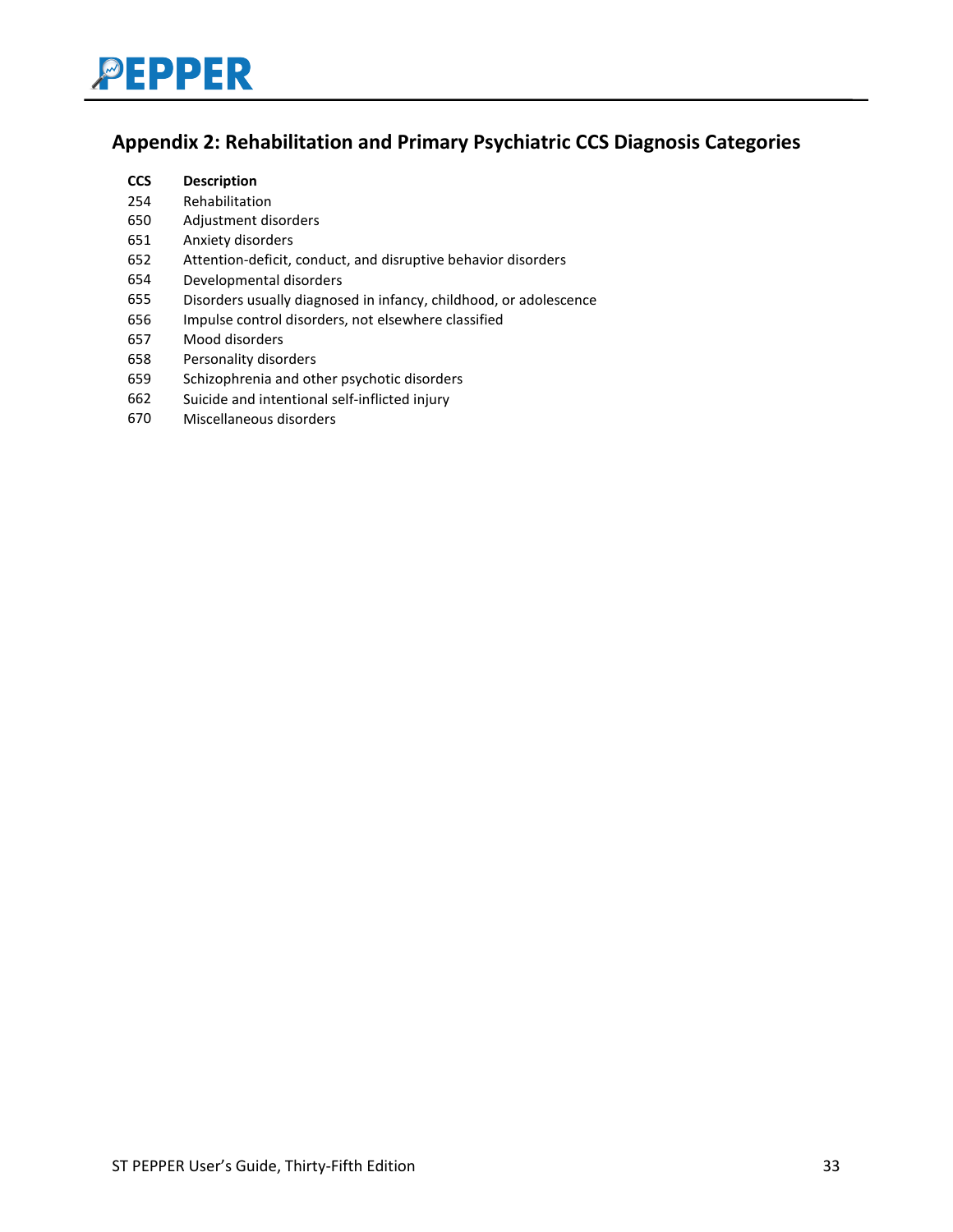#### **Appendix 3: How Readmissions Are Identified**

These examples have been developed to assist users in understanding how readmissions are identified and counted in PEPPER's *30-Day Readmissions to Same* and *30-Day Readmissions to Same or Elsewhere* target areas. When reviewing these examples, remember that:

- 1. Readmissions are counted in the federal fiscal quarter during which the discharge date of the index (first) admission occurs. If the discharge date of the index admission occurs between:
	- Oct. 1 and Dec. 31, the readmission would be counted in Quarter 1of the respective fiscal year.
	- Jan. 1 and March 31, the readmission would be counted in Quarter 2 of the respective fiscal year.
	- April 1 and June 30, the readmission would be counted in Quarter 3 of the respective fiscal year.
	- July 1 and Sept. 30, the readmission would be counted in Quarter 4 of the respective fiscal year.
- 2. Each admission of a patient could serve as an index admission for a subsequent admission to short-term acute care hospitals if it occurs within 30 days of the discharge date of the index admission.
- <span id="page-33-0"></span>3. Each admission of a patient could be identified as a readmission only for the short-term acute care hospital admission directly preceding it in time (see Example 1, Row 2).
- 4. Index admissions with a patient discharge status code of "02" (discharged/transferred to a short-term acute care hospital), "07" (left against medical advice) or "82" (discharged/transferred to a short-term acute care hospital for inpatient care with a planned acute care hospital inpatient readmission) are excluded from the numerator count and cannot be identified as an index admission for both readmission target areas.
- 5. Any admissions of beneficiaries to other settings, such as skilled nursing facility, swing bed, inpatient rehabilitation facility, inpatient psychiatric facility, critical access hospital, or any other type of provider are not considered for this measure. Only admissions to shortterm acute care hospitals are considered.
- 6. Common billing errors that may result in claims being identified as readmissions include the following:
	- Billing an admission to a distinct part unit of your short-term acute care hospital (e.g., inpatient rehabilitation or inpatient psychiatric facility unit) to the provider number for the short-term acute care hospital, instead of the provider number for the unit.
	- Incorrect coding of the patient discharge status code when the patient is discharged/transferred to another short-term acute care hospital. As noted in #4 above, index admissions with a patient discharge status code of 02, 07, or 82 are excluded from the numerator count and cannot be identified as an index admission.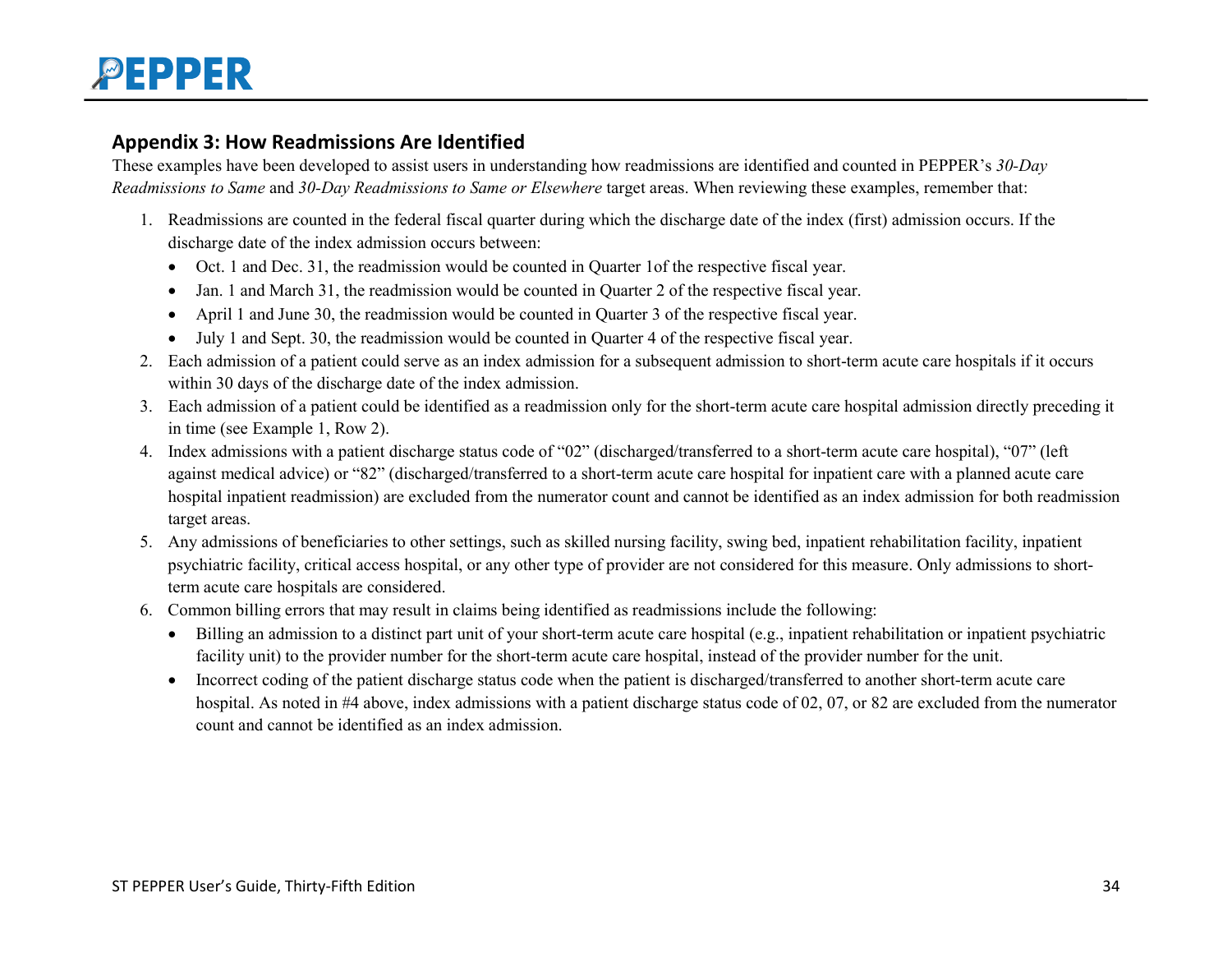#### **Example 1**

Below is a table showing claims submitted for one beneficiary. The claims are sorted in date order on the left side of the table. Each row includes two admissions: the "index admission" and the "next admission," which may be considered as a readmission. The "next admission" on one row becomes the "index admission" on the following row.

|                | <b>Index</b><br><b>Admission</b><br><b>Provider</b> | Index<br><b>Admission</b><br>Date | <b>Discharge</b><br>Date | <b>Patient</b><br><b>Discharge</b><br><b>Status</b><br>Code | <b>Next</b><br><b>Admission</b><br>Provider | <b>Next</b><br><b>Admission</b><br>Date | <b>Discharge</b><br>Date | <b>Next</b><br><b>Admission</b><br><b>Counts as</b><br>$30$ -Day<br><b>Readm</b> to<br>Same? | <b>Next</b><br><b>Admission</b><br>Counts as $30$ -<br>Day Readm to<br>Same or<br>Elsewhere? |
|----------------|-----------------------------------------------------|-----------------------------------|--------------------------|-------------------------------------------------------------|---------------------------------------------|-----------------------------------------|--------------------------|----------------------------------------------------------------------------------------------|----------------------------------------------------------------------------------------------|
|                | Hospital #1                                         | 3/25/13                           | 3/29/13                  | 01                                                          | Hospital $#1$                               | 4/15/13                                 | 4/17/13                  | Yes, to<br>Hospital $#1$<br>in Q2FY13                                                        | Yes, to<br>Hospital $#1$ in<br>Q <sub>2</sub> FY <sub>13</sub>                               |
| 2 <sup>1</sup> | Hospital $#1$                                       | 4/15/13                           | 4/17/13                  | 02                                                          | Hospital #2                                 | 4/17/13                                 | 4/20/13                  | N <sub>o</sub>                                                                               | N <sub>o</sub>                                                                               |
| 3 <sup>1</sup> | Hospital #2                                         | 4/17/13                           | 4/20/13                  | 01                                                          | (no further admissions)                     |                                         |                          | n/a                                                                                          | n/a                                                                                          |

Detailed discussion:

- Row 1: The beneficiary was admitted to Hospital #1 on  $3/25/13$  and discharged home (patient discharge status code 01) on  $3/29/13$ . The beneficiary was admitted to Hospital #1 on 4/15/13. The 4/15/13 admission to Hospital #1 counts as a *30-Day Readmission to Same* and as a *30-Day Readmission to Same or Elsewhere* to Hospital #1 against the 3/25/13 index admission, because it occurred within 30 days of the 3/25/13 index admission discharge date of 3/29/13.
- Row 2: The beneficiary was admitted to Hospital  $#1$  on  $4/15/13$  and was transferred (patient discharge status code 02) to Hospital  $#2$  on 4/17/13.
	- o The 4/17/13 admission to Hospital #2 does not count as a *30-Day Readmission to Same or Elsewhere* against the 4/15/13 index admission for Hospital #1 because the 4/15/13 index admission had a patient discharge status code "02."
	- o The 4/17/13 admission to Hospital #2 does not count as a *30-Day Readmission to Same or Elsewhere* against the 3/25/13 index admission for Hospital #1 because there was an intervening short-term acute care hospital admission (4/15/13 admission to Hospital #1) that directly preceded the 4/17/13 admission to Hospital #2.
- Row 3: The beneficiary was admitted to Hospital #2 on  $4/17/13$  and discharged home (patient discharge status code 01) on  $4/20/13$ .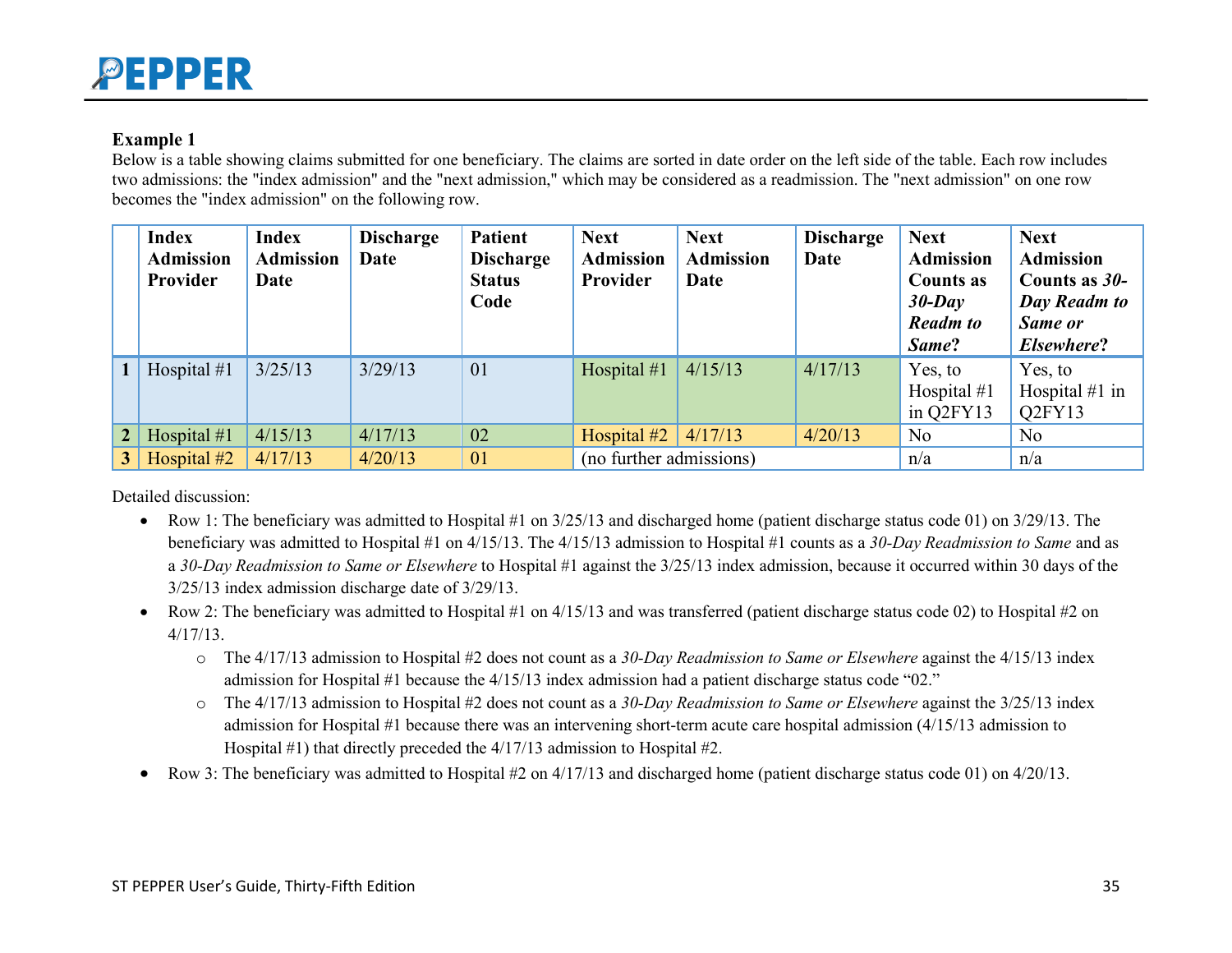#### **Example 2**

Below is a table showing claims submitted for one beneficiary. The claims are sorted in date order on the left side of the table. Each row includes two admissions: the "index admission" and the "next admission," which may be considered as a readmission. The "next admission" on one row becomes the "index admission" on the following row.

|                | <b>Index</b><br><b>Admission</b><br><b>Provider</b> | <b>Index</b><br><b>Admission</b><br>Date | <b>Discharge</b><br>Date | <b>Patient</b><br><b>Discharge</b><br><b>Status</b><br>Code | <b>Next</b><br><b>Admission</b><br>Provider | <b>Next Admission</b><br>Date | <b>Discharge</b><br>Date | <b>Next</b><br><b>Admission</b><br><b>Counts as</b><br>$30$ -Day<br><b>Readm</b> to<br>Same? | <b>Next</b><br><b>Admission</b><br><b>Counts as</b><br>$30$ -Day<br><b>Readm</b> to<br>Same or<br>Elsewhere? |
|----------------|-----------------------------------------------------|------------------------------------------|--------------------------|-------------------------------------------------------------|---------------------------------------------|-------------------------------|--------------------------|----------------------------------------------------------------------------------------------|--------------------------------------------------------------------------------------------------------------|
|                | Hospital #1                                         | 4/5/13                                   | 4/7/13                   | 01                                                          | Hospital<br>#1                              | 5/1/13                        | 5/3/13                   | Yes, to<br>Hospital $#1$<br>in Q3FY13                                                        | Yes, to<br>Hospital #1<br>in Q3FY13                                                                          |
| 2              | Hospital $#1$                                       | 5/1/13                                   | 5/3/13                   | 62                                                          | IRF $#1$                                    | 5/3/13                        | 5/15/13                  | No                                                                                           | No                                                                                                           |
| 3 <sup>1</sup> | IRF $#1$                                            | 5/3/13                                   | 5/15/13                  | 02                                                          | Hospital<br>#1                              | 5/15/13                       | 5/17/13                  | Yes, to<br>Hospital $#1$<br>in Q3FY13                                                        | Yes, to<br>Hospital $#1$<br>in Q3FY13                                                                        |
| 4              | Hospital $#1$                                       | 5/15/13                                  | 5/17/13                  | 01                                                          |                                             | (no further admissions)       |                          |                                                                                              | n/a                                                                                                          |

Detailed discussion:

- Row 1: The beneficiary was admitted to Hospital  $#1$  on  $4/5/13$  and was discharged home (patient discharge status code 01) on  $4/7/13$ . The beneficiary was admitted to Hospital #1 on 5/1/13. The 5/1/13 admission to Hospital #1 counts as a *30-Day Readmission to Same* and as a *30-Day Readmission to Same or Elsewhere* for Hospital #1 against the 4/5/13 index admission, because the beneficiary was readmitted to Hospital #1 within 30 days of discharge from the 4/5/13 index admission discharge date of 4/7/13.
- Row 2: The beneficiary was admitted  $5/1/13$  to Hospital #1 and was transferred to IRF #1 (patient discharge status code 62) on  $5/3/13$ . The admission to IRF #1 does not count as a *30-Day Readmission to Same* or as a *30-Day Readmission to Same or Elsewhere* against the 4/5/13 index admission for Hospital #1 because the patient was transferred to an IRF. Only admissions to short-term acute care hospitals can be considered as a readmission.
- Row 3: The beneficiary was admitted to IRF #1 on  $5/3/13$  and was transferred to Hospital #1 (patient discharge status code 02) on  $5/15/13$ . The 5/15/13 admission to Hospital #1 counts as a *30-Day Readmission to Same* and as a *30-Day Readmission to Same or Elsewhere* to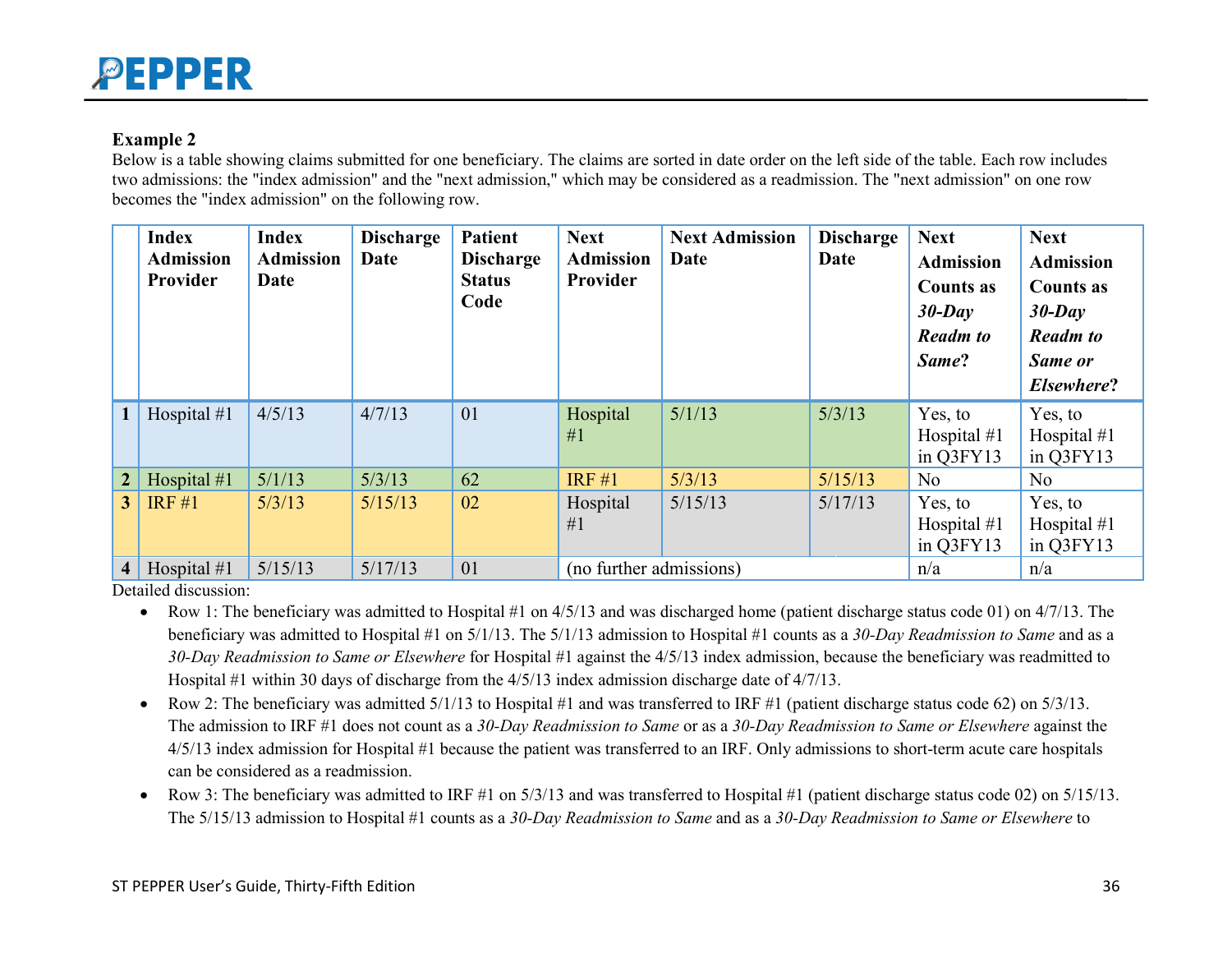

Hospital #1 against the 5/1/13 index admission, as the beneficiary was readmitted to Hospital #1 on 5/13/13 which is within 30 days of discharge from the 5/1/13 index admission discharge date of 5/3/13.

• Row 4: The beneficiary was admitted to Hospital #1 on 5/15/13 and was discharged home (patient discharge status code 01) on 5/17/13.